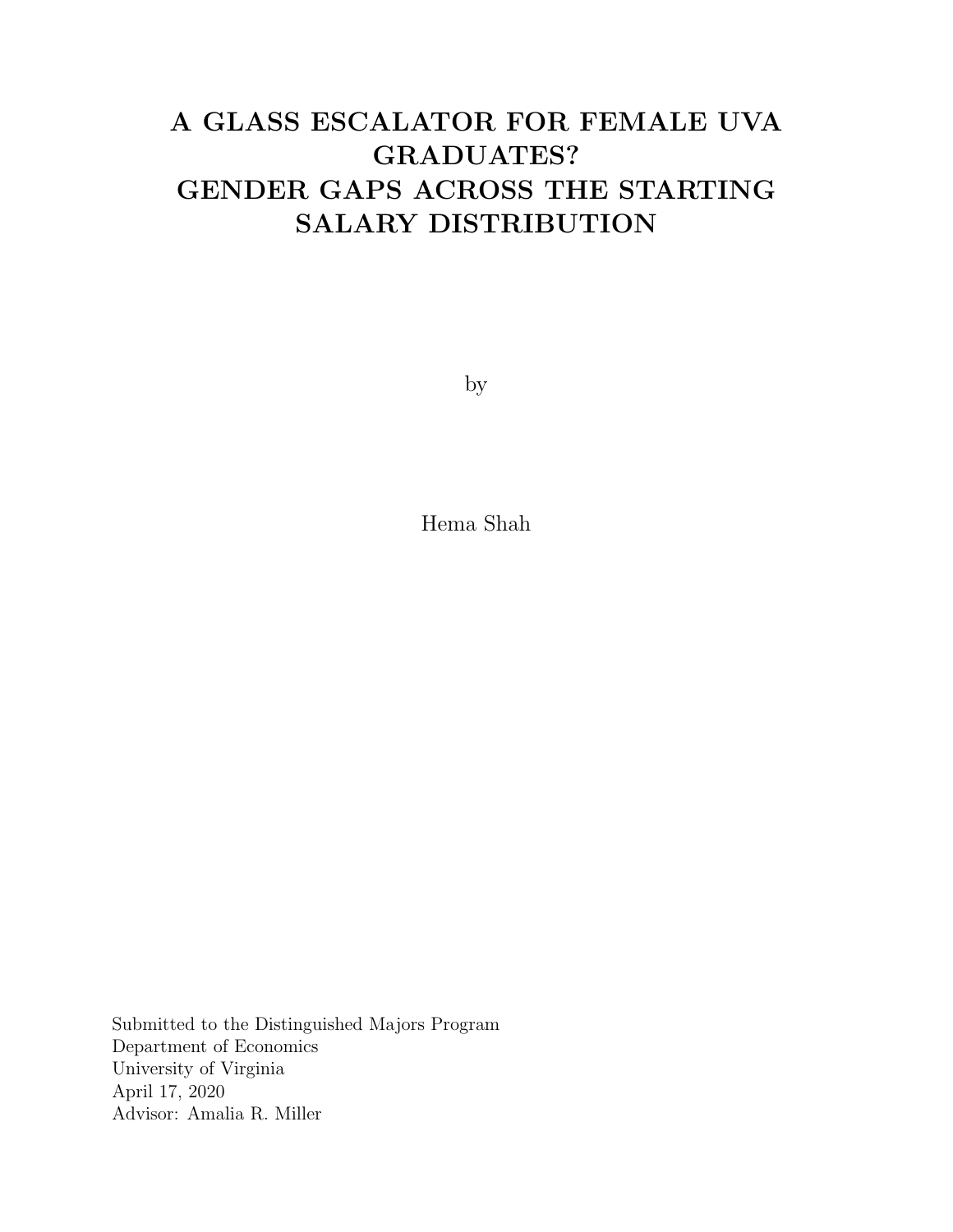### Acknowledgments

Many thanks are in order:

First and foremost, to my advisor, Professor Amalia Miller. For her support of my research goals and ambitious ideas, for her expertise and thoughtful suggestions, and for her belief in my ability, I will always be grateful. This project would not have been possible without her. I also thank my DMP cohort - though our time together was cut short, I am thankful for their friendship and for their invaluable advice on every step of this project.

To Professor Sarah Turner, for her thoughtful and honest feedback on many stages of this project. Her guidance this year has surely made me a better economist. And to Professor Sandip Sukhtankar, my first research mentor, for inspiring my love of economics and teaching me to be a curious, compassionate, and rigorous researcher.

To Julia Lapan, Director of Engineering Career Development at the UVA Career Center. Her work to improve gender equity in career outcomes inspired this study, and her persistent advocacy allowed me to access the data I used. I also thank Everette Fortner, Kim Sauerwein, and Nathan Hunsaker from the UVA Career Center and Sarah Schultz Robinson from the UVA Office of Institutional Research and Analytics for their assistance with data access.

To Professor Ken Elzinga, Sarah Lapp, and the Marshall Jevons fund for providing resources for this project that I ultimately didn't use. And, to Debby Stanford and Ashley Watkins, for assistance and support when my research plan changed. I also thank the University of Virginia Economics Department as a whole for providing me the excellent training that brought me to this point.

And finally, to my loved ones. To my parents, for providing me with the world but encouraging me to be humble and work hard. To my grandparents, for pushing me to be the best I can be. To my twin brother Keshav, for being my partner in crime, and to my little sister Leela, for the title of this thesis. To Jacob Cunningham, for supporting me in all of my endeavors. Lastly, to Miss Julia, for inspiring my feminism and reminding me to be an advocate for women in all I do.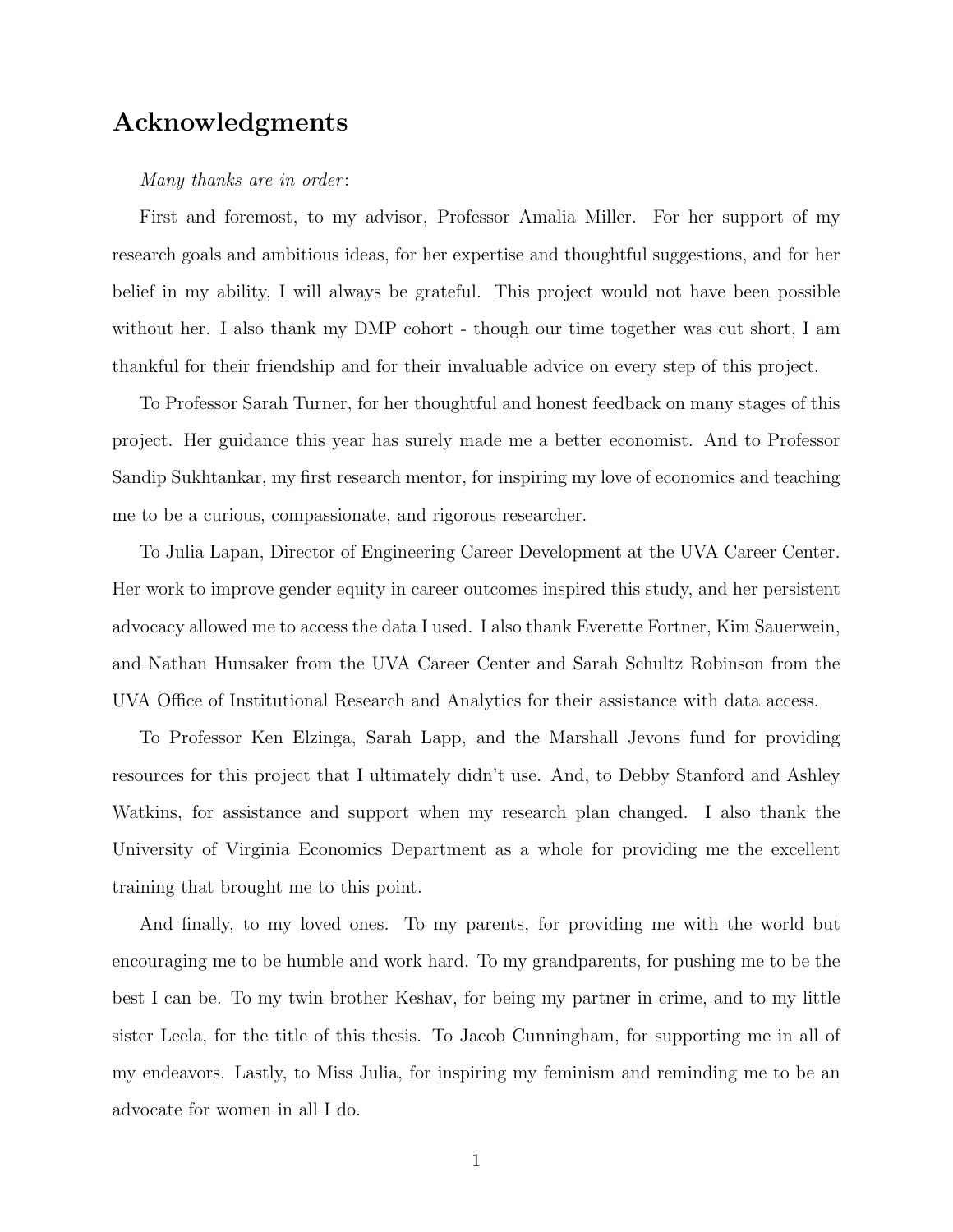# A Glass Escalator for Female UVA Graduates? Gender Gaps Across the Starting Salary Distribution

Hema Shah

### Abstract

Despite unprecedented increases in women's college attendance and labor force participation over the last century, large gender differences in pay persist even for graduates of elite universities. Can these gender differences in salary be explained by observed differences in graduates' skills and preparation, such as choice of major? Using unique data from the University of Virginia Career Center, I apply linear Oaxaca-Blinder decomposition models as well as unconditional quantile decomposition methods to measure the extent to which differences in early career compensation can be explained by observable differences in productive characteristics. I find that the explained share varies greatly across the pay distribution. In particular, at the low end of the salary distribution, the gender pay gap is larger and is only partially accounted for by gender differences in college major choice, industry choice, and internship experience. At the middle of the pay distribution, the gender pay gap can be almost entirely attributed to observable gender differences in these characteristics. Interestingly, at the high end of the salary distribution, gender differences in college major choice, industry choice, and internship experience suggest that the gender pay gap should be even larger than what is observed in the data. My results suggest that female graduates in high-paying majors and industries do not encounter a "glass ceiling" at the beginning of their careers. Rather, female UVA graduates either receive preferential labor market treatment, are more competent than male peers in the same majors and industries, or demand compensating wage differentials to account for differences in preferences for certain high-paying positions.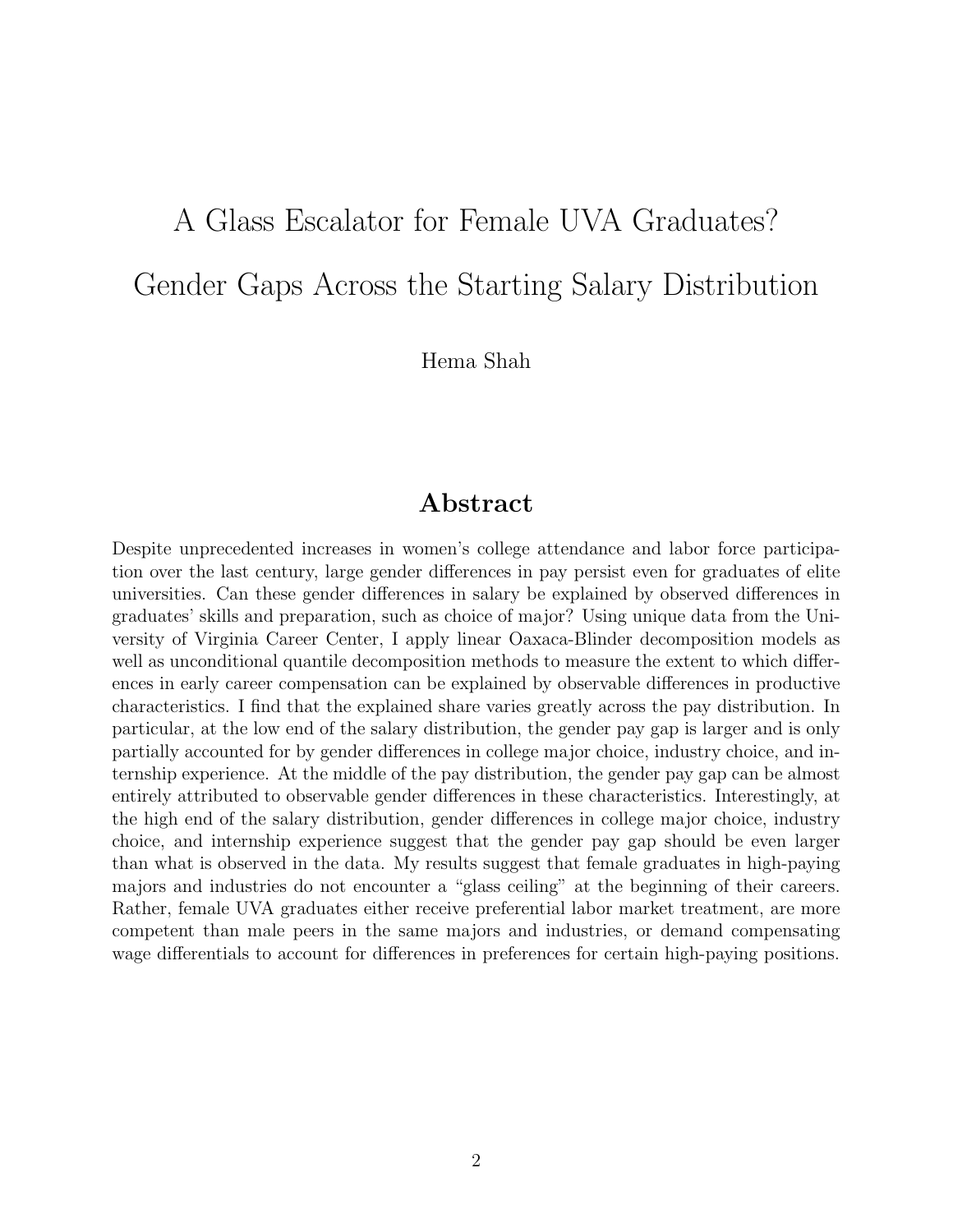# Contents

| 1               | Introduction                                                                                                                        | 4                    |
|-----------------|-------------------------------------------------------------------------------------------------------------------------------------|----------------------|
| $\mathbf{2}$    | <b>Literature Review</b><br>2.1<br>2.2<br>2.3                                                                                       | 6<br>6<br>8<br>9     |
| 3               | <b>Empirical Specifications</b><br>3.1<br>3.2                                                                                       | 11<br>11<br>12       |
| 4               | Data Description<br>4.1<br>4.2<br>4.3                                                                                               | 15<br>15<br>21<br>22 |
| $5\overline{)}$ | <b>Results</b><br>5.1<br>STEM Major Choice and the Gender Wage Gap<br>5.2<br>Gender Differences in Labor Force Participation<br>5.3 | 28<br>28<br>31<br>33 |
| 6               | Discussion and Conclusion                                                                                                           | 35                   |
|                 | Appendices                                                                                                                          | 38                   |
|                 | A Robustness Checks                                                                                                                 | 38                   |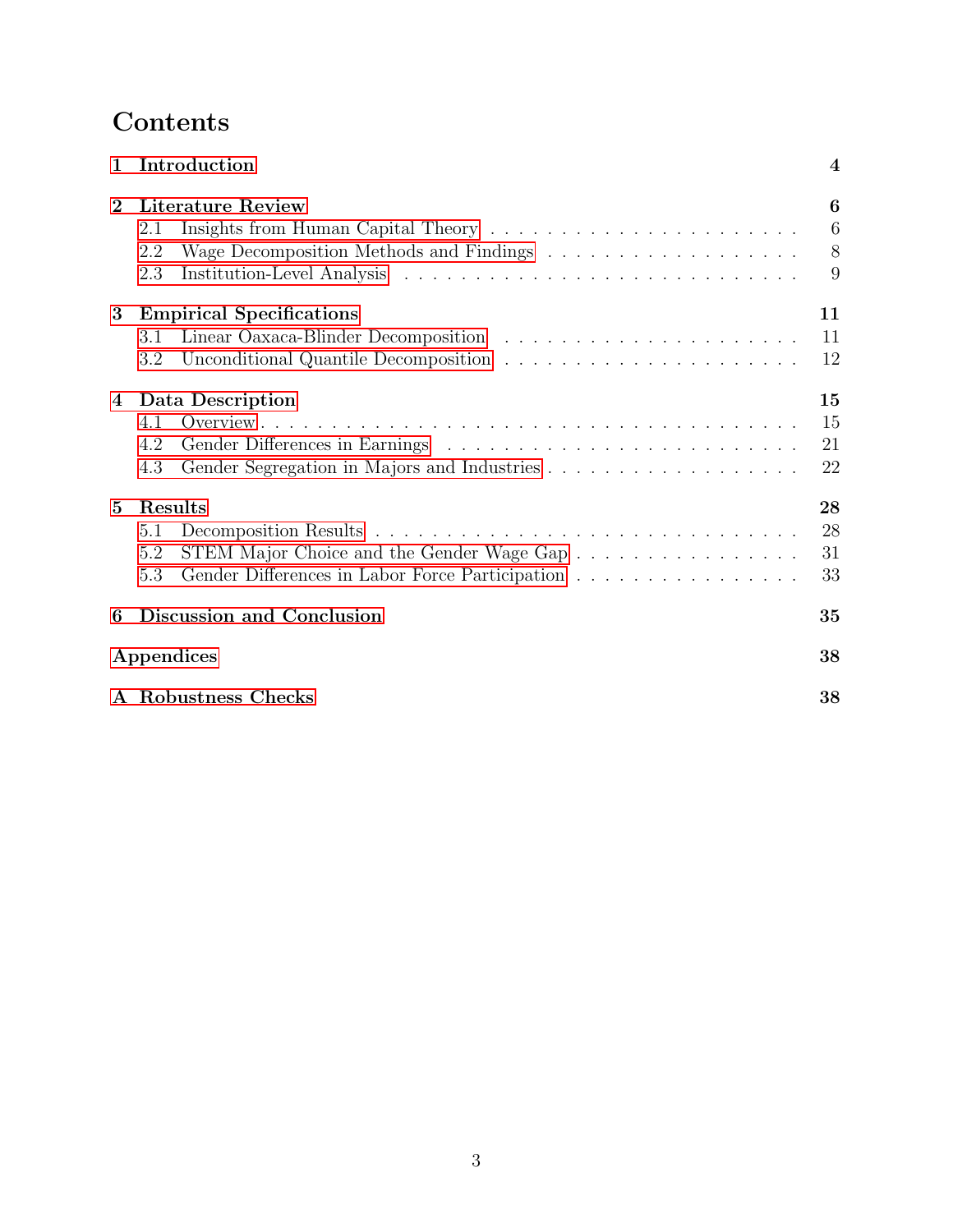### <span id="page-4-0"></span>1 Introduction

Long-term trends in the United States indicate substantial reductions in the gender pay gap since the 1950s (Blau & Kahn, [2017\)](#page-42-0). This convergence of male and female earnings is driven in part by changing trends in college attendance: The gender gap in college attendance has decreased continuously since the 1950s, with female college graduates now outnumbering males (Goldin et al., [2006\)](#page-44-0). In addition to changes in college attendance trends, gender differences in collegiate schooling content have also narrowed. Goldin [\(2005\)](#page-44-1) finds that the gender gap in college majors closed significantly between 1970 and 1985, a period she termed the "quiet revolution."

Gender gaps in the skills that students develop during college, however, have failed to converge since the 1980s (Shauman, [2016;](#page-46-0) Turner & Bowen, [1999\)](#page-47-0). Furthermore, convergence in the mapping of major to occupation has been modest (Sloane et al., [2019\)](#page-47-1). Progress in closing the gender pay gap has also slowed since the 1980s, suggesting an important link between gender differences in schooling content, industry choice, and earnings.

Previous literature demonstrates that a significant portion of the existing gender pay gap for college educated workers can be explained by gender differences in college major choice and industry selection (Blau & Kahn, [2017\)](#page-42-0). It is unclear, however, whether this explanation holds for all college-educated workers. In particular, the extent to which gender differences in schooling content and industry selection can explain gender differences in earnings may vary across the earnings distribution.

This thesis examines the impact of gender differences in educational investments on gender differences in career outcomes for graduates of a public flagship university. I use new self-reported data from the University of Virginia Career Center's "First Destinations" Survey to analyze the gender gap in starting salary for UVA students who are employed fulltime immediately after graduation. Using linear Oaxaca-Blinder decomposition models as well as unconditional quantile decomposition methods, I analyze the gender pay gap across the starting salary distribution.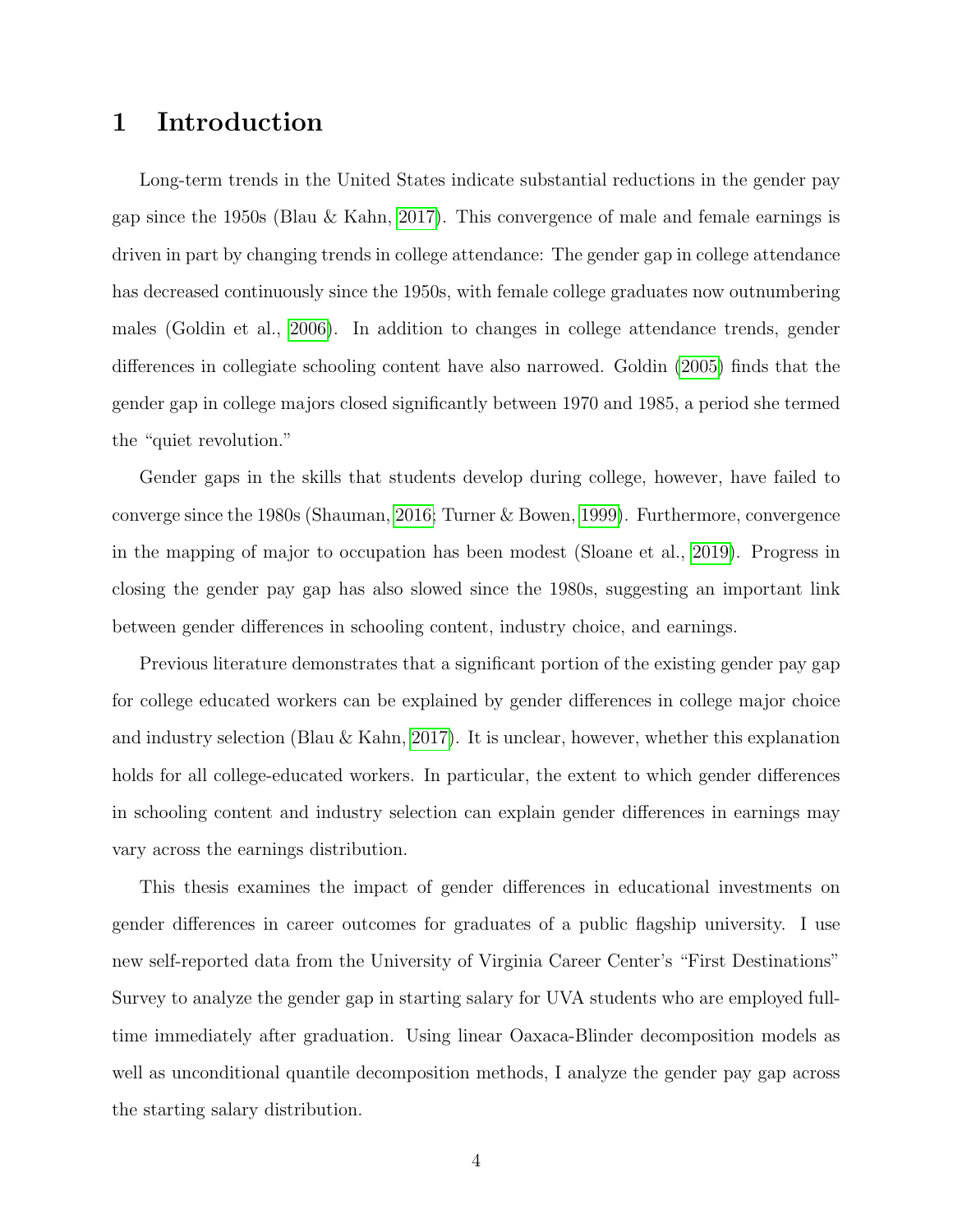I find that the size of the gender pay gap, as well as the extent to which it can be explained by observable gender differences in qualifications, varies greatly across the earnings distribution. The gender gap in 25th percentile salary is over 35 log points, narrowing to just over 9 log points at the 90th percentile of the salary distribution. Furthermore, only 75% of the 25th percentile pay gap can be explained by gender differences in major choice, industry selection, and internship experience. Interestingly, at the upper end of the salary distribution, gender difference in these characteristics "over-explain" the gender pay gap. My results suggest that female graduates in high-paying majors and career industries either receive preferential labor market treatment or are more qualified on dimensions that are unobservable in the data. Alternatively, male and female graduates' preferences for certain kinds of work may differ, creating a need for employers to compensate women more highly in order to attract qualified female graduates.

A small amount of existing literature analyzes the gender wage gap for graduates of a single prestigious university. Graham et al. [\(2000\)](#page-44-2) use institutional data on graduates of a "highly prestigious" university employed by firms with at least 10 graduates of that university. Employing linear decomposition methods, the authors find that within firms, gender gaps in salary are mainly due to differences in field of study. Bertrand et al. [\(2010\)](#page-42-1) analyze gender differences in outcomes for graduates of the University of Chicago Booth School of Business. They find that, while men and women's earnings diverge later in their careers, immediately after graduation their labor force participation rates and earnings are nearly identical.

I expand on previous work by studying a public flagship institution with a larger and more varied sample of employed graduates. I also apply novel estimation methods to study the wage gap beyond the mean, a technique not found in the literature on recent college graduates. Applying unconditional quantile decomposition methods in addition to standard linear Oaxaca-Blinder decomposition models allows me to identify potential "glass ceilings" experienced by female college graduates.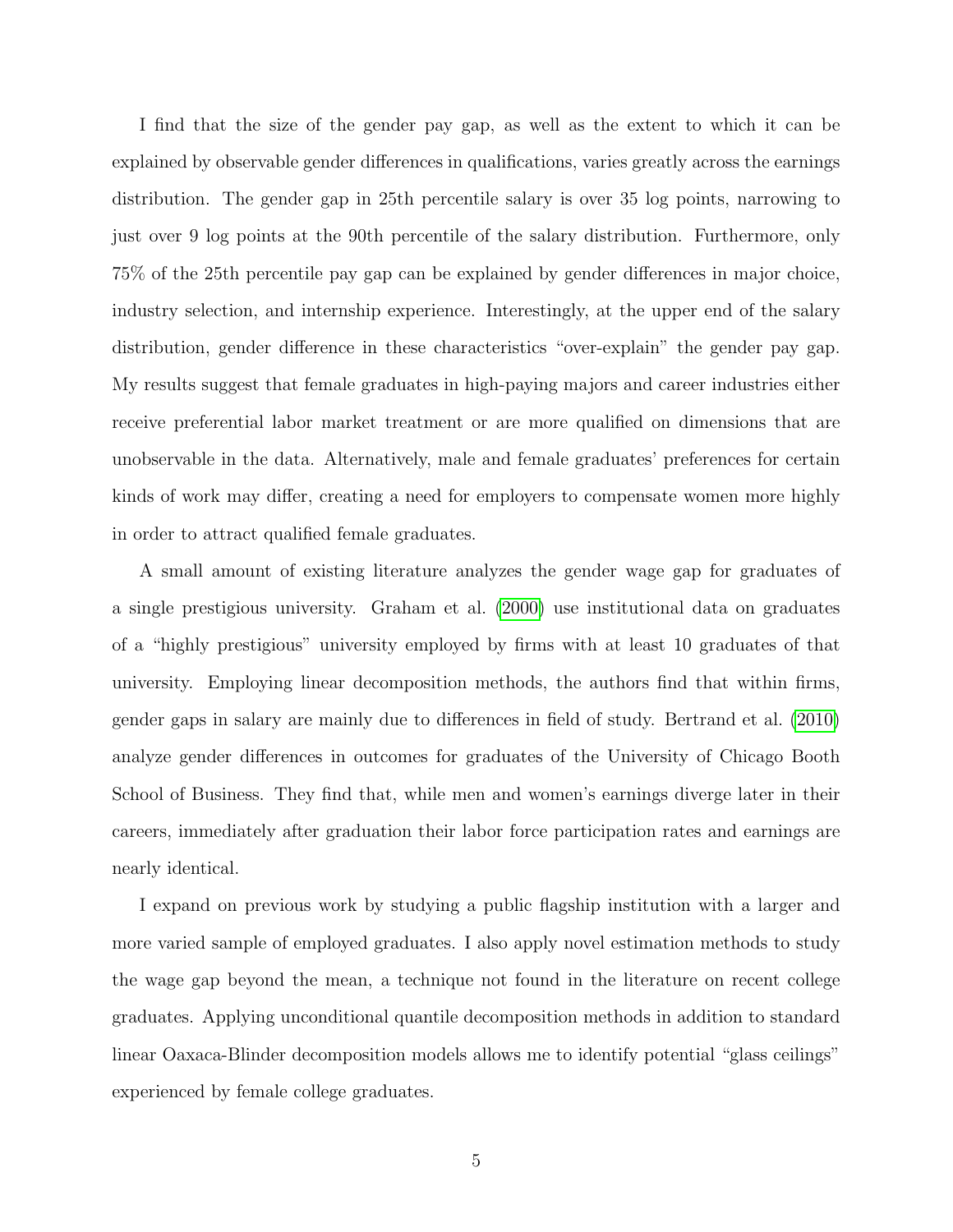The term "glass ceiling" is used to describe explicit or implicit barriers that exclude women from the highest-paying jobs. Glass ceilings are often found even in developed Western nations and could be due to a scarcity of senior women in high-skilled, high-paying occupations; women's higher propensity to exit the labor force temporarily and interrupt their acquisition of skills; women's hesitation to negotiate salary offers (Babcock & Laschever, [2003\)](#page-41-0); and the exclusionary aspects of "boys' club networks that are prominent in certain industries (Xiu & Gunderson, [2014\)](#page-48-0).

Glass ceilings are likely to be a particular concern for female graduates of elite universities, many of whom will graduate with extremely high earnings potential. As such, my work provides important insight into the pre-market human capital specialization and subsequent labor market treatment of highly qualified female college graduates. The remainder of the paper proceeds as follows: [Section 2](#page-6-0) presents an overview of relevant theoretical and empirical literature; [Section 3](#page-11-0) describes the empirical specifications used; [Section 4](#page-15-0) summarizes the data; [Se](#page-28-0)ction 5 details results; and [Se](#page-35-0)ction 6 concludes.

### <span id="page-6-0"></span>2 Literature Review

#### <span id="page-6-1"></span>2.1 Insights from Human Capital Theory

Human capital theory provides insight into why gender differences in educational investments may persist. In a simple human capital model, an individual will invest in education up to the point at which the benefits from schooling are equal to the costs (Becker, [1964\)](#page-41-1). The benefits and costs of schooling, and consequently the ideal schooling decision, may differ between men and women, causing gender gaps in decisions such as college major choice. Gender differences in the costs and benefits of college majors may arise for several reasons.

First, men and women may possess innate differences in academic ability; thus, the return to investing in academically rigorous majors with potentially high salary returns may be lower for women than for men. This notion of comparative advantage influencing occupational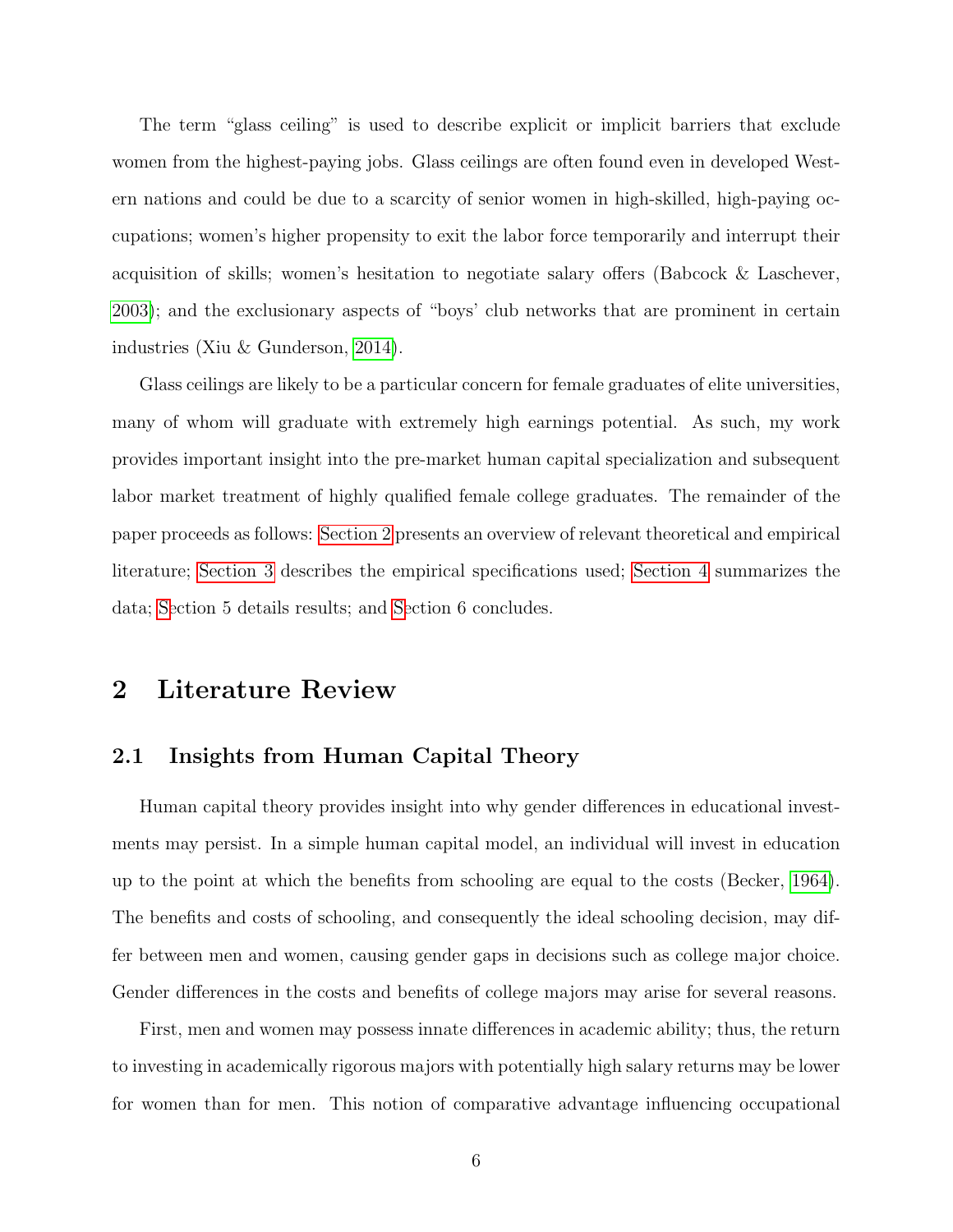choice and subsequent earnings has been explored extensively in the theoretical literature, beginning with Roy [\(1951\)](#page-46-1). The theory of comparative advantage amongst college educated workers has also been tested empirically. Willis and Rosen [\(1979\)](#page-47-2) use data on male World War II veterans' IQ and test scores to show that comparative advantage partly determines the decision to invest in higher education. Using SAT and GRE test scores, Paglin and Rufolo [\(1990\)](#page-46-2) find that mathematical ability is an important determinant of college major choice, and that differences in earnings across fields are largely explained as returns to the use of quantitative abilities that not all students possess.

The theory of comparative advantage may be particularly useful in the context of quantitative majors such as STEM (science, technology, engineering, and mathematics) fields, which continue to be male dominated despite changing gender attitudes towards women's work. If women have lower mathematical aptitude than men on average, then women will likely experience greater costs to majoring in STEM fields, such as time spent studying and stress imposed by examinations. Furthermore, women may also experience smaller salary returns to majoring in STEM fields if they have lower mathematical aptitude. Previous literature, however, finds that gender differences in mathematical ability, as measured by quantitative standardized test scores, are likely too small to explain existing gender gaps in college major choice (Ceci et al., [2014;](#page-42-2) Hyde et al., [2008;](#page-45-0) Riegle-Crumb et al., [2012\)](#page-46-3).

An alternative explanation for self-selection of men and women into different college majors may be that men and women simply have different preferences regarding college majors and the associated career outcomes (Zafar, [2012\)](#page-48-1). For example, women may prefer majors with less quantitative coursework or majors associated with career fields that have less demanding hours. This could be the result of innate differences in preferences or of "sex role socialization" (Corcoran & Courant, [1985;](#page-43-0) Eccles & Hoffman, [1984\)](#page-43-1), the conditioning of women to prefer certain occupations over others due to social factors. Women may also anticipate differential treatment in the labor market, due to discrimination in hiring or discrimination in promotions (Lazear & Rosen, [1990\)](#page-45-1). Economic theory, however, predicts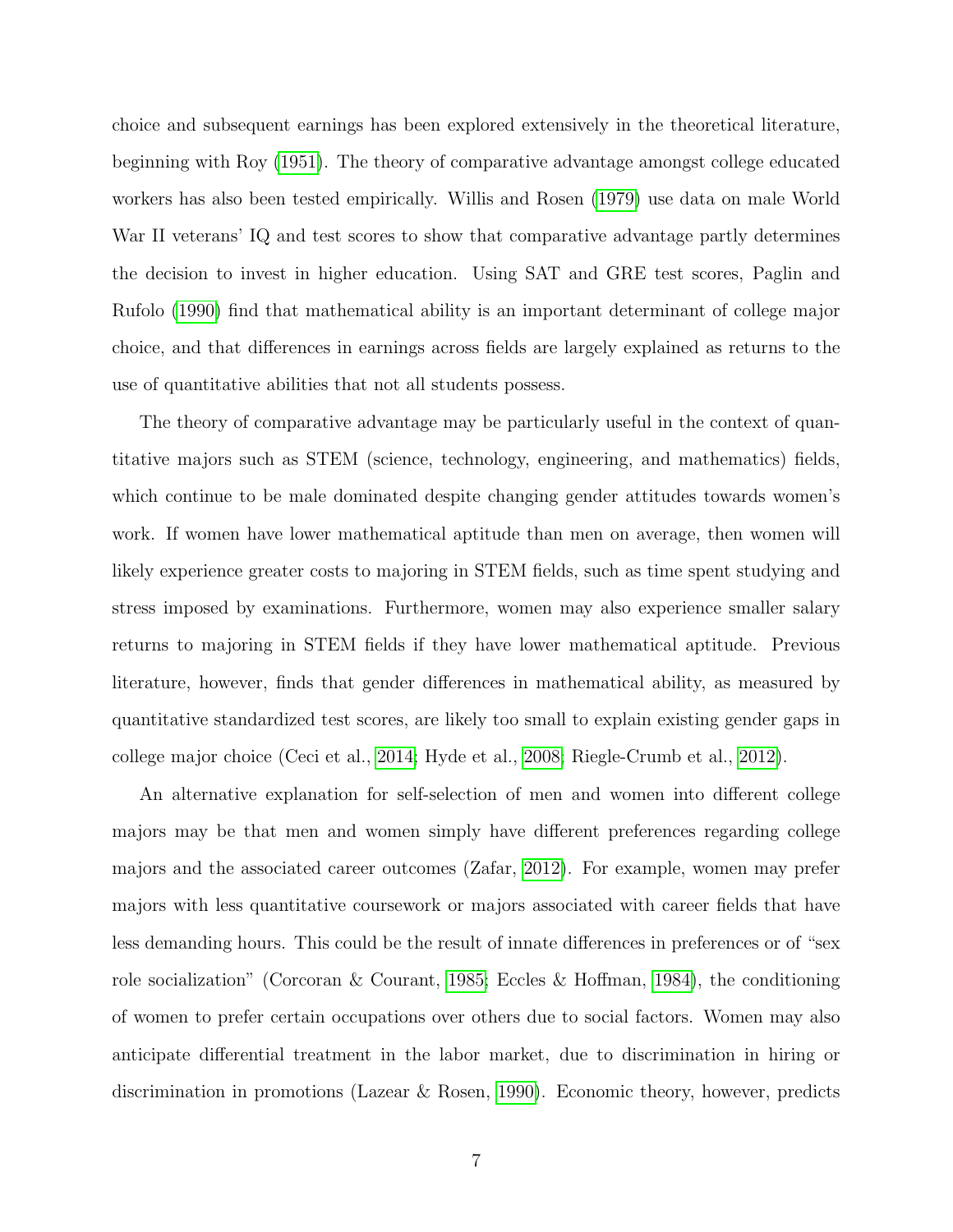that discrimination is not sustainable in a competitive labor market (Arrow, [1972\)](#page-41-2).

Uncertainty about success in schooling and in the labor market may also impact gender differences in college major choice (Altonji, [1993\)](#page-41-3). Men and women may have different beliefs regarding the outcomes associated with certain majors, due to differences in information or other factors (Wiswall & Zafar, [2014;](#page-47-3) Zafar, [2012\)](#page-48-1). This could lead them to systematically choose different fields of study.

#### <span id="page-8-0"></span>2.2 Wage Decomposition Methods and Findings

A large amount of previous literature uses linear decomposition methods to analyze the contribution of gender differences in education to the gender pay gap. Much of this literature utilizes large, nationally representative survey data sets rather than institution-level data. Brown and Corcoran use data from the Survey of Income and Program Participation (SIPP) and the National Longitudinal Study class of 1972 (NLS-72). The authors find that, for college-educated workers, 50% of the portion of the gender wage gap that is unexplained by work experience and demographic factors can be explained by gender differences in college major choice (Brown & Corcoran, [1997\)](#page-42-3). Loury [\(1997\)](#page-45-2) finds similar results using the NLS-72 and the High School and Beyond Senior Cohort (Class of 1980).

Other literature uses similar linear decomposition methods on different nationally representative survey data, yet finds drastically different empirical results. Bobbitt-Zeher [\(2007\)](#page-42-4) uses the 2000 National Educational Longitudinal Survey (NELS), restricting analysis to college-educated workers in their mid-20s. The author finds that, even for workers at the start of their careers, only 14% of the gender gap in annual salary can be explained by field of study. Joy [\(2003\)](#page-45-3) uses data from the 1993-94 NCES Baccalaureate and Beyond Longitudinal Study and finds that college major accounts for just 1% of the gender salary gap.

More recent literature attempts to explain the gender wage gap for college-educated workers using nonlinear decomposition methods and novel data sources. Black et al. [\(2008\)](#page-42-5) use a nonparametric matching procedure on data from the 1993 National Survey of College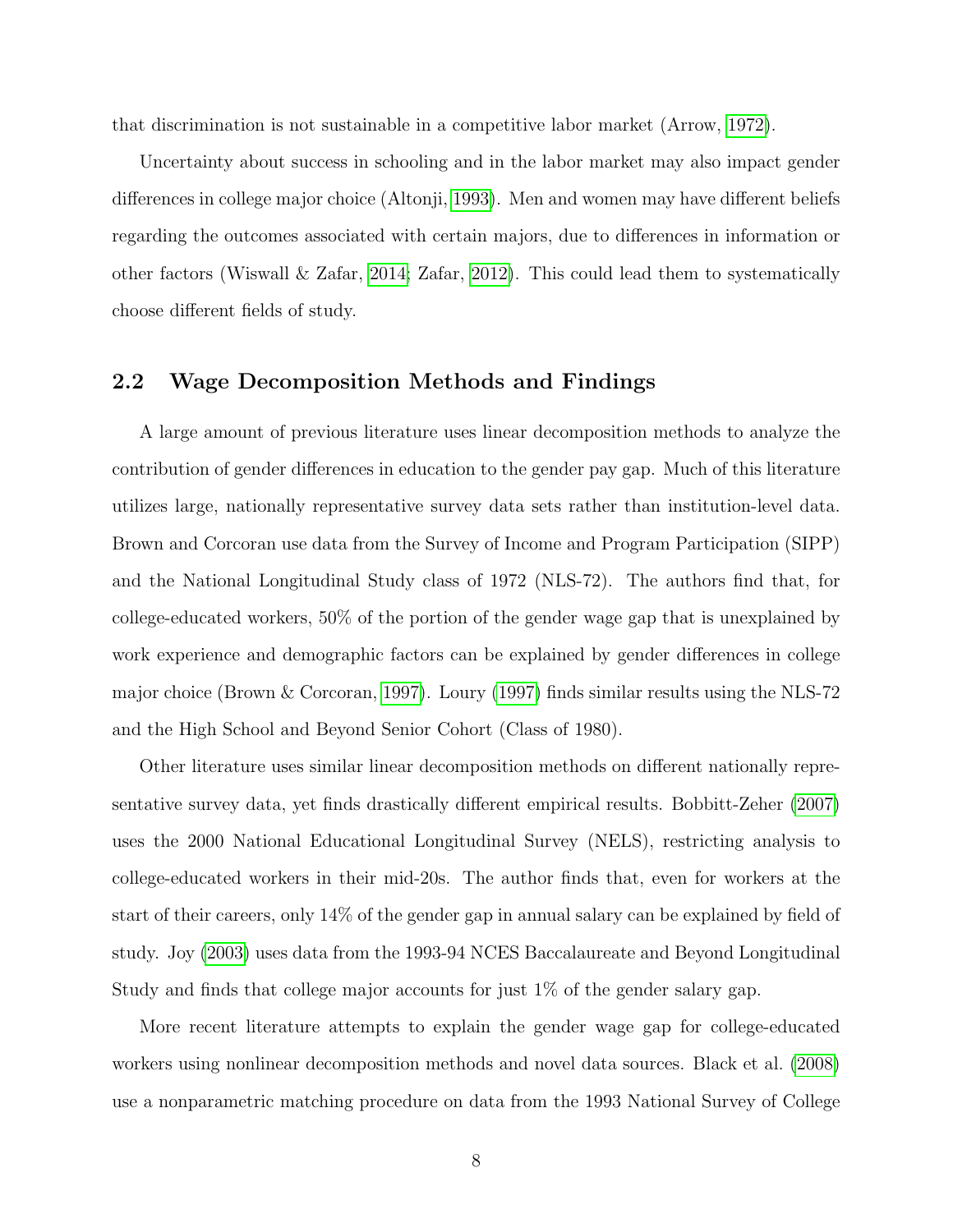Graduates (NSCG) and find that between 44 and 73% of the gender wage gap is accounted for by highest degree, major, and age (Black et al., [2008\)](#page-42-5). A study by Glassdoor economists finds somewhat contradictory results using linear decomposition methods on anonymous, self-reported salary data from the Glassdoor platform. While 68% of the gender gap in base salary was accounted for by gender differences in observable characteristics, only 14% was accounted for by gender differences in education and experience. The remaining 54% was accounted for by sorting of men and women into different industries and occupations (Chamberlain, [2016\)](#page-42-6).

Relevant to my analysis, additional literature explores college major choice and the gender wage gap specifically for starting salary offers. This eliminates the potential influence of gender differences in promotions, in parental leave time, and in years of work experience (although expected years of labor force participation may still differ). McDonald and Thornton use data from the annual surveys of the National Association of Colleges and Employers (NACE) and find that as much as 95% of the overall gender gap in starting salary offers can be attributed to differences in college major choice (McDonald & Thornton, [2007\)](#page-46-4).

#### <span id="page-9-0"></span>2.3 Institution-Level Analysis

The previously described analyses of nationally representative data may obscure differences between higher education institutions. These differences could include disparities in teaching quality, career services, alumni networks, and other factors potentially impacting labor market outcomes. Some existing literature controls for differences between institutions by evaluating college majors and career outcomes for graduates of individual colleges and universities.

In particular, Todd Stinebrickner and Ralph Stinebrickner designed and administered the Berea Panel Study (BPS), a multipurpose longitudinal survey conducted on students at Berea College in central Kentucky. Respondents in two cohorts were surveyed 12 times per year while in school and annually thereafter about expectations towards uncertain outcomes,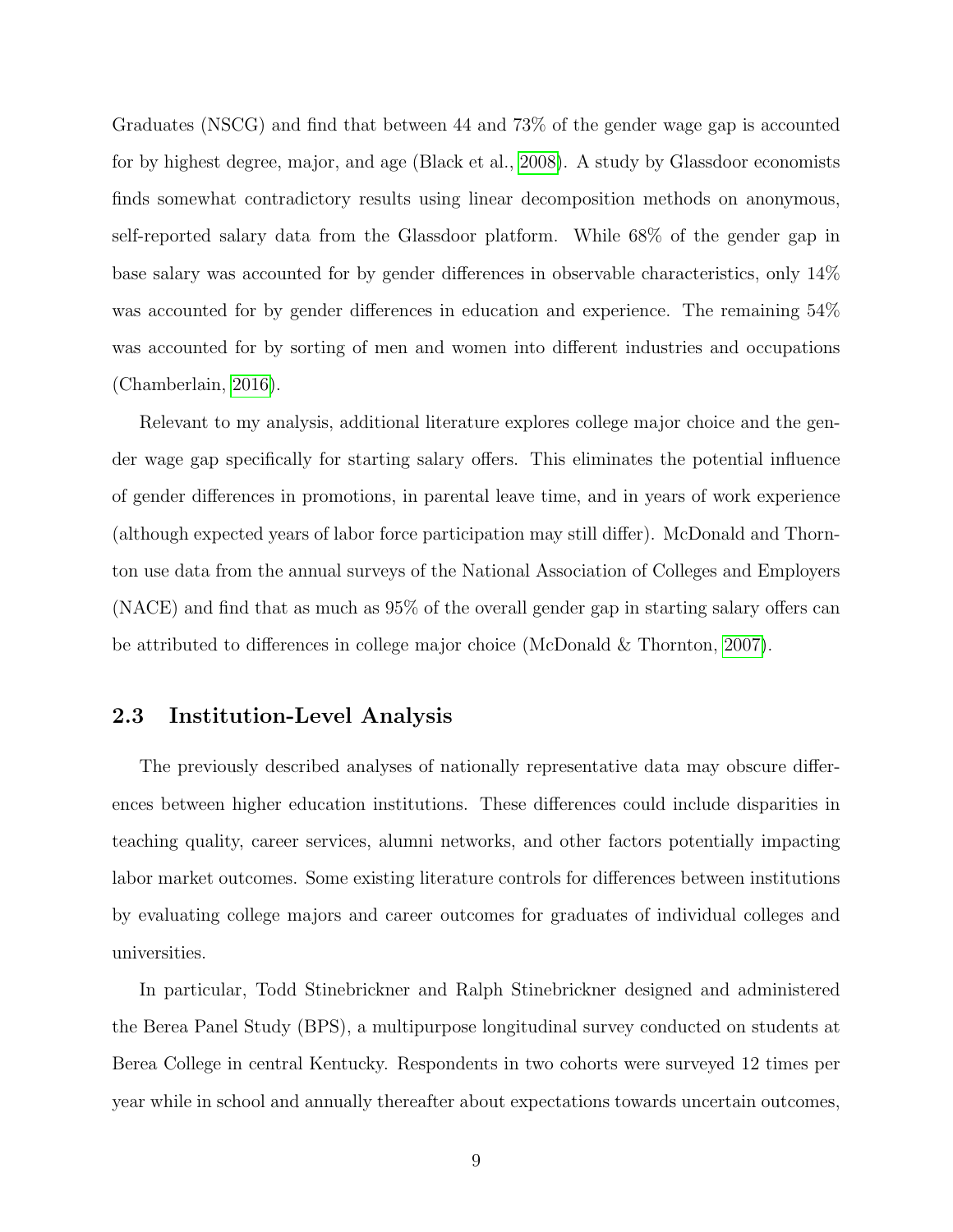the factors that might influence these outcomes, and eventually the outcomes themselves (T. Stinebrickner & Stinebrickner, [2011\)](#page-47-4). This study has been the basis for research papers exploring college major choice (T. Stinebrickner & Stinebrickner, [2011\)](#page-47-4); persistence within college major (R. Stinebrickner & Stinebrickner, [2014\)](#page-47-5); and, relevant to my analysis, labor market outcomes such as the beauty wage premium (R. Stinebrickner et al., [2019\)](#page-47-6) and the wage consequences to over-education (Agopsowicz et al., [2017\)](#page-41-4). My work will contribute to this literature by examining career outcomes within a different institutional setting. Berea College is a small, private liberal arts college with a focus on providing an education to students from low income backgrounds. As such, Berea offers a full tuition subsidy to all students. UVA is a large, public flagship university with students coming from more diverse socioeconomic backgrounds and receiving a spectrum of financial aid packages. UVA is also slightly more selective, with an acceptance rate of 26% compared to Berea's 38% in 20[1](#page-10-0)8.<sup>1</sup>

Other literature specifically analyzes college major choice at individual institutions. (Zafar, [2012\)](#page-48-1) and (Wiswall & Zafar, [2014\)](#page-47-3) study gender differences in college major choice in the context of Northwestern University and New York University, respectively. Similarly to R. Stinebrickner and Stinebrickner [\(2014\)](#page-47-5), Wiswall and Zafar collect data on students' major preferences and their subjective expectations regarding the academic, personal, and professional outcomes associated with various majors. The authors find that most of the gender gap in major choice is due to gender differences in preferences for major-specific outcomes, such as salary and work hours.

<span id="page-10-0"></span><sup>1</sup>Acceptance figures were taken from the Integrated Postsecondary Education Data system (IPEDS) at [https://nces.ed.gov/ipeds/about-ipeds.](https://nces.ed.gov/ipeds/about-ipeds)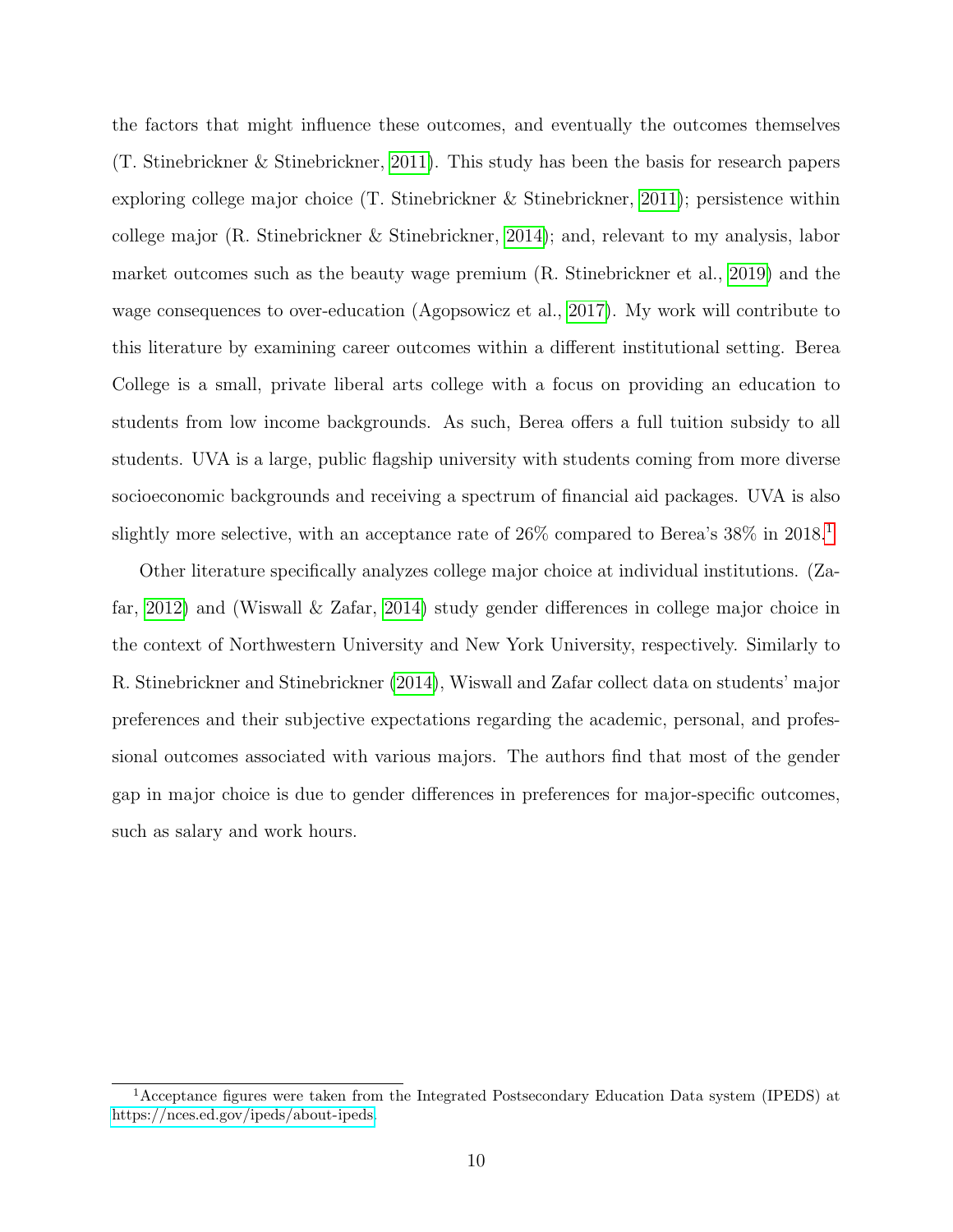### <span id="page-11-0"></span>3 Empirical Specifications

#### <span id="page-11-1"></span>3.1 Linear Oaxaca-Blinder Decomposition

I begin by estimating a standard linear Oaxaca-Blinder decomposition model (Blinder, [1973;](#page-42-7) Oaxaca, [1973\)](#page-46-5).<sup>[2](#page-11-2)</sup> First, I estimate three separate linear regression models — one for males, one for females, and one over all graduates as follows:

$$
\overline{Y}_M = \hat{\beta}_M \overline{X}_M \tag{1}
$$

$$
\overline{Y}_F = \hat{\beta}_F \overline{X}_F \tag{2}
$$

$$
\overline{Y} = \hat{\beta}\overline{X} \tag{3}
$$

From these estimates, I obtain the Oaxaca-Blinder decomposition model:

<span id="page-11-3"></span>
$$
\overline{Y}_M - \overline{Y}_F = [(\overline{X}_M - \overline{X}_F) \times \hat{\beta}] + [(\hat{\beta}_M - \hat{\beta}_F) \times \overline{X}]
$$
\n(4)

Here,  $\hat{\beta}_M$  and  $\hat{\beta}_F$  are the estimated coefficient vectors in the male and female group models, respectively.  $\hat{\beta}$  is the coefficient vector of the pooled model, the "nondiscriminatory" coefficients vector representing a counterfactual situation in which male and female workers receive the same salary returns to observable skills (Jann, [2008\)](#page-45-4).  $\overline{Y}_M$  and  $\overline{Y}_F$  represent average salary for male and female graduates working full-time;  $\overline{Y}_M - \overline{Y}_F$  is therefore the raw gender gap in average starting salary.  $\overline{X}_M$  and  $\overline{X}_F$  are vectors representing average characteristics of male and female graduates, including major, ethnicity, internship experience, and career industry.  $\overline{X}$  is a vector of characteristics averaged over all graduates.

The left hand side of the equation represents the gender gap in average salary. The first

<span id="page-11-2"></span><sup>2</sup>To estimate my linear Oaxaca-Blinder decomposition models in Stata I use Ben Jann's oaxaca command (Jann, [2008\)](#page-45-4).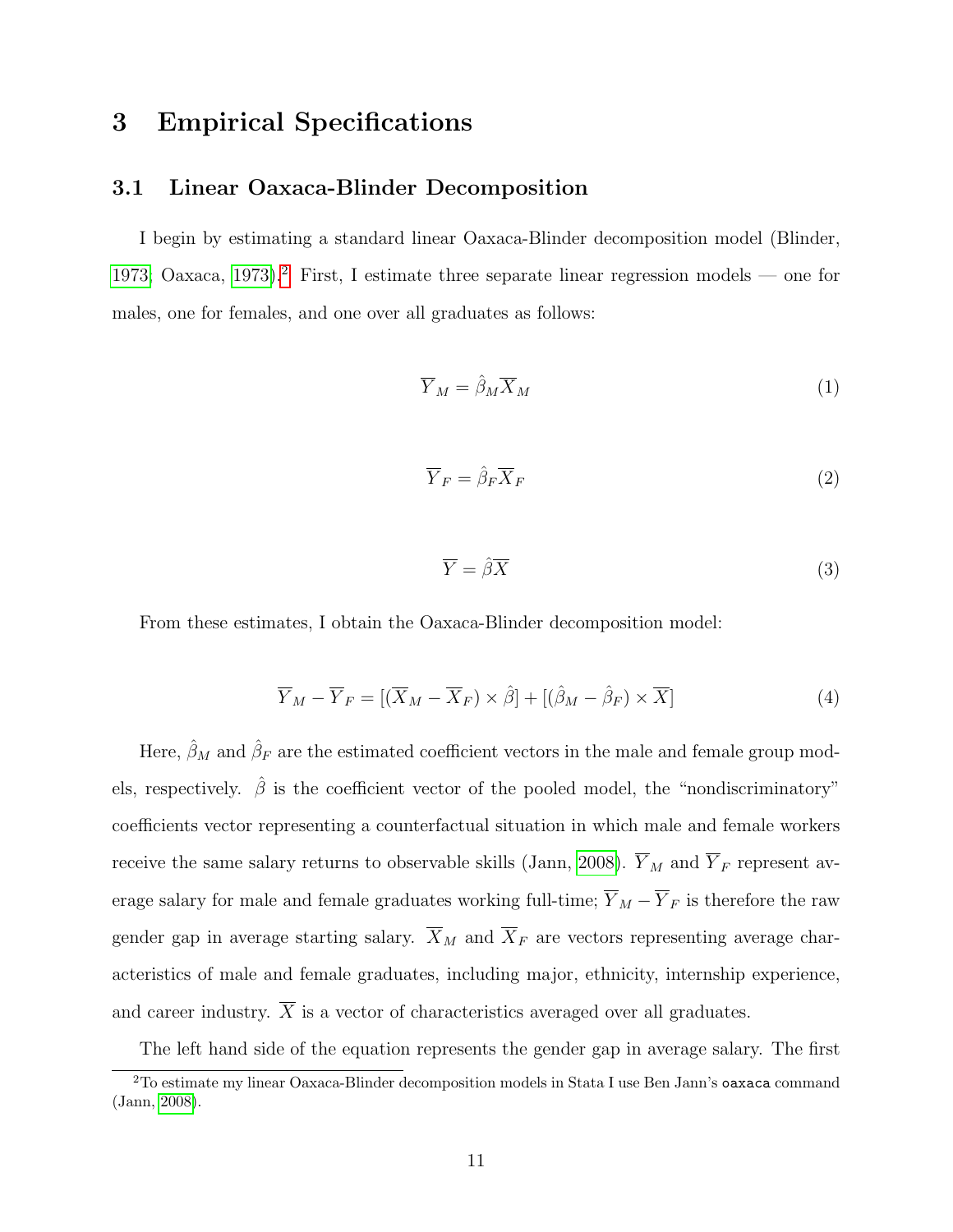term on the right hand side of the equation,  $[(\overline{X}_M - \overline{X}_F) \times \hat{\beta}]$ , represents the portion of the gender gap in average salary that can be explained by observable outcomes, while the second term,  $[(\hat{\beta}_M - \hat{\beta}_F) \times \overline{X}]$ , represents the portion of the gender gap that cannot be explained using the variables in the data. This portion of the gap is due to gender differences in returns, rather than stock, of human capital. The unexplained portion of the gender gap is often attributed to discrimination; however, this portion of the gap may also be the result of variables omitted from the regression. Notably, I do not control for any measure of academic ability due to data constraints discussed in Section 4. I am primarily interested in the relative magnitude of  $[(\overline{X}_M - \overline{X}_F) \times \hat{\beta}]$ ; that is, the portion of the gender wage gap that can be explained by gender differences in observable characteristics.

One advantage of using a pooled decomposition model is that standard errors are much lower for the coefficients of sex-atypical majors using this approach. This is because, for majors with very few women or very few men, the pooled regression estimates draw from a much larger sample size and therefore produce more precise estimates (Brown & Corcoran, [1997\)](#page-42-3).

#### <span id="page-12-0"></span>3.2 Unconditional Quantile Decomposition

There exists a significant amount of recent literature debating the merits of various quantile regression models and quantile decomposition methods. Albrecht et al. [\(2003\)](#page-41-5) employ conditional quantile regression methods on 1998 data from Sweden containing a representative sample of workers aged 15-75. They find that the log gender wage gap increases throughout the wage distribution and sharply accelerates at the upper tail even after controlling for gender differences in age, education, industry, and occupation. This result is interpreted by the authors as evidence of a glass ceiling for female workers. Machado and Mata [\(2005\)](#page-45-5) propose applying conditional quantile regression techniques to generalize linear decomposition models, a technique used in several subsequent papers to analyze wage gaps (Arulampalam et al., [2007;](#page-41-6) Lucifora & Meurs, [2006\)](#page-45-6). Melly [\(2005\)](#page-46-6) proposes a similar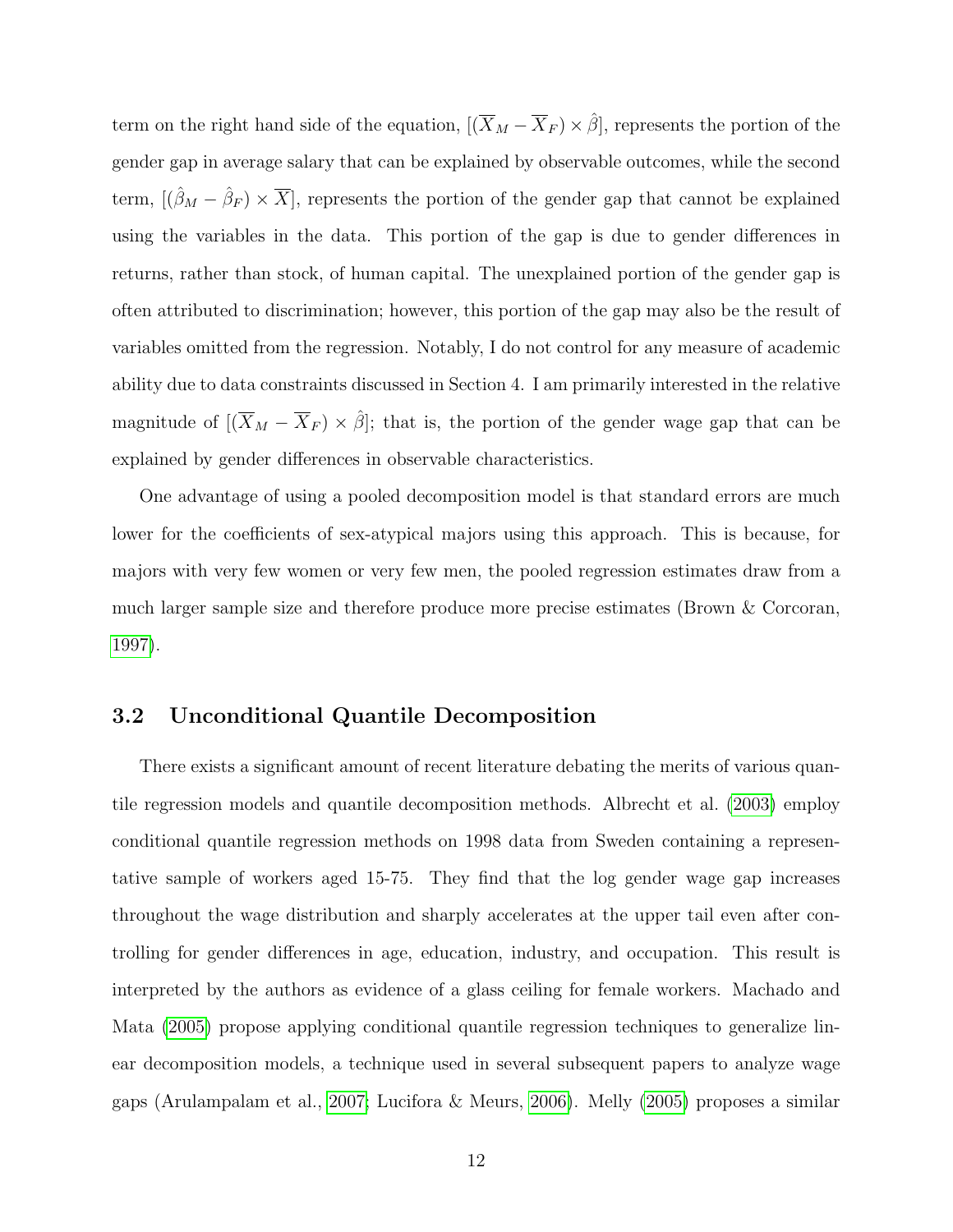method of applying conditional quantile regression to decomposition models.

More recent literature has focused on the use of unconditional quantile regression models, such as the reduced influence function (RIF) regression model popularized by Firpo et al. (Firpo et al., [2009;](#page-43-2) Fortin et al., [2011\)](#page-44-3). This procedure allows for the generalization of linear Oaxaca-Blinder models to distributional statistics other than the mean (Firpo et al., [2018\)](#page-43-3), a technique used in recent literature on the gender wage gap in China (Chi & Li, [2008;](#page-43-4) Xiu & Gunderson, [2014\)](#page-48-0), the United States (Kassenboehmer & Sinning, [2014\)](#page-45-7), and various countries in Latin America (Carrillo et al., [2014\)](#page-42-8). Unlike conditional quantile regression decomposition techniques, this method allows quantiles to be decomposed non-sequentially in the same way means can be decomposed using the conventional Oaxaca-Blinder methodology (Firpo et al., [2018\)](#page-43-3).

Due to its popularity in recent literature as well as its analogies to the standard Oaxaca-Blinder model, I use recentered influence function (RIF) regression analysis to evaluate the gender pay gap at various points along the salary distribution.[3](#page-13-0) My RIF regression model replaces the dependent variable in a standard linear regression model with the recentered influence function of the quantile of interest.[4](#page-13-1) In this regression model, the coefficients correspond to the marginal effect on the unconditional quantile of shifts in the distribution of covariates, holding everything else constant.

For each quantile of interest  $\tau$ , I estimate three RIF unconditional quantile regressions: one for the male earnings distribution, one for the female earnings distribution, and one counterfactual distribution in which females have the same characteristics as males. Analogous to OLS regressions, the RIF regression functions assume a linear specification as follows:

<span id="page-13-0"></span><sup>&</sup>lt;sup>3</sup>To estimate my RIF decomposition models in Stata I use Fernando Rios-Avila's oaxaca\_rif command (Rios-Avila, [2019\)](#page-46-7).

<span id="page-13-1"></span><sup>&</sup>lt;sup>4</sup>An influence function of a distributional statistic represents the influence of a single observation on the value of that distributional statistic. Adding back the distributional statistic to the influence function yields the recentered influence function (RIF). Conveniently, the expectation of the RIF is equal to the distributional statistic. In this case, the distributional statistics of interest are quantiles of the salary distribution (Firpo et al., [2009\)](#page-43-2).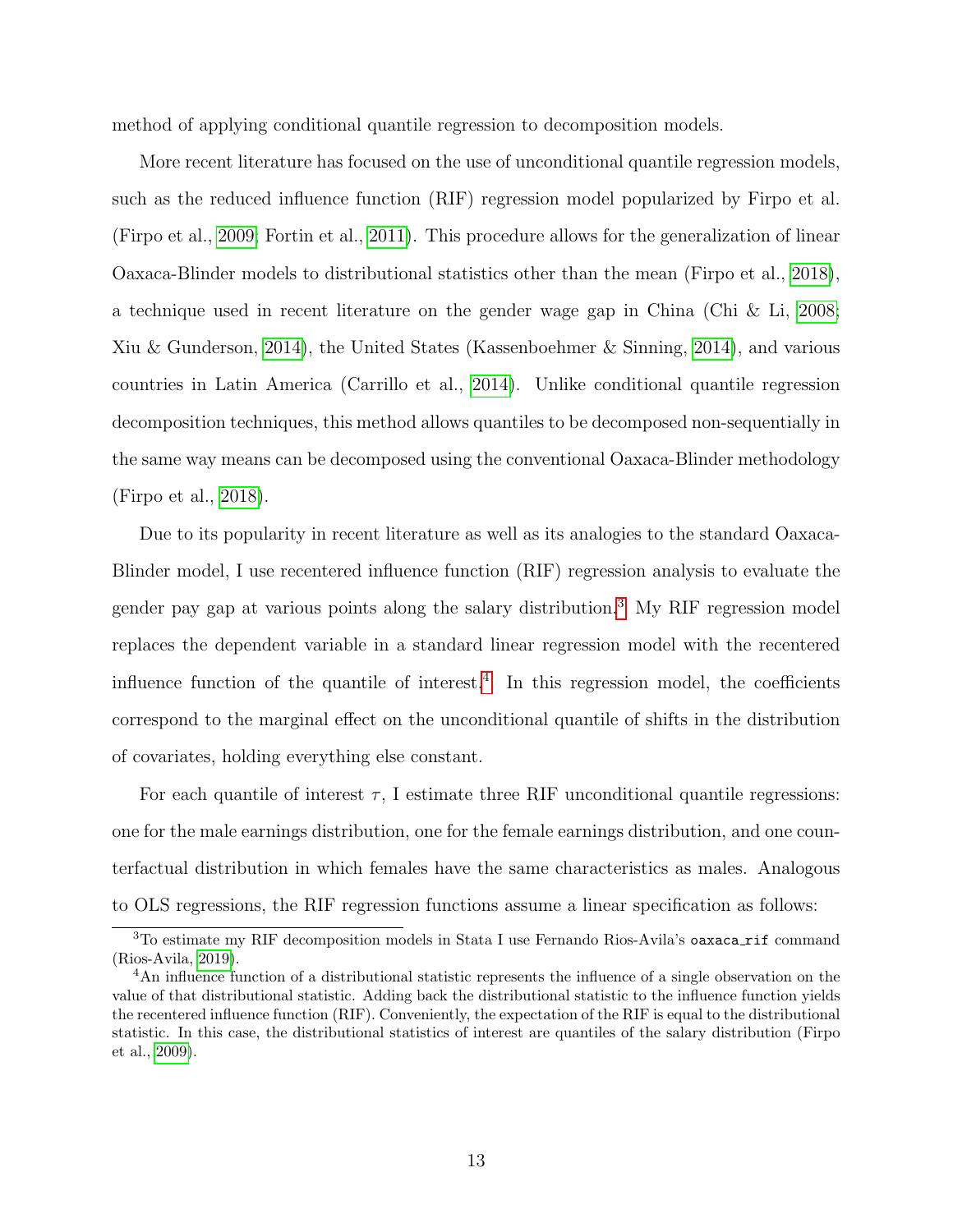$$
\nu_M = E[RIF(Y; q_{M,\tau}|X)] = \hat{\beta}_M \overline{X}_M \tag{5}
$$

$$
\nu_F = E[RIF(Y; q_{F,\tau}|X)] = \hat{\beta}_F \overline{X}_F
$$
\n(6)

$$
\nu_C = E[RIF(Y; q_{C,\tau}|X)] = \hat{\beta}_C \overline{X}_C \tag{7}
$$

Similarly to the linear Oaxaca-Blinder model, I use these estimates to obtain the following decomposition:

<span id="page-14-0"></span>
$$
\nu_M - \nu_F = [(\overline{X}_M - \overline{X}_F) \times \hat{\gamma}_C] + [(\hat{\beta}_M - \hat{\beta}_F) \times \overline{X}_C]
$$
(8)

Here,  $q_{M,\tau}$  and  $q_{F,\tau}$  are the population  $\tau$  - quantiles of the unconditional distribution of Y, total salary, for males and females, respectively.  $q_{C,\tau}$  is the population  $\tau$  - quantile of the counterfactual distribution. Thus,  $\nu_M - \nu_F$  is the estimated raw gender gap in  $\tau$  - quantile salary.  $\hat{\beta}_M$  and  $\hat{\beta}_F$  are the estimated coefficient vectors in the male and female group RIF models.  $\hat{\beta}_C$  is the estimated coefficient vector in the counterfactual model.  $\overline{X}_M$  and  $\overline{X}_F$ , as before, are vectors representing average characteristics of male and female graduates, and  $\overline{X}_C$  represents average characteristics over all graduates in the counterfactual model.

The interpretation of this equation matches the standard Oaxaca-Blinder interpretation. The first term on the right hand side of the equation,  $[(\overline{X}_M - \overline{X}_F) \times \hat{\gamma}_C]$ , represents the portion of the gender gap in  $\tau$  - quantile salary that can be explained by observable outcomes, while the second term,  $[(\hat{\beta}_M - \hat{\beta}_F) \times \overline{X}_C]$ , represents the portion of the gender gap that cannot be explained using the variables in the data.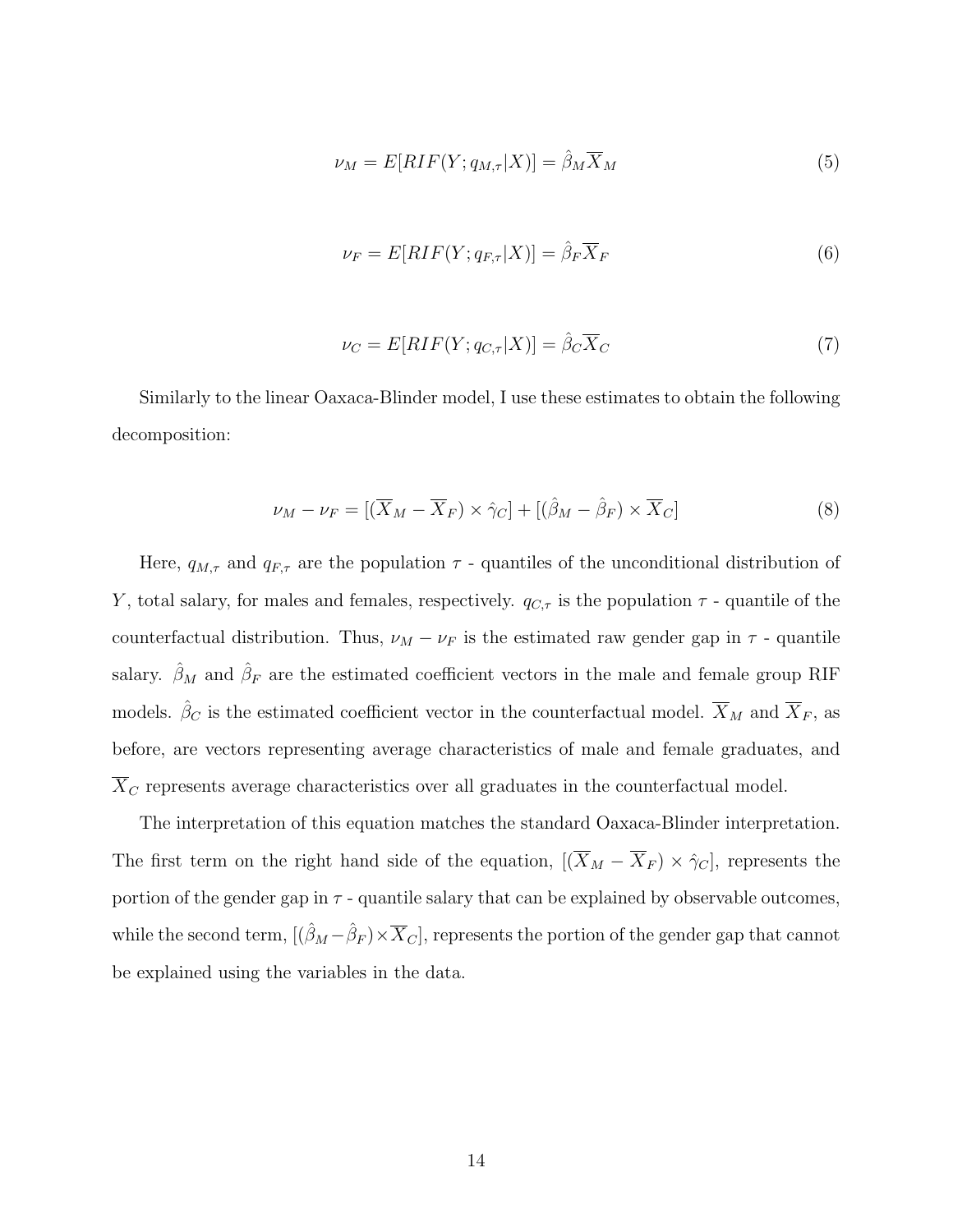### <span id="page-15-0"></span>4 Data Description

#### <span id="page-15-1"></span>4.1 Overview

My data come from the University of Virginia Career Center's "First Destinations" Sur-vey (FDS)<sup>[5](#page-15-2)</sup> for the years 2016-2018. Due to data privacy restrictions, the years in my data set have been anonymized: I refer to them as Year A, Year B, and Year C. The FDS data include self-reported information from recent UVA graduates. The First Destinations Survey is made available to students beginning in December of their last year at the University of Virginia, and remains open for approximately one year. This means that students who graduate in May have seven months after graduation to report their post-graduation plans. The data includes the following information: primary school of enrollment, degree attained,  $\text{major}(s)$ , minor(s), enrollment in higher education, undergraduate internship experience, post-graduation salary,[6](#page-15-3) post-graduation job location, and post-graduation career industry, along with demographic information such as students' race and gender. I restrict my analysis to UVA bachelor's degree recipients, excluding graduates of UVA's professional schools and graduate programs.

Despite being self-reported, this data arguably provides the most accurate estimates of salary outcomes for recent University of Virginia graduates. The State Council of Higher Education for Virginia (SCHEV) reports wage outcomes using unemployment tax data from the Virginia Employment Commission (VEC)<sup>[7](#page-15-4)</sup>. This administrative data includes information only on graduates who are employed in the state of Virginia and who meet the following

<span id="page-15-2"></span><sup>&</sup>lt;sup>5</sup>Information about the survey can be found on the UVA Career Center's website at [https://career.](https://career.virginia.edu/uva-career-outcomes) [virginia.edu/uva-career-outcomes.](https://career.virginia.edu/uva-career-outcomes) The data is collected primarily for the purpose of constructing the Career Center's annual reports on student outcomes. Data for Year A and Year B was self-reported in the UVA Student Outcome Activity Report (SOAR) and data for Year C was self-reported through Handshake, an online recruiting platform used by the University of Virginia. Students from the McIntire School of Commerce reported their outcomes in the McIntire Portfolio Destination Survey (PDS). The Career Center website states that, in a limited number of cases, information was captured "through other sources, including faculty, employers, and social media (LinkedIn)."

<span id="page-15-4"></span><span id="page-15-3"></span><sup>6</sup> I measure earnings using log - base salary in all of my analysis.

<sup>7</sup>SCHEV salary information on University of Virginia graduates is available at [https://research.schev.](https://research.schev.edu/iprofile.asp?UID=234076) [edu/iprofile.asp?UID=234076.](https://research.schev.edu/iprofile.asp?UID=234076)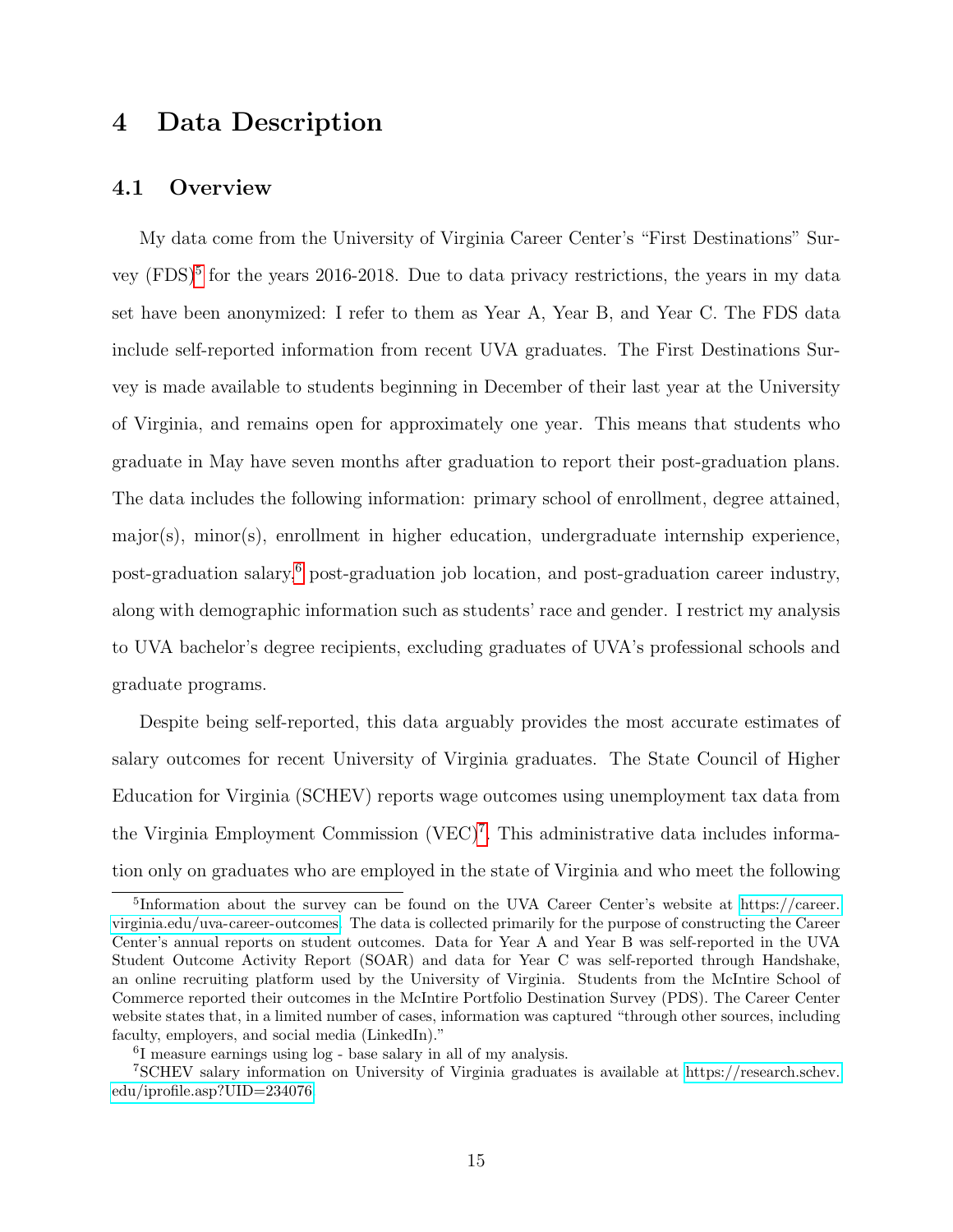criteria:

- 1. Graduates successfully matched to the Unemployment Insurance Wage records collected by the Virginia Employment Commission (VEC).
- 2. Graduates employed in Virginia by an entity that reports to the VEC. This excludes federal employees, including those within the Department of Defense.

Additionally, the State Council of Higher Education for Virginia reports salary outcomes beginning 18 months after graduation, rather than immediately after. The FDS data therefore provides better information on students' earliest outcomes after graduation.

While the FDS data is likely subject to some amount of self-reporting bias<sup>[8](#page-16-0)</sup> in comparison to the administrative data reported by SCHEV, the FDS data has the advantage of including salary information on graduates who are employed outside of the state of Virginia. As many UVA graduates who pursue high-paying urban jobs settle in large metropolitan areas outside of the state of Virginia, my salary estimates are higher on average than the estimates reported by SCHEV. For 2017 graduates (the most recent cohort for which salary data is available from SCHEV), the State Council of Higher Education reported average salary 18 months after graduation to be \$47,880. In my data, the average salary over all graduates employed full-time immediately after graduation is \$56,548. Assuming that graduates' salaries do not decrease substantially in the 18 months following graduation, it is therefore likely that my sample includes more high-earning graduates. Thus, my analysis likely provides a better view of gender gaps in outcomes at the upper tail of the salary distribution.[9](#page-16-1)

My sample has 7,918 observations: 2,120 from Year A; 2,762 from Year B; and 3,036 from Year C. It is important to note that the First Destinations Survey was not identical over

<span id="page-16-0"></span><sup>8</sup>Self-reporting bias may be of particular concern if we expect that bias differs between male and female students. For example, if male students are more likely than female students to report higher compensation than they are actually receiving, my results will over-estimate the size of the gender pay gap.

<span id="page-16-1"></span><sup>9</sup>By merging college records with both in-state and national earnings data from the Longitudinal Employer-Household Dynamics (LEHD), Foote and Stange [\(2019\)](#page-43-5) demonstrate that the effect of graduating from a public flagship university is underestimated by 26% when exclusively using in-state earnings. Additionally, earnings differences across majors are underestimated when using in-state earnings alone.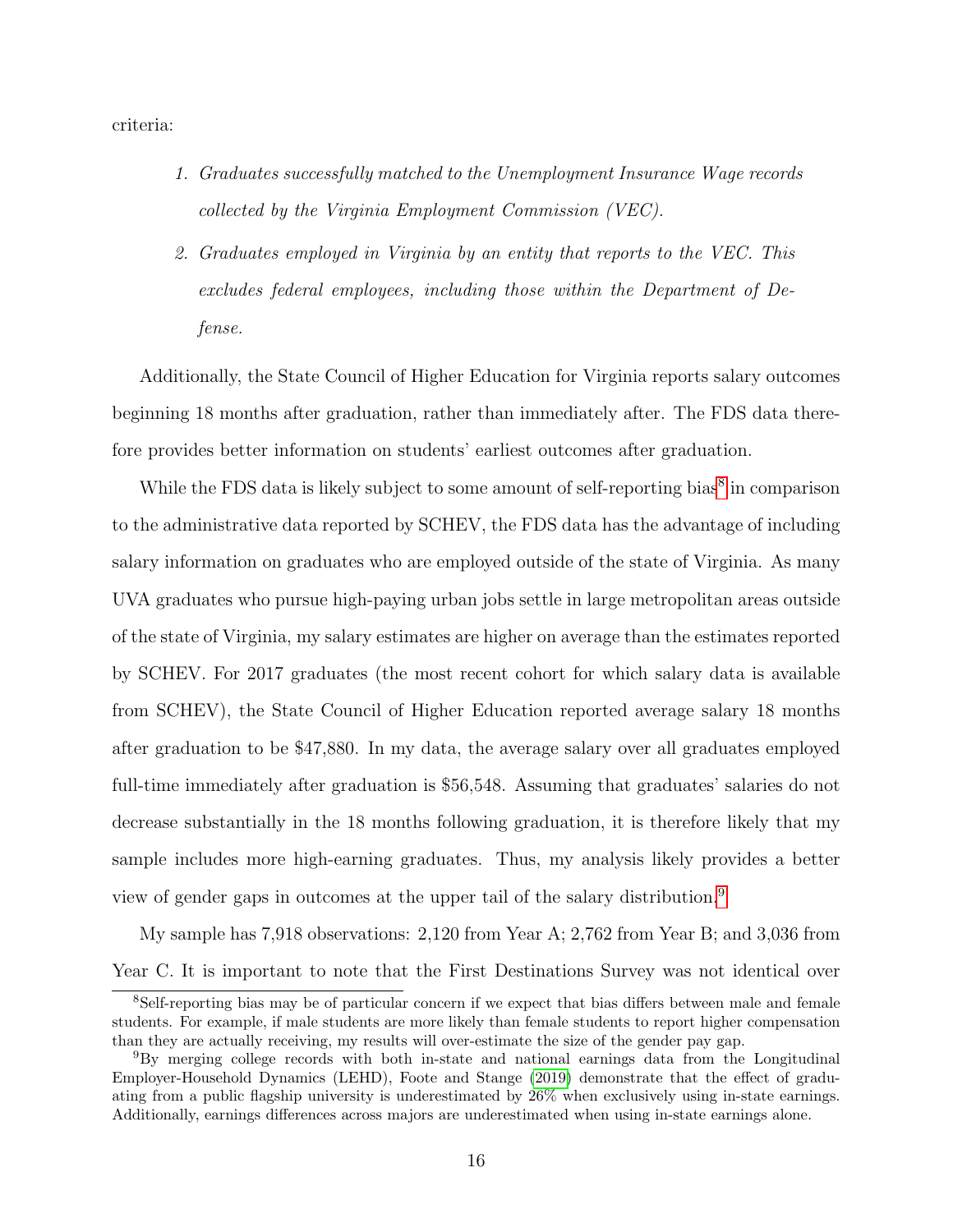the three years for which I have data. During the sample period, the University of Virginia switched survey distribution platforms, removed several questions, and simplified response options for many questions.[10](#page-17-0) Despite this change, the samples do not differ significantly across years, as demonstrated in [Table 1](#page-17-1) below. Therefore, I argue that survey differences across years do not pose a significant problem for my subsequent analysis. I do, however, include time fixed effects in my primary specification to account for changes in data collection practices as well as changes in labor market conditions over the sample period.

<span id="page-17-1"></span>

| Variable                             | Year A      | Year B      | Year C      |  |  |  |  |  |  |  |  |
|--------------------------------------|-------------|-------------|-------------|--|--|--|--|--|--|--|--|
| Annual Salary, Full-Time Workers     | \$54,374.99 | \$56,837.10 | \$57,914.75 |  |  |  |  |  |  |  |  |
| Log Annual Salary, Full-Time Workers | 10.83       | 10.87       | 10.80       |  |  |  |  |  |  |  |  |
| Number of Internships Completed      | 2.49        | 2.36        | 3.13        |  |  |  |  |  |  |  |  |
| <b>Ethnicity Dummy Variables</b>     |             |             |             |  |  |  |  |  |  |  |  |
| American Indian or Alaska Native     | 0.0010      | 0.0004      | 0.0007      |  |  |  |  |  |  |  |  |
| Asian                                | 0.1220      | 0.1255      | 0.1526      |  |  |  |  |  |  |  |  |
| <b>Black</b>                         | 0.0560      | 0.0581      | 0.0666      |  |  |  |  |  |  |  |  |
| Hispanic                             | 0.0585      | 0.0624      | 0.0828      |  |  |  |  |  |  |  |  |
| Multi-Race                           | 0.0446      | 0.0478      | 0.0004      |  |  |  |  |  |  |  |  |
| Non-Resident Alien <sup>11</sup>     | 0.0407      | 0.0516      | N/A         |  |  |  |  |  |  |  |  |
| White                                | 0.6772      | 0.6542      | 0.6933      |  |  |  |  |  |  |  |  |
| <b>Outcome Type Dummy Variables</b>  |             |             |             |  |  |  |  |  |  |  |  |
| Working                              | 0.5481      | 0.4692      | 0.5178      |  |  |  |  |  |  |  |  |
| Continuing Education                 | 0.1774      | 0.1463      | 0.1792      |  |  |  |  |  |  |  |  |
| Other <sup>12</sup>                  | 0.2745      | 0.3845      | 0.3030      |  |  |  |  |  |  |  |  |

|  |  | Table 1: Means by Year |  |  |
|--|--|------------------------|--|--|
|--|--|------------------------|--|--|

<span id="page-17-0"></span><sup>10</sup>Notably, I do not have information on Year C graduates' post-graduation job locations; therefore, I do not control for job location in my analysis. Year C graduates were also provided with a different set of industry categorizations to choose from in the survey. To account for this discrepancy, I recoded my industry variable to make the industry categories broader, fewer in number, and consistent across years.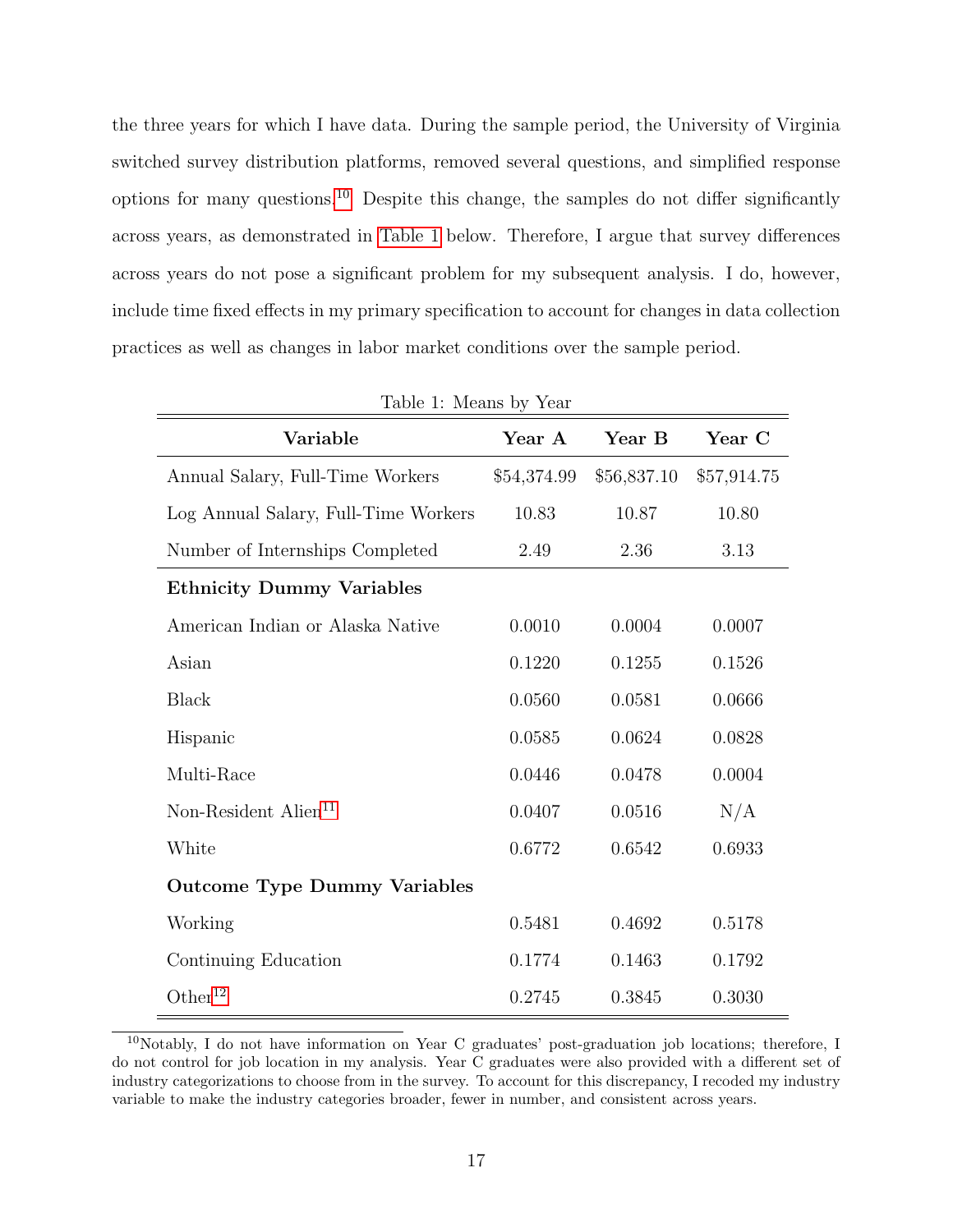My sample is fairly representative of the racial composition of the University of Virginia undergraduate student body, although white students are slightly overrepresented and black students are slightly underrepresented.[13](#page-18-2) As of Fall 2016, 6.45% of all undergraduates at the University of Virginia were Black; 12.82% were Asian; 6.28% were Hispanic; 4.40% were Multi-Race; 4.75% were Non-Resident Aliens; and 59.47% were White. The remainder reported their race as "Unknown" or "Other," with the "Other" category including Native American and Alaskan Native students.

As demonstrated in [Table 2](#page-19-0) below, one variable that does differ across years is my set of industry dummies. In particular, a higher percentage of students identify their industry as "Other" in Year C than in Year A or Year B. This is likely due to changes in industry categorization options in the First Destination Survey.

<span id="page-18-0"></span><sup>11</sup>Year C graduates did not have the option to identify their ethnicity as "Non-Resident Alien" in the First Destinations Survey.

<span id="page-18-1"></span> $12$ Since this data is collected less than a year after graduation, the "Other" category includes many students who are taking time off after graduation to apply to graduate and professional schools; participate in volunteer work or unpaid fellowship programs; travel; or seek employment.

<span id="page-18-2"></span><sup>&</sup>lt;sup>13</sup>Data on the racial composition of the UVA student body comes from Institutional Research and Analytics (IRA) at the University of Virginia. Data was retrieved online at [https://ira.virginia.edu/](https://ira.virginia.edu/university-stats-facts/enrollment) [university-stats-facts/enrollment.](https://ira.virginia.edu/university-stats-facts/enrollment)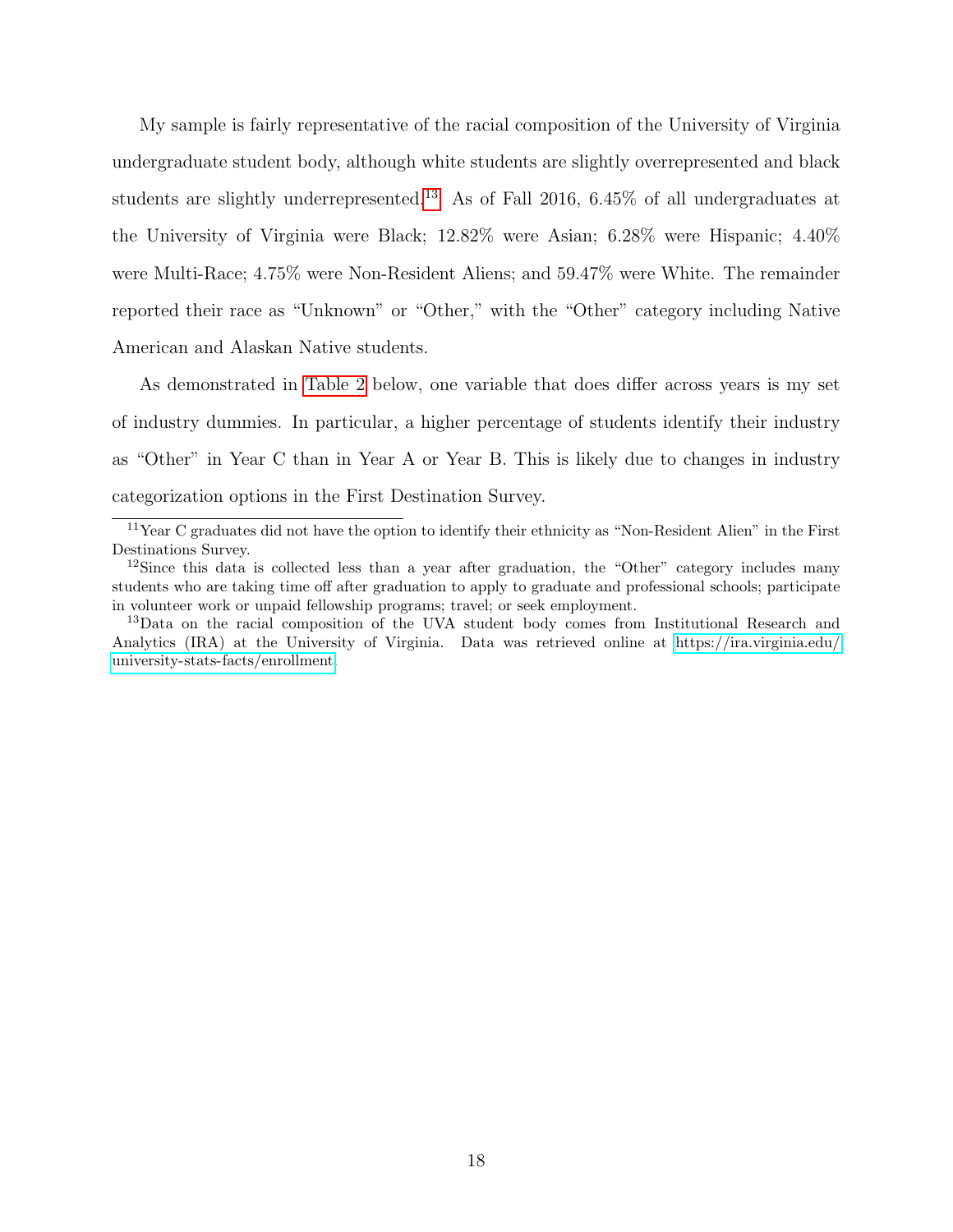| Industry                        | Year A | Year B | Year C |
|---------------------------------|--------|--------|--------|
| Accounting                      | 0.0029 | 0.0023 | 0.0081 |
| Arts, Media, and Entertainment  | 0.0385 | 0.0153 | 0.0305 |
| Communications                  | 0.0584 | 0.0397 | 0.0285 |
| Construction                    | 0.0292 | 0.0351 | 0.0332 |
| Consulting                      | 0.1803 | 0.2313 | 0.1220 |
| Consumer Products/Retail        | 0.0207 | 0.0260 | 0.0169 |
| Education                       | 0.0520 | 0.0412 | 0.0800 |
| <b>Financial Services</b>       | 0.1326 | 0.1733 | 0.0807 |
| Government                      | 0.0371 | 0.0443 | 0.0671 |
| Healthcare                      | 0.0919 | 0.0710 | 0.1512 |
| IT and Engineering              | 0.2060 | 0.1702 | 0.1810 |
| Natural Resources <sup>14</sup> | 0.0100 | 0.0084 | 0.0176 |
| Nonprofit/NGO                   | 0.0378 | 0.0313 | 0.0393 |
| Real Estate                     | 0.0007 | 0.0084 | 0.0176 |
| Services                        | 0.0656 | 0.0626 | 0.0231 |
| Other                           | 0.0364 | 0.0397 | 0.1031 |

<span id="page-19-0"></span>Table 2: Proportion of Students Working in Each Industry, by Year

4,419 (55.81%) of the observations in my sample are female and 3.499 (44.19%) are male. This is representative of overall undergraduate enrollment at the University of Virginia: In Fall 2016, 54.71% of undergraduates were female and  $45.29\%$  were male.<sup>[15](#page-19-2)</sup> Summary statistics for male and female graduates are presented in [Table 3.](#page-20-0)

<span id="page-19-2"></span><span id="page-19-1"></span><sup>&</sup>lt;sup>14</sup>Full industry title: Natural Resources, Agriculture, and Environmental Science

<sup>&</sup>lt;sup>15</sup>This information comes from Institutional Research and Analytics (IRA) at the University of Virginia and was retrieved online at [https://ira.virginia.edu/university-stats-facts/enrollment.](https://ira.virginia.edu/university-stats-facts/enrollment)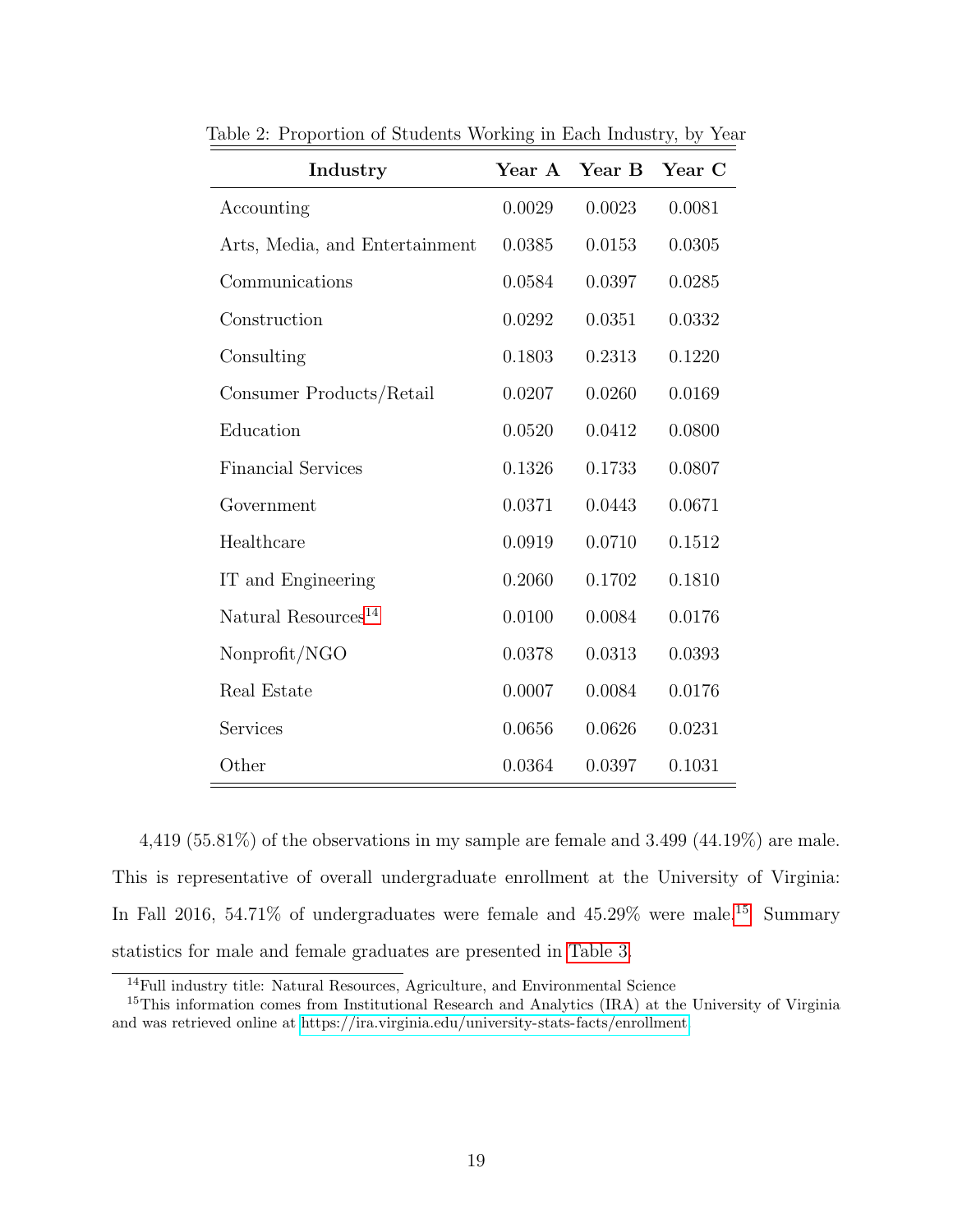<span id="page-20-0"></span>

| Variable                             | Male        | Female      | Gender Gap      |
|--------------------------------------|-------------|-------------|-----------------|
| Annual Salary, Full-Time Workers     | \$62,781.37 | \$51,204.27 | $$11,577.10***$ |
| Log Annual Salary, Full-Time Workers | 10.97       | 10.72       | $0.25***$       |
| Number of Internships Completed      | 2.59        | 2.71        | $-0.12***$      |
| <b>Ethnicity Dummy Variables</b>     |             |             |                 |
| American Indian or Alaska Native     | 0.0012      | 0.0002      | 0.0010          |
| Asian                                | 0.1317      | 0.1368      | $-0.0051$       |
| <b>Black</b>                         | 0.0511      | 0.0683      | $-0.0172$       |
| Hispanic                             | 0.0738      | 0.0649      | 0.0089          |
| Multi-Race                           | 0.0317      | 0.0300      | 0.0017          |
| Non-Resident Alien                   | 0.0258      | 0.0324      | $-0.0066*$      |
| White                                | 0.6846      | 0.6673      | 0.0173          |
| <b>Outcome Type Dummy Variables</b>  |             |             |                 |
| Working                              | 0.5316      | 0.4911      | $0.0405***$     |
| Continuing Education                 | 0.1569      | 0.1754      | $-0.0185**$     |
| Other                                | 0.3115      | 0.3335      | $-0.2220**$     |

Table 3: Means by Gender

Results of a two-sample t-test are indicated as follows: \*\*\* p<0.01, \*\* p<0.05, \* p<0.1

[Table 3](#page-20-0) demonstrates that the gender gap in average salary is over \$11,000, significant at the 1% confidence level. It is unlikely that this gap is due to gender differences in work experience, as the average number of internships completed by female graduates is slightly higher than the average for males. Racial differences are also unlikely to explain the gap, as the racial composition of the male and female samples is not significantly different.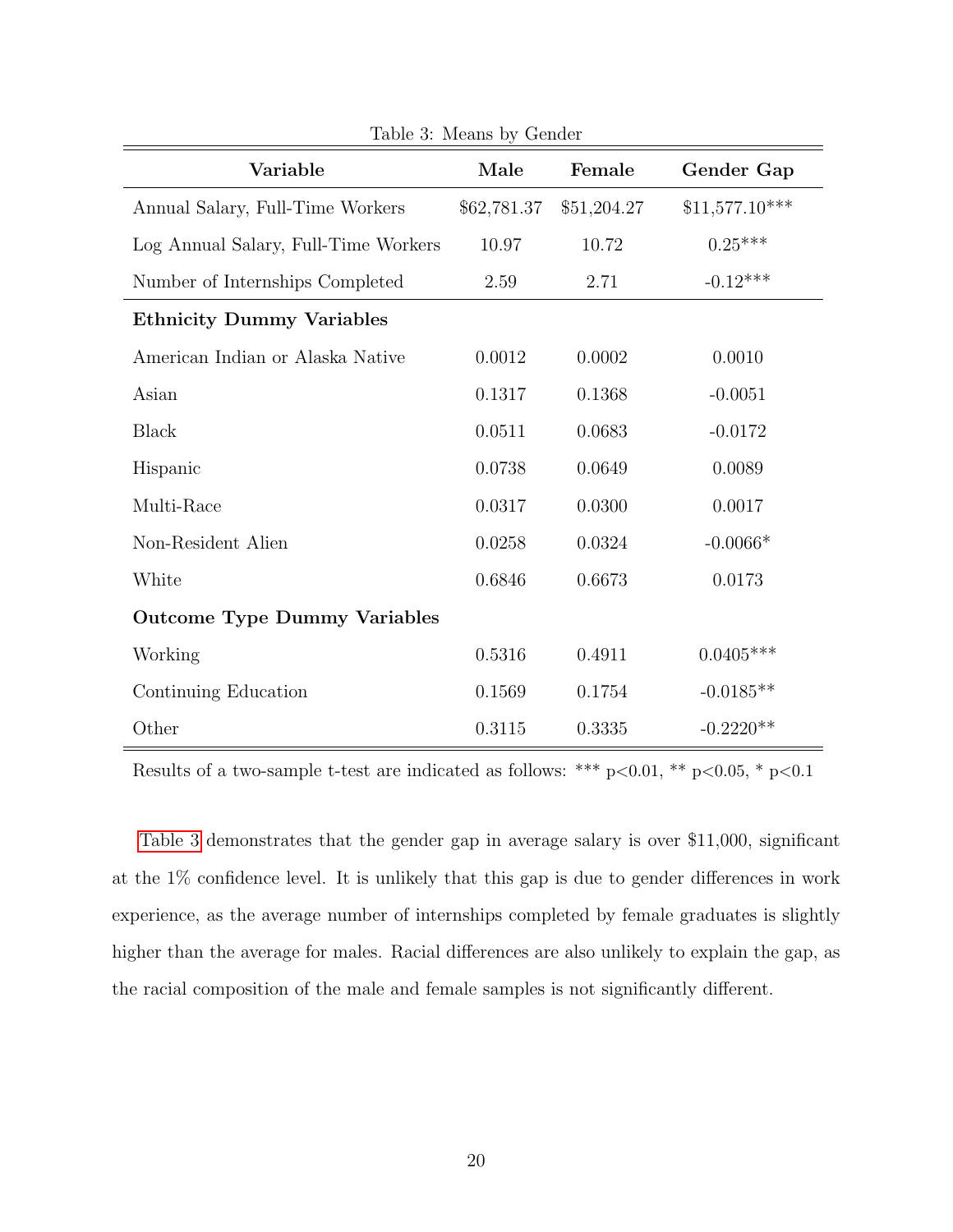#### <span id="page-21-0"></span>4.2 Gender Differences in Earnings

In addition to the gender gap in mean earnings, I am interested in the gender gap at other points in the salary distribution. [Figure 1](#page-21-1) plots kernel density estimates of the logearnings distributions for male and female graduates. [Figure 2](#page-22-1) plots the raw gender earnings differential at different quantiles. It is evident from these figures that the raw gender gap in earnings varies greatly across the pay distribution. Specifically, the pay gap is much larger at the bottom of the salary distribution and smaller at the top of the distribution. This suggests the absence of a "glass ceiling" for female graduates directly after graduation.

<span id="page-21-1"></span>

Figure 1: Kernel Density Estimates of the Log Earnings Distribution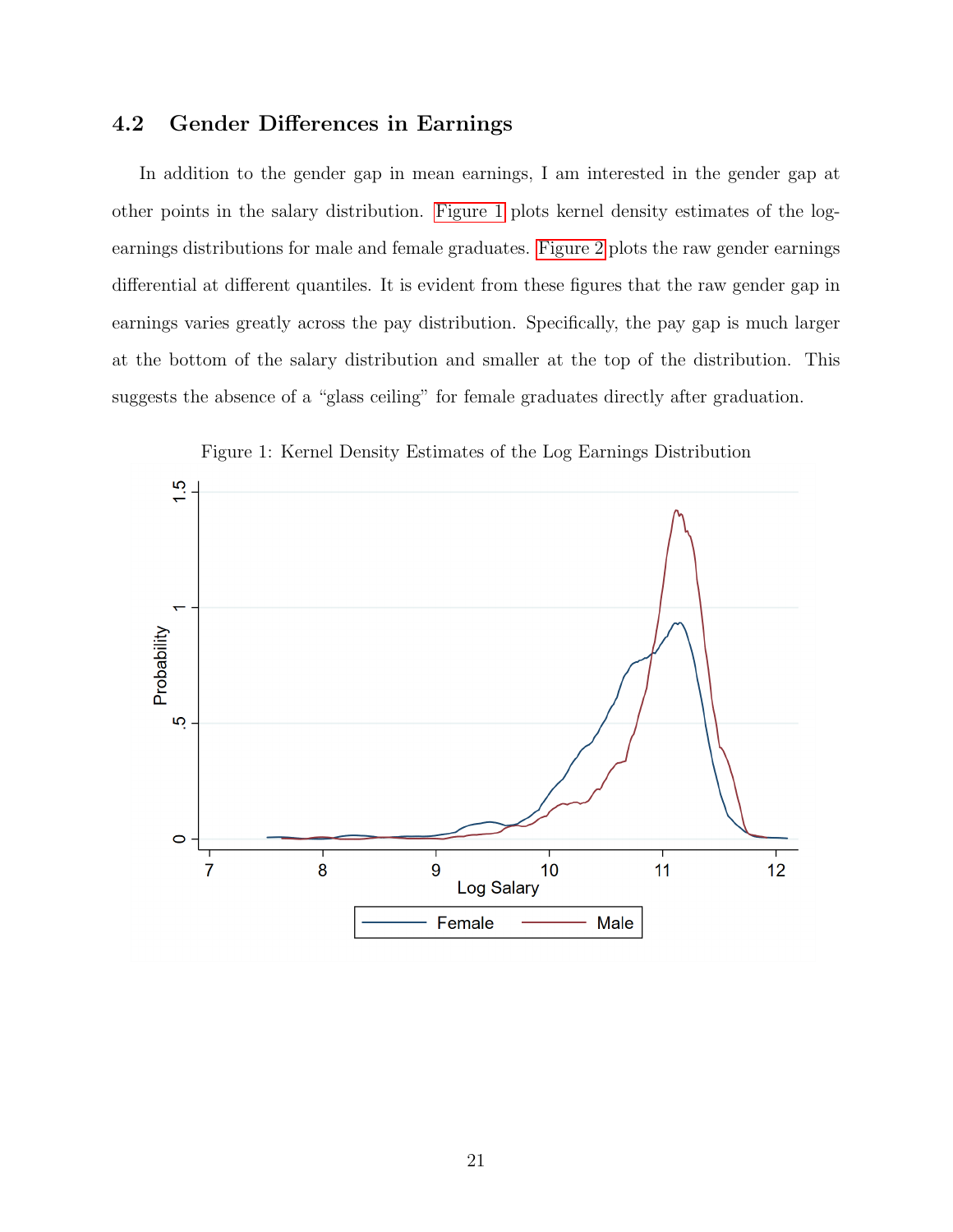<span id="page-22-1"></span>

Figure 2: Gender Pay Gap by Percentile

### <span id="page-22-0"></span>4.3 Gender Segregation in Majors and Industries

Tables [4](#page-23-0) and [5](#page-24-0) examine gender segregation within majors and within industries. Gender differences in participation are significant for a large majority of majors and career industries.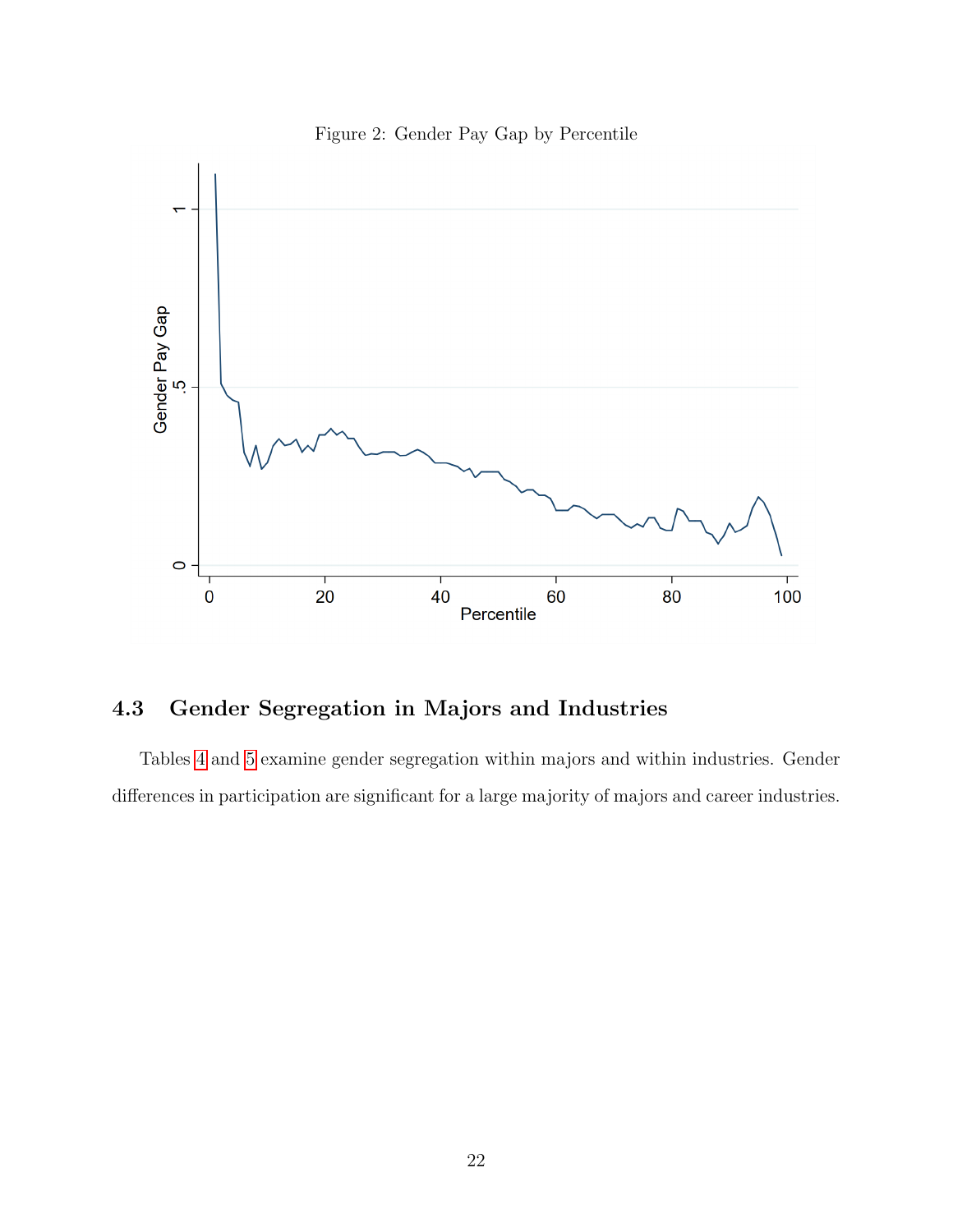<span id="page-23-0"></span>

| Major                                   | Male       | Female | Gender Gap   |
|-----------------------------------------|------------|--------|--------------|
| Economics                               | 0.0921     | 0.0436 | $0.0485***$  |
| <b>Biology</b>                          | 0.0475     | 0.0766 | $-0.0291***$ |
| Foreign Affairs                         | 0.0455     | 0.0550 | $-0.0095*$   |
| Psychology                              | 0.0203     | 0.0631 | $-0.0429***$ |
| Computer Science $(B.S.)$ <sup>17</sup> | 0.0669     | 0.0186 | $0.0483***$  |
| Media Studies                           | 0.0160     | 0.0561 | $-0.0401***$ |
| Systems Engineering                     | 0.0515     | 0.0200 | $0.0315***$  |
| English                                 | 0.0157     | 0.0421 | $-0.0263***$ |
| Biomedical Engineering                  | 0.0323     | 0.0271 | 0.0053       |
| History                                 | 0.0360     | 0.0221 | $0.0140***$  |
| Mechanical Engineering                  | 0.0481     | 0.0118 | $0.0362***$  |
| Computer Science (B.A)                  | $0.0386\,$ | 0.0184 | $0.0202***$  |
| Public Policy and Leadership            | 0.0243     | 0.0289 | $-0.0046$    |
| Government                              | 0.0229     | 0.0250 | $-0.0021$    |
| Chemistry                               | 0.0254     | 0.0211 | 0.0043       |
| Cognitive Science                       | 0.0117     | 0.0286 | $-0.0169***$ |
| Global Studies                          | 0.0086     | 0.0309 | $0.0223***$  |
| Civil Engineering                       | 0.0215     | 0.0186 | 0.0028       |
| Finance                                 | 0.0300     | 0.0098 | $0.0203***$  |
| <b>Environmental Science</b>            | 0.0146     | 0.0207 | $-0.0061**$  |

Table 4: Proportion of Male and Female Students in the 20 Largest Majors<sup>[16](#page-24-1)</sup>

Results of a two-sample t-test are indicated as follows: \*\*\* p<0.01, \*\* p<0.05, \* p<0.1 Major is defined as primary major, excluding second majors.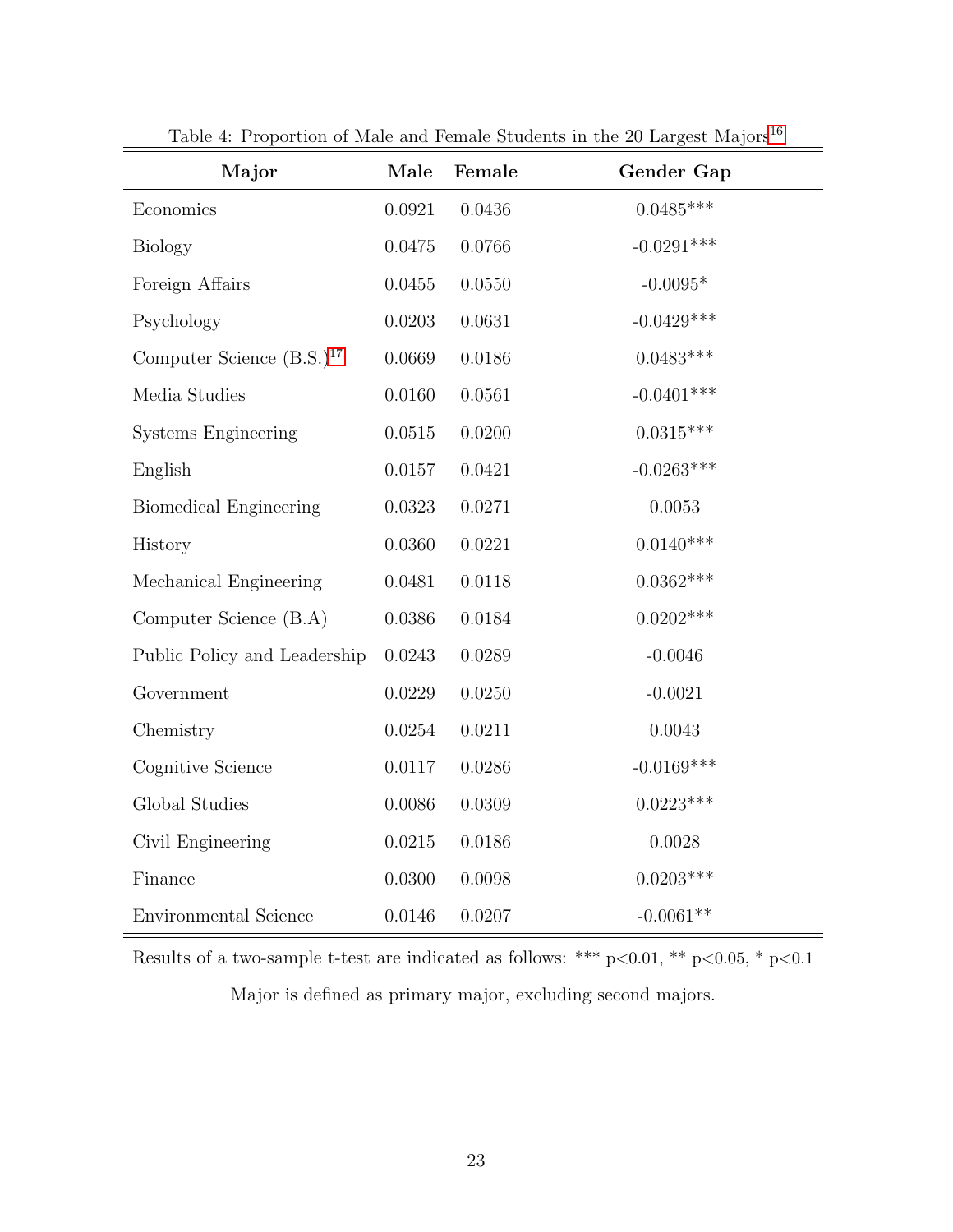<span id="page-24-0"></span>

| Industry                       | Male       | Female | Gender Gap   |
|--------------------------------|------------|--------|--------------|
| Accounting                     | 0.0038     | 0.0051 | $-0.0013$    |
| Arts, Media, and Entertainment | 0.0147     | 0.0392 | $-0.0246***$ |
| $Communications$               | 0.0271     | 0.0537 | $-0.0266***$ |
| Construction                   | 0.0456     | 0.0222 | $0.0234***$  |
| Consulting                     | $0.1758\,$ | 0.1757 | 0.0001       |
| Consumer Products/Retail       | 0.0222     | 0.0200 | 0.0022       |
| Education                      | 0.0282     | 0.0823 | $-0.0541***$ |
| <b>Financial Services</b>      | 0.1742     | 0.0900 | $0.0842***$  |
| Government                     | 0.0564     | 0.0448 | $0.0117*$    |
| Healthcare                     | 0.0646     | 0.1390 | $-0.0745***$ |
| IT and Engineering             | 0.2572     | 0.1301 | $0.1271***$  |
| Natural Resources              | 0.0130     | 0.0115 | 0.0015       |
| Nonprofit/NGO                  | 0.0179     | 0.0507 | $-0.0328***$ |
| Real Estate                    | 0.0109     | 0.0077 | 0.0032       |
| Services                       | 0.0369     | 0.0597 | $-0.0228***$ |
| Other                          | 0.0515     | 0.0682 | $-0.0167**$  |

Table 5: Proportion of Male and Female Students Working in Each Industry

Results of a two-sample t-test are indicated as follows: \*\*\*  $p<0.01$ , \*\*  $p<0.05$ , \*  $p<0.1$ 

<span id="page-24-1"></span><sup>16</sup>Notably, engineering majors are overrepresented in my sample due to the University of Virginia Center for Engineering Career Development's intensive advertising of the First Destinations Survey. Thus, the 20 largest majors by number of graduates at the University of Virginia differ slightly from the 20 largest majors in my sample. In 2018, the 20 majors with the largest numbers of graduates were (in no particular order): Economics, Biology, Foreign Affairs, Psychology, Media Studies, English, Computer Science (B.A.), History, Government, Computer Science (B.S.), Global Studies, Cognitive Science, Spanish, Mathematics, Chemistry, Finance, Accounting, Statistics, Environmental Science, and Systems Engineering. This information was retrieved from Institutional Research and Analytics (IRA) at the University of Virginia: [https://ira.virginia.](https://ira.virginia.edu/university-stats-facts/degrees-awarded) [edu/university-stats-facts/degrees-awarded.](https://ira.virginia.edu/university-stats-facts/degrees-awarded)

<span id="page-24-2"></span><sup>&</sup>lt;sup>17</sup>The University of Virginia offers two majors in Computer Science: A Bachelor of Science (B.S.) degree in the School of Engineering and Applied Science and a Bachelor of Arts (B.A.) degree in the College of Arts and Sciences.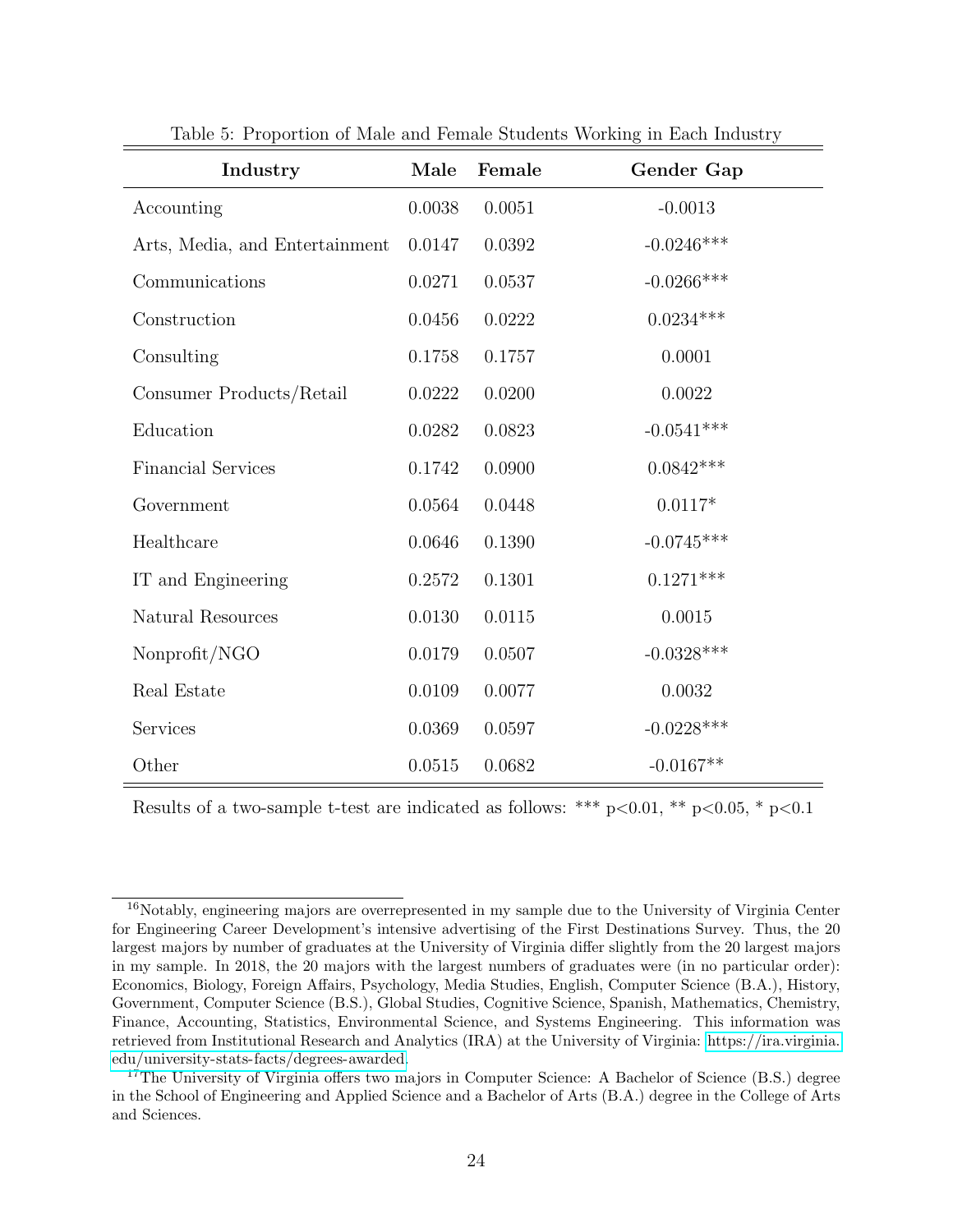It is evident from [Table 4](#page-23-0) that nearly every major has a significant gender gap in participation. Similarly, [Table 5](#page-24-0) demonstrates that most industries also demonstrate significant gender gaps in participation. This suggests that gender segregation in college majors and career industries may explain a large portion of the gender pay gap.

[Figure 3](#page-25-0) demonstrates that many of the highest paying majors have high percentages of male graduates and, conversely, many majors with lower average salaries have high percentages of female graduates. This further supports the hypothesis that gender segregation in college majors is a large determinant of the gender pay gap for recent UVA graduates. [Figure 4](#page-26-0) shows a similar result for career industries: Many of the highest paying industries employ high percentages of male graduates and many industries with lower average salaries employ high percentages of female graduates.

<span id="page-25-0"></span>

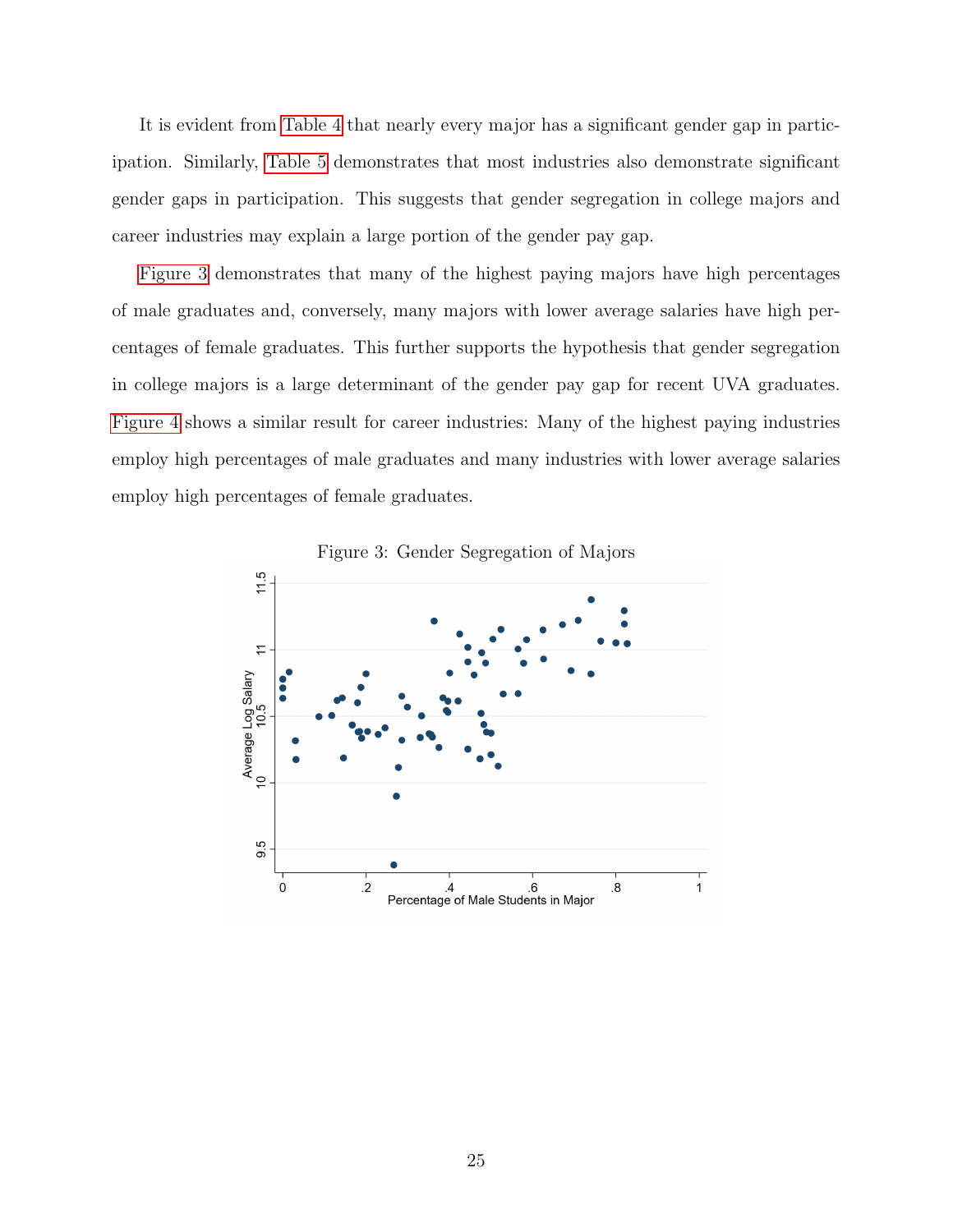<span id="page-26-0"></span>

One limitation to my data is the absence of any individual-level measure of academic ability. In particular, I do not have access to student-level standardized test score or grade point average (GPA) data. However, within-major comparisons of average GPA between male and female graduates, provided in Table  $6<sup>18</sup>$  $6<sup>18</sup>$  $6<sup>18</sup>$  suggest that gender differences in academic performance are negligible. In fact, out of the largest 20 majors in my sample, women have higher average GPAs than men in all but two majors. Thus, all subsequent analysis assumes that academic performance is similar, on average, between male and female graduates. This assumption may not hold if male and female students within the same major tend to take different types of coursework. In particular, it is possible that, within majors, male students take courses that are more highly valued by employers. Since I do not have information on students' course records, including detailed information on the courses taken by male and female students, I do not examine this possibility. This is an area for future work to expand upon, should data linking academic performance and career outcomes become available.

<span id="page-26-1"></span><sup>18</sup>Summary statistics for this table were provided by UVA Institutional Research and Analytics, as I do not have permission to access raw data on student GPA. I do not have information on the standard deviation of GPA within each major, so I am unable to conduct two-sample t-tests to determine whether gender differences are statistically significant. Data is on 2018 graduates.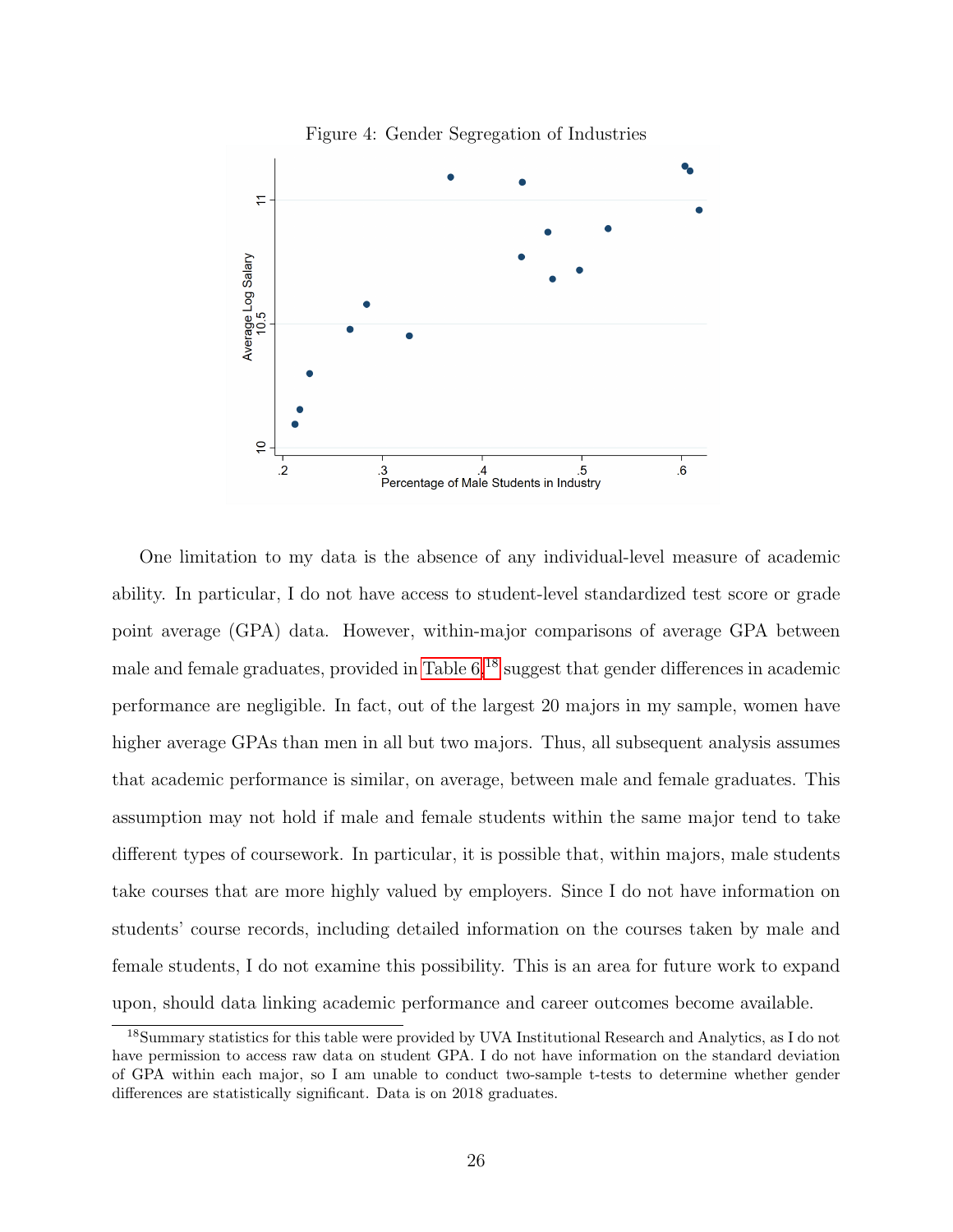<span id="page-27-0"></span>

|                               |        | Mean GPA |                   |
|-------------------------------|--------|----------|-------------------|
| Major                         | Male   | Female   | Gender $Gap^{19}$ |
| Economics                     | 3.4614 | 3.3905   | $-0.0709$         |
| <b>Biology</b>                | 3.3308 | 3.2884   | $-0.0424$         |
| Foreign Affairs               | 3.3196 | 3.1959   | $-0.1236$         |
| Psychology                    | 3.3665 | 3.2778   | $-0.0887$         |
| Computer Science (B.S.)       | 3.3866 | 3.3666   | $-0.0200$         |
| Media Studies                 | 3.4185 | 3.2623   | $-0.1562$         |
| <b>Systems Engineering</b>    | 3.4023 | 3.3709   | $-0.0315$         |
| English                       | 3.4500 | 3.3176   | $-0.1324$         |
| <b>Biomedical Engineering</b> | 3.4018 | 3.4329   | 0.0311            |
| History                       | 3.3664 | 3.1786   | $-0.1878$         |
| Mechanical Engineering        | 3.3826 | 3.3691   | $-0.0135$         |
| Computer Science (B.A)        | 3.4325 | 3.4498   | 0.0173            |
| Public Policy and Leadership  | 3.6186 | 3.4586   | $-0.1600$         |
| Government                    | 3.3956 | 3.2556   | $-0.1401$         |
| Chemistry                     | 3.3255 | 3.3099   | $-0.0155$         |
| Cognitive Science             | 3.3431 | 3.2764   | $-0.0667$         |
| Global Studies                | 3.5612 | 3.5124   | $-0.0488$         |
| Civil Engineering             | 3.3123 | 3.1217   | $-0.1906$         |
| Commerce <sup>20</sup>        | 3.6046 | 3.6147   | 0.0101            |
| Environmental Science         | 3.3397 | 3.2380   | $-0.1017$         |

Table 6: Within-Major Gender Differences in Mean GPA

Two-sample t-tests are not conducted due to data limitations.

Included are the 20 largest majors, as in [Table 4](#page-23-0)

<span id="page-27-1"></span> $^{19}\rm{Gender}$  Gap is defined as Mean Female GPA - Mean Male GPA

<span id="page-27-2"></span><sup>&</sup>lt;sup>20</sup>In this data provided by UVA Institutional Research and Analytics, all majors within the McIntire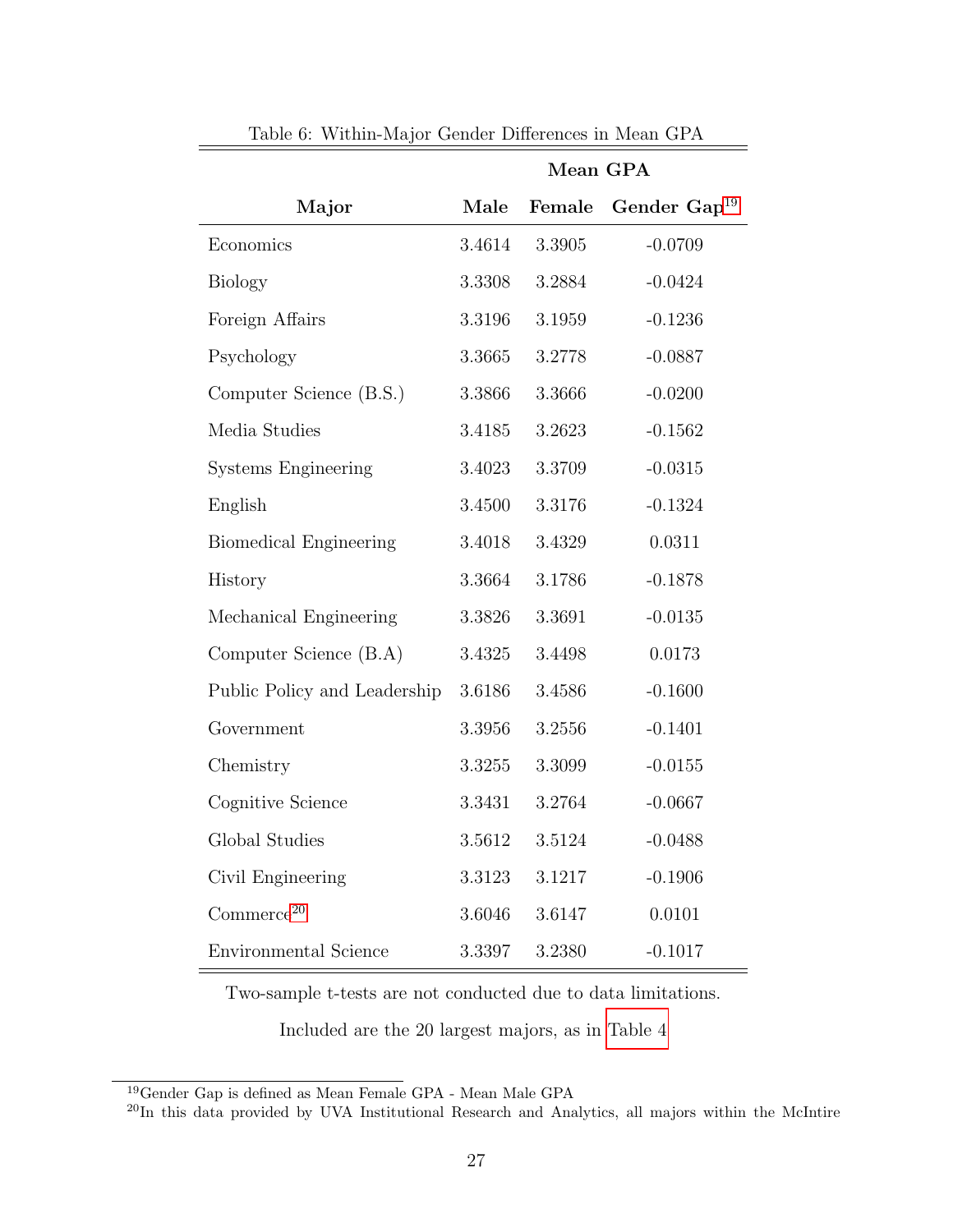A final limitation to my data is the nontrivial proportion of missing values in certain fields of the First Destination Survey. Specifically, many graduates report academic and salary information but leave the questions regarding internship experience and career industry blank. To increase the statistical power of my analysis, I impute missing values for number of internships completed and career industry. I assume that graduates who leave the internship question blank have completed 0 internships. For graduates who leave the career industry question blank but indicate that they are working full-time, I classify their industry as "Other." I include in my regressions dummy variables indicating whether number of internships and career industry were imputed. The estimated coefficients of these dummy variables are not statistically significant, indicating that my imputation procedure does not introduce significant bias in my results. To further confirm this, I conduct a robustness exercise in which I exclude observations with missing values from my analysis. Results can be found in [Appendix A.](#page-38-0)

### <span id="page-28-0"></span>5 Results

#### <span id="page-28-1"></span>5.1 Decomposition Results

[Table 7](#page-30-0) presents results from pooled Oaxaca-Blinder and RIF decomposition models, corresponding to specifications [\(4\)](#page-11-3) and [\(8\)](#page-14-0) from [Section 3.](#page-11-0) The gender gap in log salary is larger at the lower end of the pay distribution and cannot be entirely explained by observable gender differences in major, industry, and experience. In particular, the gap is largest around the 25th percentile of the salary distribution: At the 25th percentile, the log salary gap is approximately 0.356. Only 0.266, or 74.73%, of this gap can be explained by gender differences in observable endowments. This suggests that, within low-paying majors and industries, female graduates still enter lower-paying jobs immediately after graduation. This could be due in gender differences in preferences for very low-paying occupations, such as

School of Commerce are grouped together.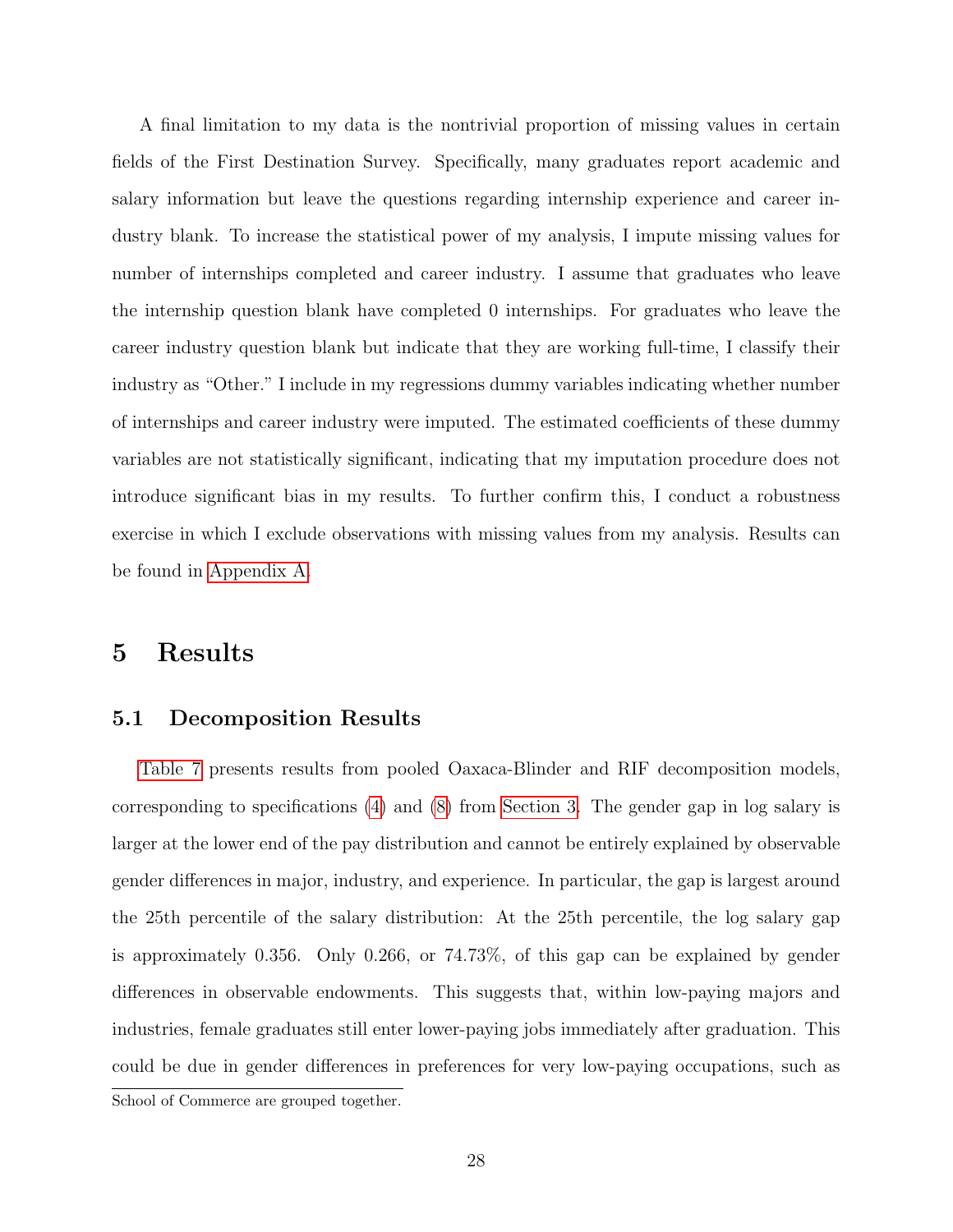teaching. It could also be due to anticipated or realized labor market discrimination.

At the very top of the wage distribution, the gender gap in log salary narrows. Furthermore, the gap at the 90th percentile is "over-explained" by gender differences in endowments. One explanation for this result is that female graduates at the top of the pay distribution are more qualified than male graduates on dimensions not measured in the data. This is certainly plausible: As demonstrated in Table 6, women have higher average grade point averages than men in nearly all of the largest majors in my sample. Thus, they could be preferred by high-paying employers on the basis of demonstrated academic achievement. Alternatively, female students within high-paying majors could take coursework that is more highly valued by employers than the coursework taken by male students. Female students could also be more qualified on non-academic dimensions, such as interview skills, resume quality, and other "soft" skills.

An alternate interpretation for the "over-explanation" of the gender pay gap at the top of the salary distribution is that female graduates receive preferential labor market treatment. This is also somewhat likely, as high-paying industries such as finance and technology are known be extremely male-dominated. As companies attempt to increase gender diversity, some employers may give preferential labor market treatment to female graduates.

Finally, it is possible that the theory of compensating differentials, as discussed by Rosen [\(1986\)](#page-46-8), explains my result at the top of the salary distribution. In particular, male and female graduates may have different preferences for high-paying positions in industries such as finance. If female graduates find the work involved in such industries to be unpleasant, then employers in these industries who seek to hire women will be forced to offer a salary premium in order to attract qualified female graduates.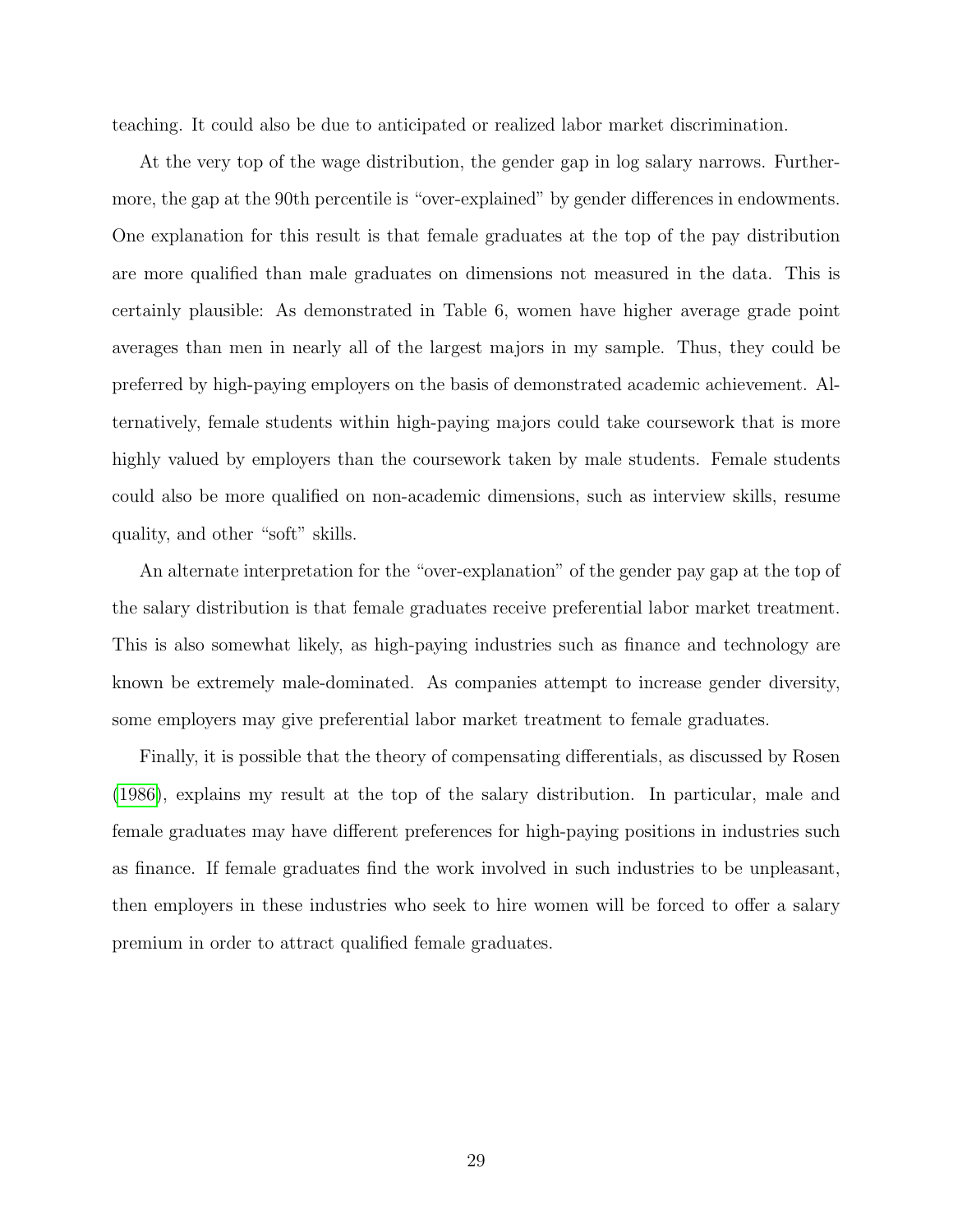<span id="page-30-0"></span>

|                                                                  |                  | Internships Total Explained | 0.2421            | 0.2030         | 0.2663          | 1.2688 | 1.1786          | 1514            |            |
|------------------------------------------------------------------|------------------|-----------------------------|-------------------|----------------|-----------------|--------|-----------------|-----------------|------------|
|                                                                  |                  |                             | 0.0006            | 0.0010         | 0.0009          | 1000.  | 1.0004          | 0.0003          |            |
|                                                                  |                  |                             | 0.0997            | 0.1407         | 0.1400          | 0.1400 | 0.1141          | 0.0410          |            |
|                                                                  | Gap Explained by |                             | 0.1340            | 0.0770         | 0.1322          | 1487   | 1.1304          | 0.1067          |            |
|                                                                  |                  | Ethnicity Major Industry    | $\frac{0.0024}{}$ | 0.0030         | 0.0037          | 0.0003 | 1.0001          | 0.0003          |            |
|                                                                  |                  |                             | 0.0005            | 0.0011         | 0.0015          | 0.0014 | 0.0025          | 1.0015          | $n = 3649$ |
| able 7: Pooled Decomposition of Male-Female Salary Differentials |                  | Raw Log-Salary Gap Year     | 0.2492            | 0.2654         | 0.3563          | 0.2314 | 0.1078          | 0.0932          |            |
|                                                                  |                  | statistic                   | $I$ ean           | Oth Percentile | 25th Percentile | Aedian | 75th Percentile | 90th Percentile |            |

| ۶.<br>أ                         |
|---------------------------------|
| <br> <br> <br>i                 |
| l<br>ļ                          |
| -<br>-<br>-<br>5<br>I<br>ł<br>l |
| $-1$<br>í<br>ı<br>ĺ             |
| i<br>S<br>ו<br>ו                |
| $\int$                          |
| ł                               |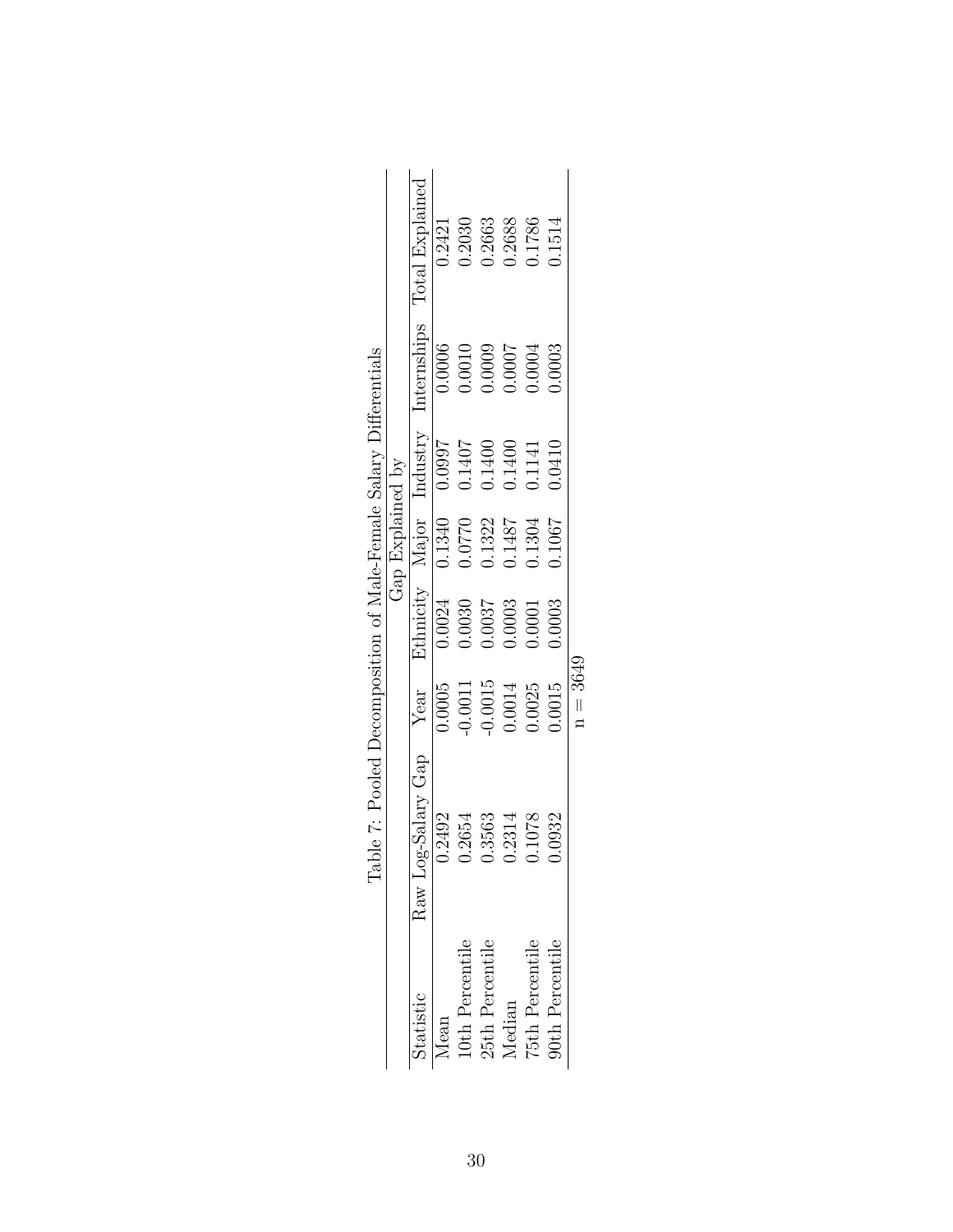#### <span id="page-31-0"></span>5.2 STEM Major Choice and the Gender Wage Gap

One notable area in which female college students continue to lag behind males is STEM (science, technology, engineering, and mathematics). Within these fields, women are particularly underrepresented in mathematically intensive majors (Ceci et al., [2014\)](#page-42-2). The gender gap in STEM degrees and in STEM careers has been studied extensively by policymakers and researchers. Due to the "STEM earnings premium" earned by STEM workers relative to their non-STEM counterparts (Beede, McKittrick, et al., [2011\)](#page-41-7), it has been hypothesized that the gender gap in STEM majors could be a significant determinant of the gender pay gap among college-educated workers (Beede, Julian, et al., [2011\)](#page-41-8).

I explore the impact of STEM major choice on the gender pay gap for UVA graduates by replacing the set of major dummy variables in my primary specification with a single STEM indicator variable. This variable is equal to 1 for students who majored in a STEM field and equal to 0 for those who did not.<sup>[21](#page-31-1)</sup> Results from this specification are presented in [Table 8.](#page-32-0)

I find that STEM major choice explains a greater proportion of the gender pay gap at the upper tail of the salary distribution: While STEM major choice explains only 0.9% of the gap at the 25th percentile, it explains 15.2% of the gap at the 90th percentile. Across the earnings distribution, the explanatory power of the STEM indicator is quite small in comparison to the full set of major variables. At the 25th percentile, just 2.3% of the salary variation attributable to major choice can be explained by the STEM major indicator; even at the 90th percentile, STEM major choice explains only 13.3% of the salary variation attributable to major choice. My results suggest that broadly encouraging female college students to pursue STEM fields obscures important gender differences in major choice within STEM. Thus, attempts to narrow the gender gap in wages through encouraging women to pursue STEM fields must be focused on particular majors within the STEM categorization.

<span id="page-31-1"></span><sup>&</sup>lt;sup>21</sup>I define the following majors as STEM majors: Aerospace Engineering; Astronomy; Astronomy-Physics; Biology; Biomedical Engineering; Chemical Engineering; Chemistry; Civil Engineering; Cognitive Science; Computer Engineering; Computer Science (B.A.); Computer Science (B.S.); Electrical Engineering; Engineering Science; Environmental Sciences; Materials Science and Engineering; Mathematics; Mechanical Engineering; Neuroscience; Nursing; Physics; Statistics; and Systems Engineering.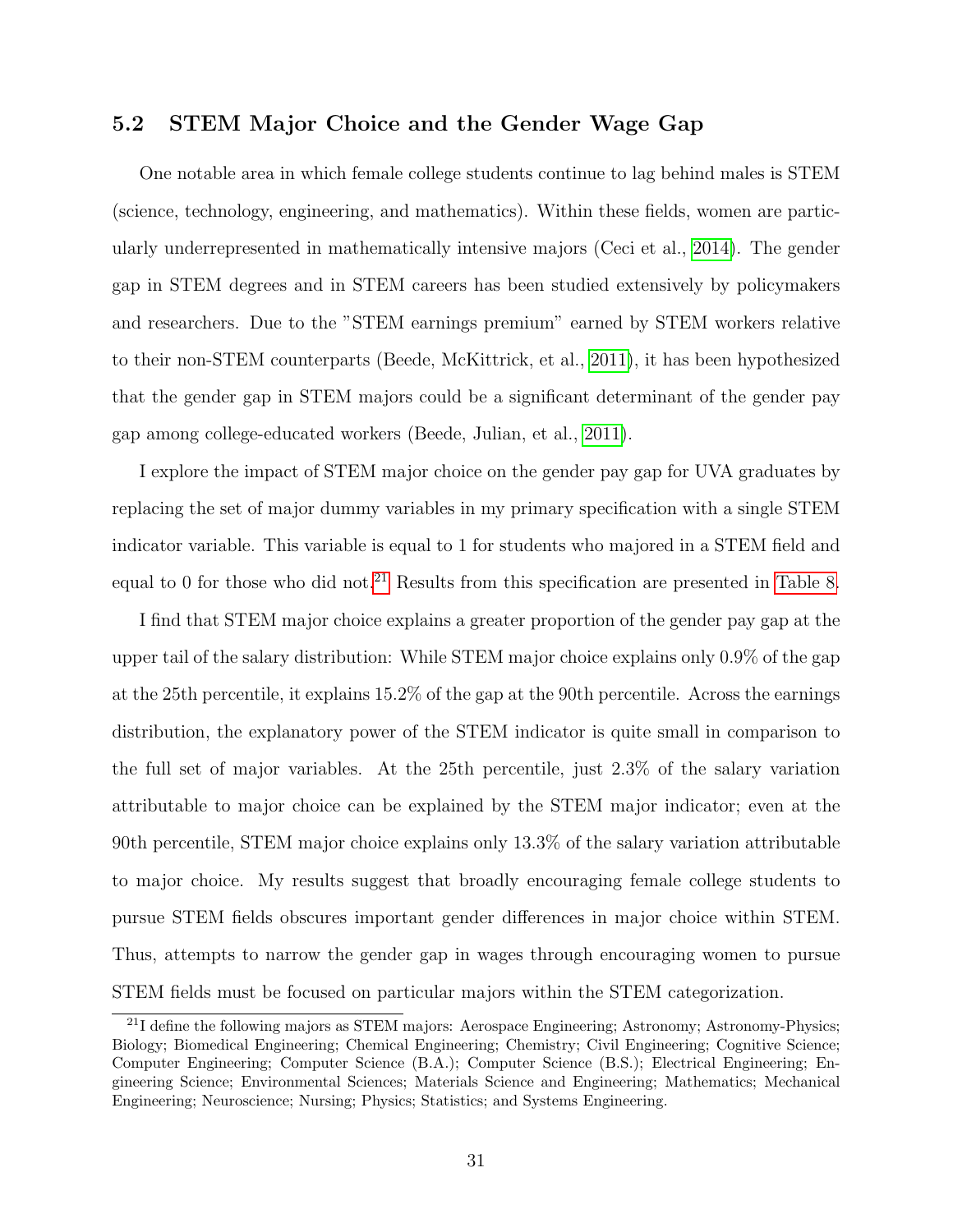<span id="page-32-0"></span>

| Table 8: Pooled Decomposition of Male-Female Salary Differentials using STEM Major Indicator | Gap Explained by | Internships Total Explained<br>STEM Major Industry<br>Ethnicity<br>$\overline{\text{Year}}$<br>Raw Log-Salary Gap | 0.1802<br>$-0.0002$<br>0.1402<br>0.0182<br>0.0010<br>0.0021<br>0.2492 | 1.1742<br>0.0001<br>0.1690<br>0.0082<br>0.0019<br>0.0014<br>1.2654 | 0.1990<br>0.0002<br>0.1901<br>0.0023<br>0.0031<br>0.0031<br>0.3563 | 0.1995<br>$-0.0001$<br>0.1601<br>1810.0<br>0.0008<br>0.0022<br>0.2314 | 0.1159<br>0.0001<br>0.731<br>1.0241<br>$-0.0007$<br>0.0042<br>0.1078 | 1.0945<br>0.0000<br>1.0687<br>0.0142<br>0.0010<br>0.0033<br>0.932 | $n = 3649$ |
|----------------------------------------------------------------------------------------------|------------------|-------------------------------------------------------------------------------------------------------------------|-----------------------------------------------------------------------|--------------------------------------------------------------------|--------------------------------------------------------------------|-----------------------------------------------------------------------|----------------------------------------------------------------------|-------------------------------------------------------------------|------------|
|                                                                                              |                  | Statistic                                                                                                         | Mean                                                                  | Oth Percentile                                                     | 25th Percentile                                                    | Median                                                                | 75th Percentile                                                      | <b>90th Percentile</b>                                            |            |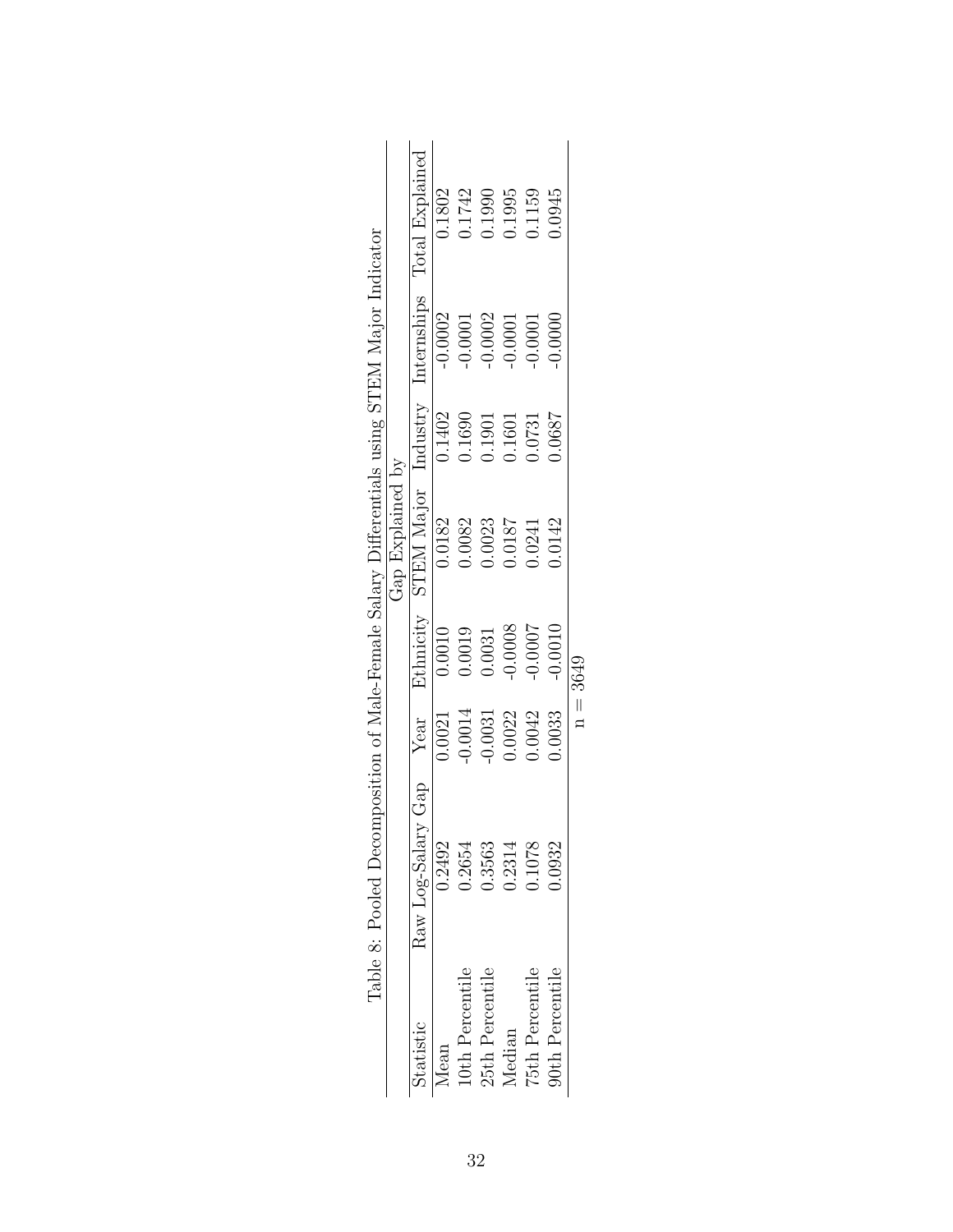#### <span id="page-33-0"></span>5.3 Gender Differences in Labor Force Participation

A concern in the gender wage gap literature is that male and female graduates' propensity to join the labor force may differ due to gender differences in unobservable factors. In particular, men and women may receive different distributions of salary offers (Xiu & Gunderson, [2014\)](#page-48-0). If this is the case, and students have a salary threshold below which they will not accept a job offer, then male and female graduates will differ in their propensity to join the labor force immediately after graduation. Since I can only observe salary offers that students accept, I am unable to control for gender differences in the distribution of salary offers received.

Alternatively, male and female graduates may receive similar distributions of salary offers but have different salary thresholds that they apply when accepting or rejecting job offers. For example, if more female graduates than male graduates expect to gain access to spousal income soon after graduation, then female graduates may set higher wage thresholds to accept a job offer (Ge et al., [2018\)](#page-44-4). This would imply that, even if men and women received similar distributions of salary offers, women would enter the labor force at a lower rate based on spousal income expectations that I cannot observe. (Hersch, [2013\)](#page-44-5) demonstrates that this phenomenon of "opting out" is more common for female graduates of elite universities, such as the University of Virginia. (Bertrand et al., [2010\)](#page-42-1), however, find that opting out of the labor market occurs later in life, and that labor market participation rates are similar between male and female MBA graduates immediately after graduation.

If men and women differ in their propensity to join the labor force based on gender differences in factors that I am unable to observe in the data, then the samples of male and female graduates who have opted in to full-time employment may have had systematically different salary offers than the general populations of male and female University of Virginia students. This would necessitate some sort of correction procedure, such as those proposed by Fang and Sakellariou [\(2011\)](#page-43-6) and Gunewardena et al. [\(2008\)](#page-44-6), to mitigate selection bias in my decomposition results. I argue that such a correction procedure is unnecessary. A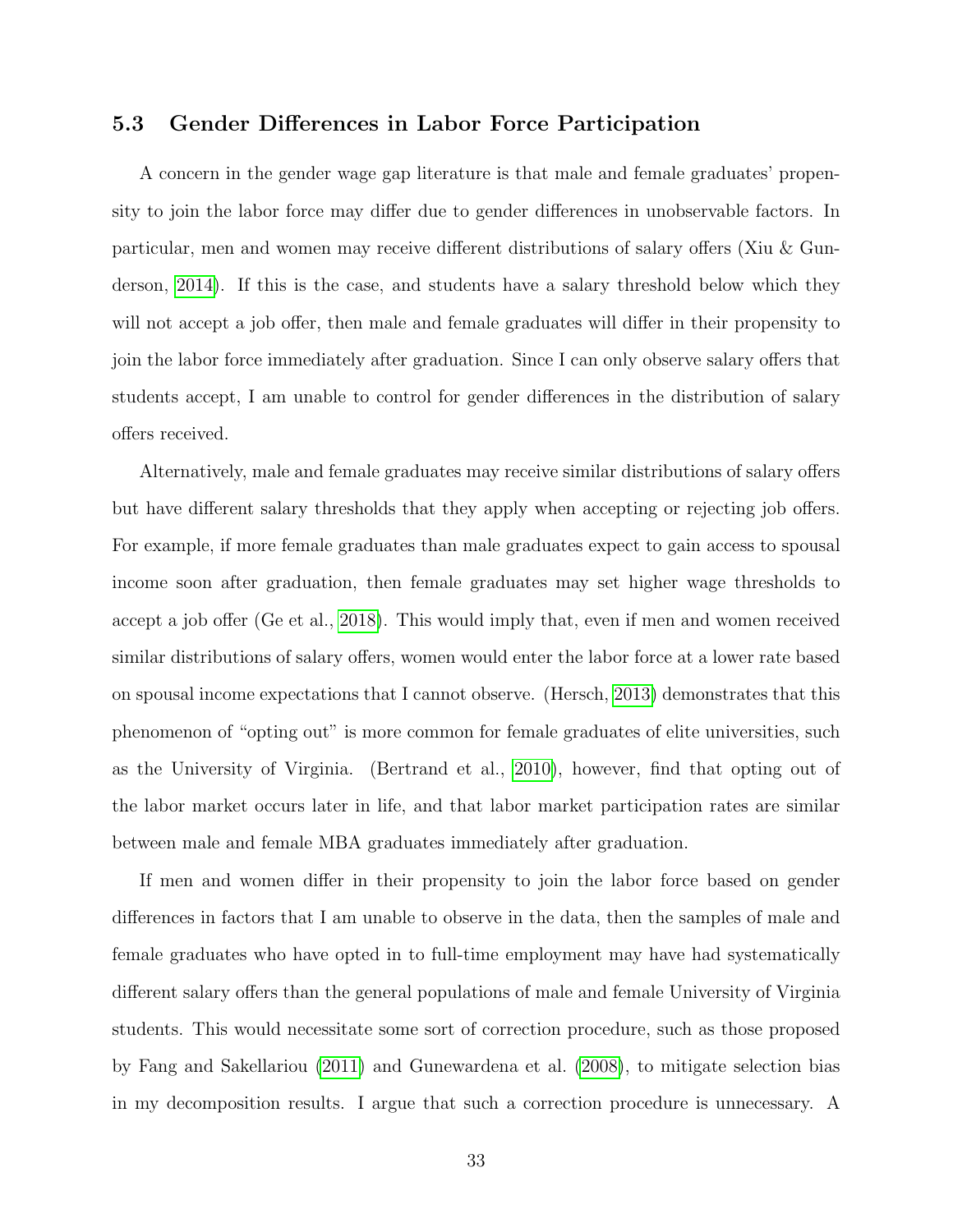recent report by the Economic Policy Institute (Gould et al., [2019\)](#page-44-7) finds that for United States college graduates in the class of 2019, gender differences in labor market participation immediately after graduation are extremely small.

Specifically in my sample, gender differences in labor force participation are quite small. While the raw gender gap in labor market participation is significant at the 1% confidence level, I show using a simple linear probability model that the gap can be accounted for entirely by college major. The model I use is as follows, where  $working_i$  is an indicator for whether individual i is employed full-time after graduation;  $male_i$  is an indicator for whether individual i is male; and  $\gamma_i$  are major fixed effects, a set of indicators for each major offered at the University of Virginia.  $\epsilon_i$  represents the error term.

<span id="page-34-0"></span>
$$
working_i = \beta_0 + \beta_1 male_i + \beta_2 \gamma_i + \epsilon_i \tag{9}
$$

Estimating this model yields a coefficient of  $\hat{\beta}_1 = -.046$ , significant at the 1% confidence level. This result indicates that within majors, female graduates are more likely than male graduates to be employed full-time immediately after graduation.

Next, I replace  $working_i$  in equation [\(9\)](#page-34-0) with  $eduction_i$ , an indicator for whether individual i pursues higher education immediately after graduation.

$$
eduction_i = \beta_0 + \beta_1 male_i + \beta_2 \gamma_i + \epsilon_i \tag{10}
$$

Estimating this model yields insignificant results for  $\hat{\beta}_1$ , suggesting that, within majors, male and female graduates are equally likely to pursue higher education. Taken together, the results of these two models along with the significant raw gender gap in labor force participation indicate that female students disproportionately choose majors that are less likely to lead to full-time employment immediately after graduation and more likely to lead to higher education.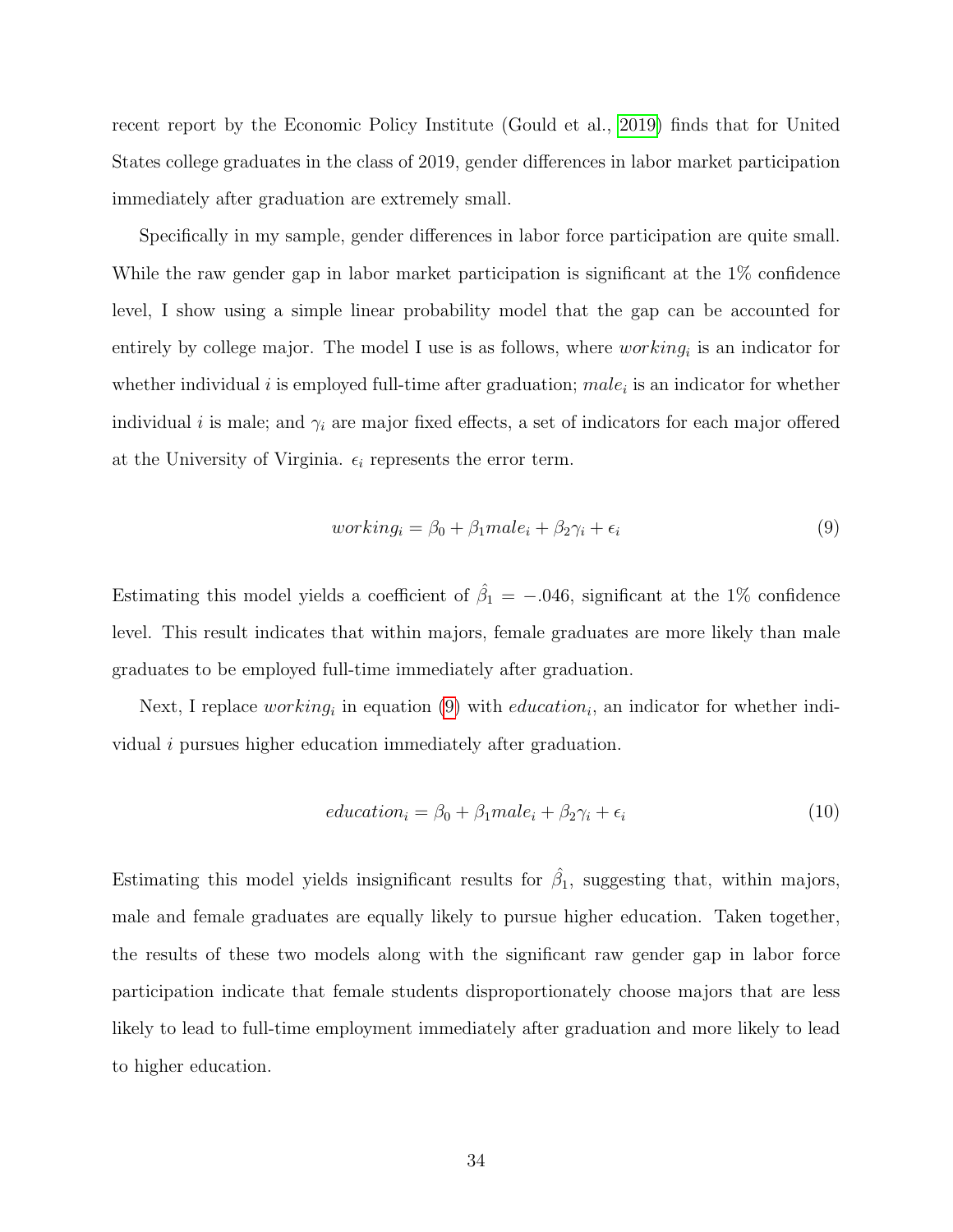### <span id="page-35-0"></span>6 Discussion and Conclusion

In this thesis, I document a novel result contradicting prior literature on the gender pay gap: Female graduates of the University of Virginia do not face a glass ceiling immediately after graduation. Rather, gender differences in college major and career industry choice suggest that the gender gap at the top of the salary distribution should be even larger than what is observed in the data. This suggests the possible existence of a "glass escalator" for female graduates, wherein women receive preferential treatment when entering traditionally male-dominated professions.[22](#page-35-1)

Previous studies conducted in developed western nations tend to confirm the existence of a glass ceiling, as evidenced by large unexplained wage gaps at the upper end of the salary distribution or slowly falling wage gaps at the top of the salary distribution (Albrecht et al., [2003;](#page-41-5) Albrecht et al., [2009;](#page-41-9) Arulampalam et al., [2007;](#page-41-6) Blau & Kahn, [2006,](#page-42-9) [2017;](#page-42-0) Christofides et al., [2010;](#page-43-7) Chzhen & Mumford, [2009;](#page-43-8) de la Rica et al., [2008;](#page-43-9) del Rio et al., [2011;](#page-43-10) Jellal et al., [2008;](#page-45-8) Kassenboehmer & Sinning, [2014;](#page-45-7) Kee, [2006\)](#page-45-9). Studies finding evidence of glass ceilings have used data on workers across the life cycle, typically restricting analysis to workers aged 18-65, or until retirement age. I restrict my analysis to recent bachelor's degree recipients from a single university, meaning my sample is much younger on average than in previous literature on the glass ceiling. It is well established in the literature that the gender wage gap increases with age. Using data on United States workers from 1978-1998, Blau and Kahn [\(2001\)](#page-42-10) find that the pay gap increased from ages 25-34 to ages 35-44 and later stabilized or even decreased. Goldin [\(2015\)](#page-44-8) has documented a similar life cycle pattern using data on college-educated workers born in the United States in the late 1940s and early 1950s.

The widening of the gender wage gap roughly between the ages of 25 and 45 suggests that responsibilities associated with marriage and family as well as barriers to promotion

<span id="page-35-1"></span> $^{22}$ The term "glass escalator," coined by sociologist Christine Williams in 1992, is typically used in situations where men are promoted more quickly than women in traditionally female-dominated professions (Williams, [1992\)](#page-47-7). My usage, in addition to reversing the gender roles typically associated with the term, does not imply anything about differences in promotions between men and women after their initial salary offers.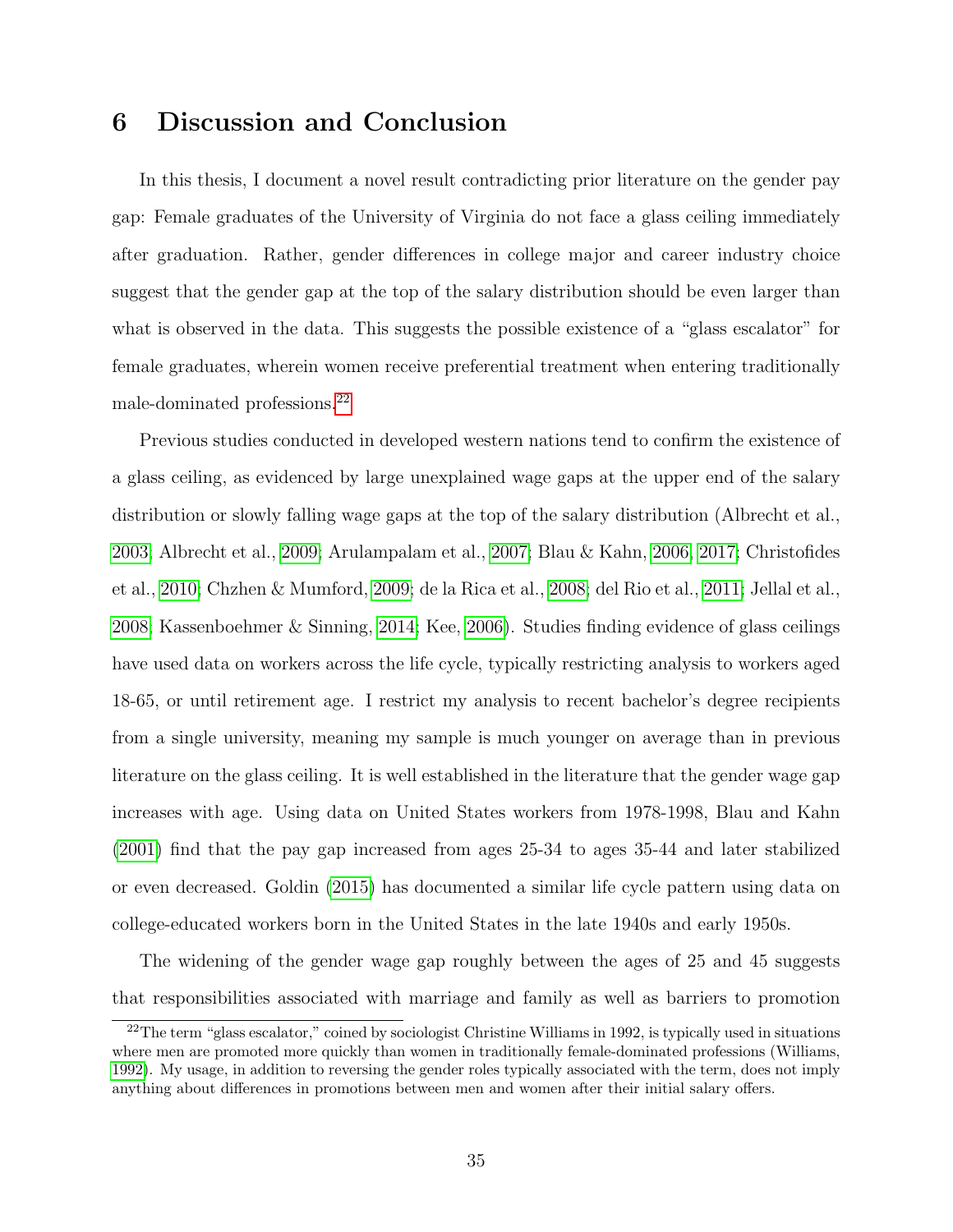may contribute to the glass ceiling for female workers. Both phenomena have been well documented empirically. Early work by Waldfogel [\(1998\)](#page-47-8) on pay differences between mothers and childless women — often called the "family gap" — finds that differences in the impacts of marriage of parenthood on earnings account for a large portion of the gender gap in earnings. More recent work has found evidence that the family gap in wages persists (Budig  $\&$ England, [2001;](#page-42-11) Simonsen & Skipper, [2006\)](#page-47-9) and that delaying motherhood is associated with career benefits (Hotz et al., [2005;](#page-44-9) Klepinger et al., [1999;](#page-45-10) A. Miller, [2011;](#page-46-9) Taniguchi, [1999\)](#page-47-10). Other literature finds that expectations of long hours and continuous work force attachment contribute significantly to the underrepresentation of women in high-paying corporate leadership positions (Bertrand et al., [2010;](#page-42-1) Bertrand & Hallock, [2001\)](#page-42-12).

As a converse to the glass ceiling, another phenomenon that could emerge later in women's life cycles is the "sticky floor." Sticky floors, where female workers are stuck at the bottom of the salary distribution, could occur due to an excess supply of female workers who are excluded from high-paying jobs and consequently crowded into low-wage jobs. Many of the same family-related factors contributing to the glass ceiling in high-paying corporate jobs may also contribute to the sticky floor effect. This seems to be the case in many Asian countries, but not necessarily in developed nations (Xiu & Gunderson, [2014\)](#page-48-0). There is, however, some evidence that certain types of workers in western countries experience the sticky floor effect (Christofides et al., [2010;](#page-43-7) de la Rica et al., [2008;](#page-43-9) del Rio et al., [2011;](#page-43-10) P. Miller, [2009\)](#page-46-10).

Given this extensive literature on women's life cycle earnings, my results are perhaps less surprising. While the gender pay gap between UVA graduates at the start of their careers can largely be explained by gender differences in major and industry self-selection, it is likely that the unexplained portion of the gap widens over time. Future work should analyze graduates' career outcomes further after graduation to obtain a better understanding of gender differences in UVA graduates' life cycle earnings. Such analysis, however, will be greatly limited by available data sources, as the University of Virginia Career Center does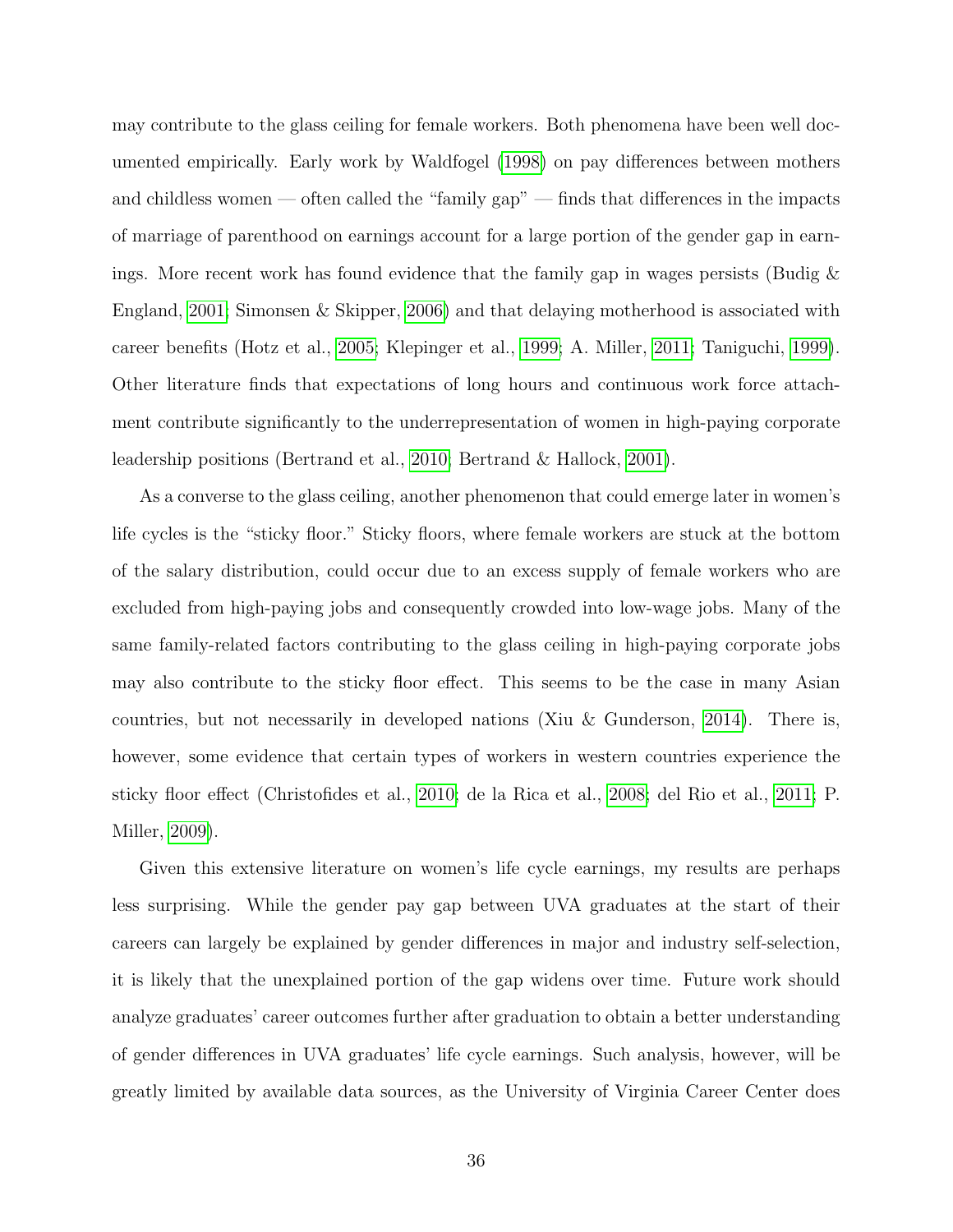not currently track graduates' career outcomes further than one year after graduation.

This work demonstrates the significant contribution of pre-market specialization to gender differences in salary outcomes. As such, my results have important policy implications for universities striving to increase gender equity in outcomes for their graduates. In particular, faculty advisers, career counselors, and other professionals who advise students on major selection and career choice can play an important role in informing students about the connection between gender segregation in majors and labor market outcomes (Lapan, [2018\)](#page-45-11). In the future, the collection of more comprehensive salary data by the University of Virginia can aid researchers in better determining if, when, and why glass ceilings and sticky floors emerge for UVA graduates.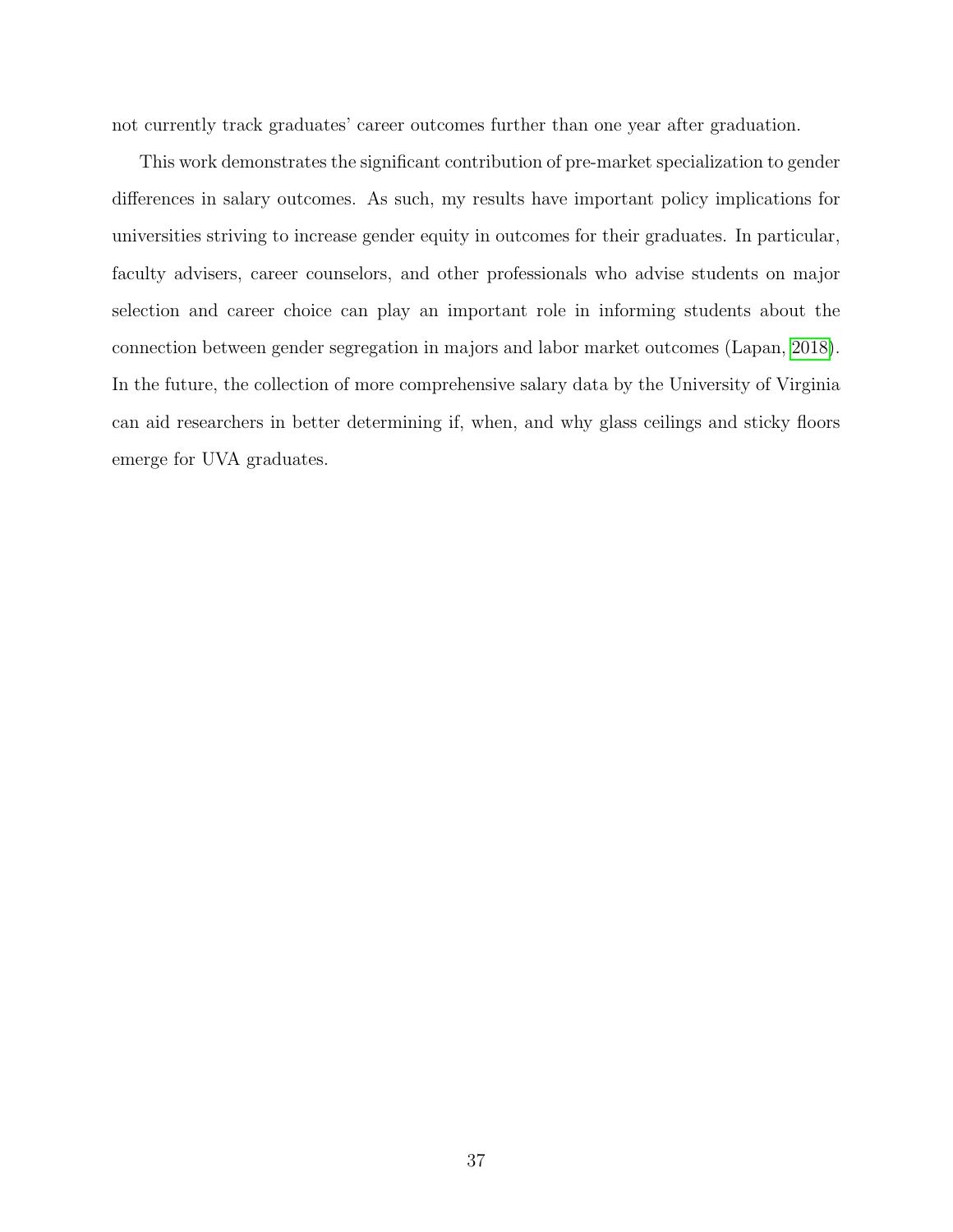# Appendices

### <span id="page-38-0"></span>A Robustness Checks

In my main specification, I include one set of major fixed effects, with one indicator variable for each major offered at the University of Virginia. For example, the indicator variable  $Mathematics_i$  is equal to one if student i reports Mathematics as his or her primary or secondary major. It is possible, however, that students' self-reported major ranking matters. That is, students who report a major as their secondary major may have systematically different career outcomes than those who indicate that major as their primary field of study. This could be due to the procedures employers use to screen applicants by major, differences in chosen coursework rigor between primary and secondary majors, or differences between the types of students students who indicate certain majors as their primary versus secondary field. To see if the unranked major definitions used in my main specification bias my results, I estimate a secondary specification with two separate sets of major fixed effects, one for primary major and one for secondary major. [Appendix Table A1](#page-17-1) reports the results of this robustness exercise. I find that the results are largely unchanged, although slightly more of the gap at the lower end of the salary distribution is explained by the inclusion of ranked majors.

I also conduct a robustness check on my imputation procedure for observations missing industry and internship values, as described in [Section 4.](#page-15-0) Results are presented in [Appendix](#page-19-0) [Table A2.](#page-19-0) Excluding observations with missing values reduces my sample size from 3,649 to 2,563 observations but leaves the gender pay gap similar in magnitude across the salary distribution. A larger portion of the gap is explained in this sample, but estimates are less precise.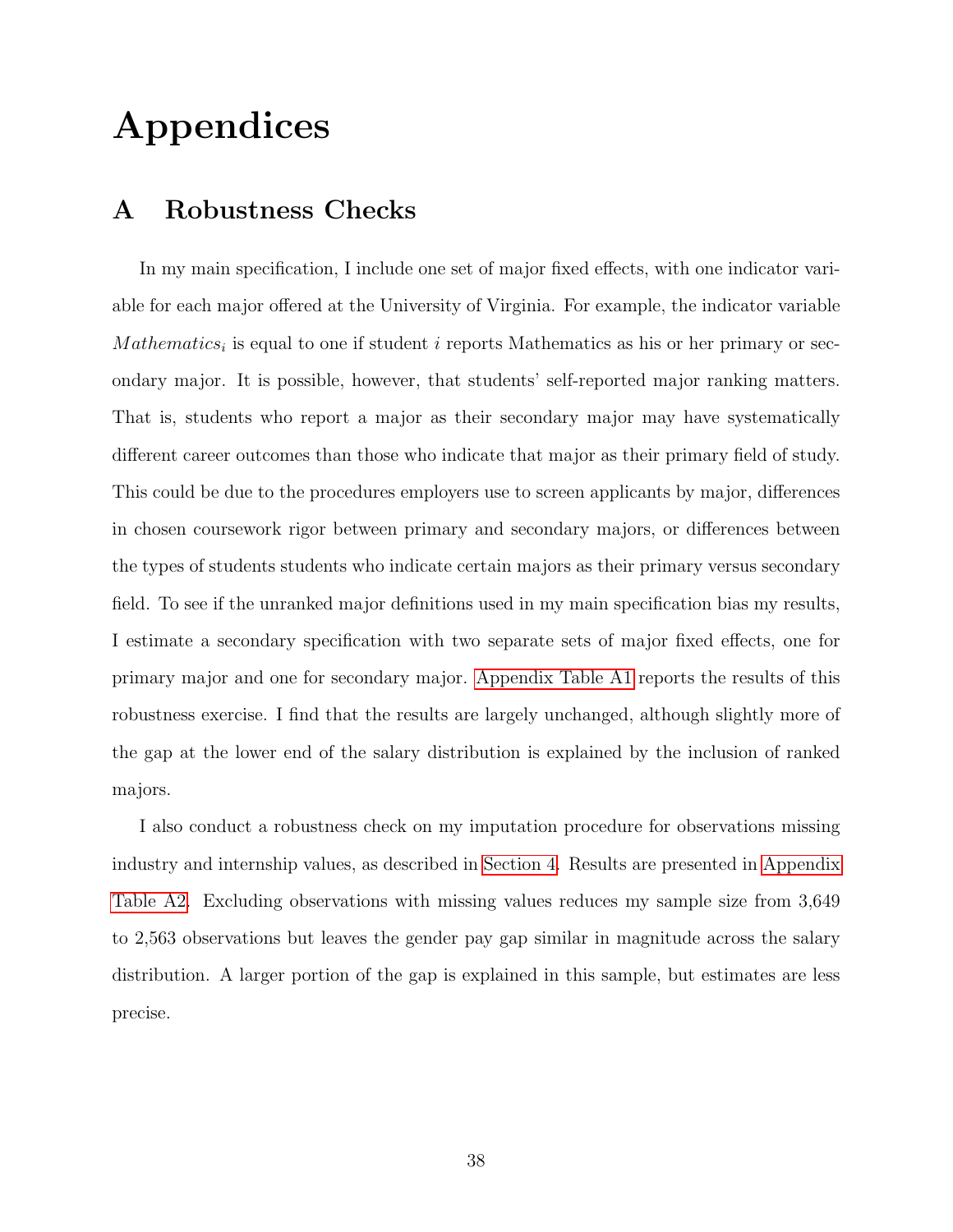| Gap Explained by | Total Explained | 0.2444<br>0.0003<br>0.0951<br>0.0230<br>0.1237                    | 0.2247<br>0.0006<br>0.1410<br>0.0276<br>0.0511 | 0.2736<br>0.0012<br>0.1414<br>0.0185<br>1074 | 0.2613<br>1.0008<br>0.1115<br>0.0188<br>1.295 | 0.1718<br>0.0003<br>0.385<br>0.0092<br>0.1236 | 1549<br>0.0002<br>0.0412<br>0.262<br>1780.0 |            |
|------------------|-----------------|-------------------------------------------------------------------|------------------------------------------------|----------------------------------------------|-----------------------------------------------|-----------------------------------------------|---------------------------------------------|------------|
|                  | statistic       | 0.2485<br>Jean                                                    | 0.2635<br>.0th Percentile                      | 0.3559<br>25th Percentile                    | 0.2315<br>Aedian                              | 1765<br>75th Percentile                       | 1.0937<br>90th Percentile                   | $n = 3712$ |
|                  |                 | Raw Log-Salary Gap Ethnicity Major 1 Major 2 Industry Internships | 0.0023                                         | 1.0044                                       | 0.0052                                        | 1.0007                                        | 0.0002                                      | 0000.0     |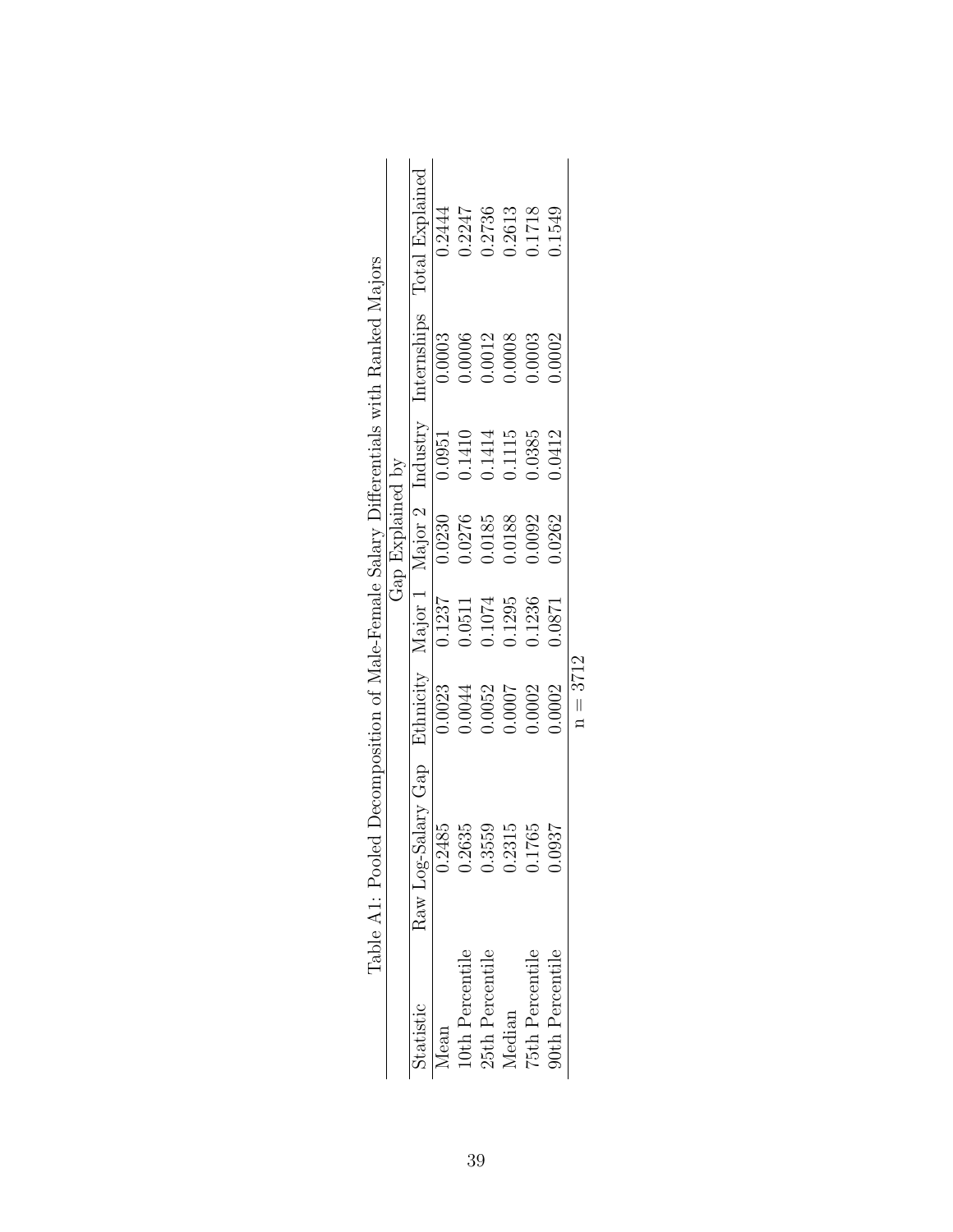| l0th Percentile<br>25th Percentile | Raw Log-Salary Gap<br>2579<br>2634<br>2494<br>3481 | 0.0007<br>0.0026<br>0.0023<br>0.0010<br>Age | $\frac{0.0020}{200}$<br>0.0008<br>0.0044<br>0.0044 | Gap Explained by<br>0.1292<br>0.0716<br>1.1546<br>0.1150 | Ethnicity Major Industry<br>0.1344<br>0.1582<br>0.1265<br>0.1967 | Internships<br>$-0.0004$<br>$-0.0005$<br>$-0.0004$<br>$-0.0005$ | Total Explained<br>0.2714<br>0.2763<br>0.2840<br>0.2674 |
|------------------------------------|----------------------------------------------------|---------------------------------------------|----------------------------------------------------|----------------------------------------------------------|------------------------------------------------------------------|-----------------------------------------------------------------|---------------------------------------------------------|
| 75th Percentile                    | 1480                                               | 1.0027                                      | 0.0003                                             | 0.1660                                                   | 0.0574                                                           | 0.0003                                                          | 0.2256                                                  |
| 90th Percentile                    | 1240                                               | 0.0008                                      | 0.0010                                             | 0.1264                                                   | 0.0542                                                           | 0.0002                                                          | 1822                                                    |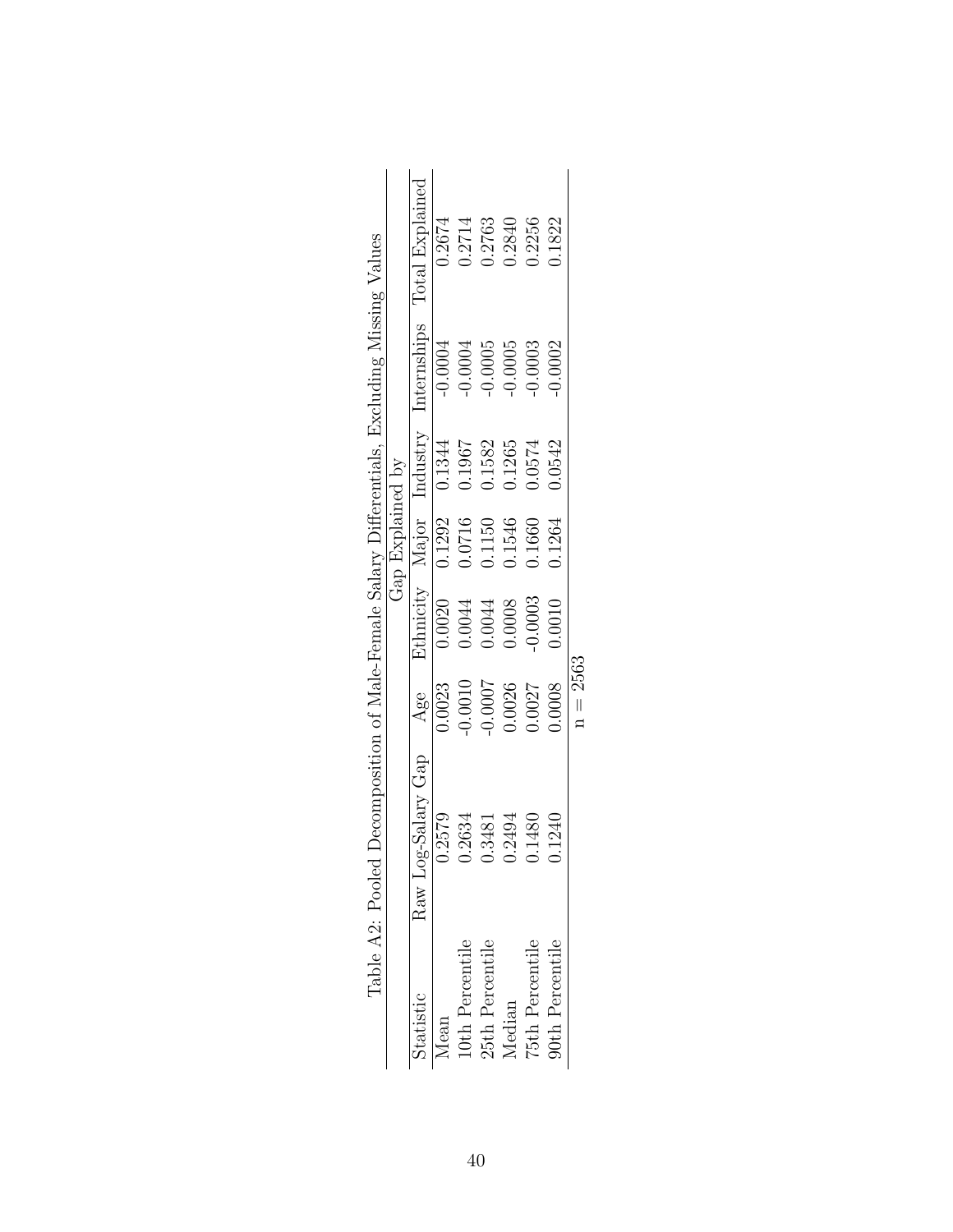### References

- <span id="page-41-4"></span>Agopsowicz, A., Robinson, C., Stinebrickner, R., & Stinebrickner, T. (2017). Careers and mismatch for college graduates: College and non-college jobs (tech. rep. No. 4). Centre for Human Capital and Productivity (CHCP).
- <span id="page-41-5"></span>Albrecht, J., Bjorklund, A., & Vroman, S. (2003). Is There a Glass Ceiling in Sweden? Journal of Labor Economics, 21 (1), 145–177.
- <span id="page-41-9"></span>Albrecht, J., Vuuren, A. V., & Vroman, S. (2009). Counterfactual distributions with sample selection adjustments: econometric theory and an application to the Netherlands. Labor Economics, 16 (4), 383–396.
- <span id="page-41-3"></span>Altonji, J. (1993). The Demand for and Return to Education when Education Outcomes are Uncertain. Journal of Labor Economics, 11(1), 48–83.
- <span id="page-41-2"></span>Arrow, K. (1972). Some Models of Racial Discrimination in the Labor Market (A. Pascal, Ed.). In A. Pascal (Ed.), Racial discrimination in economic life. D.C. Heath.
- <span id="page-41-6"></span>Arulampalam, W., Booth, A., & Bryan, M. (2007). Is There a Glass Ceiling over Europe? Exploring the Gender Pay Gap Across the Wage Distribution. Industrial and Labor Relations Review,  $60(2)$ , 163-186.
- <span id="page-41-0"></span>Babcock, L., & Laschever, S. (2003). Women don't ask: Negotiation and the gender divide. Princeton University Press.
- <span id="page-41-8"></span><span id="page-41-1"></span>Becker, G. (1964). *Human capital*. Columbia University Press.
- Beede, D., Julian, T., Langdon, D., McKittrick, G., Khan, B., & Doms, M. (2011). Women in STEM: A Gender Gap to Innovation (Issue Brief No. 04-11). Economics and Statistics Administration, U.S. Department of Commerce.
- <span id="page-41-7"></span>Beede, D., McKittrick, G., Langdon, D., Khan, B., & Doms, M. (2011). STEM: Good Jobs Now and for the Future (Issue Brief No. 03-11). Economics and Statistics Administration, U.S. Department of Commerce.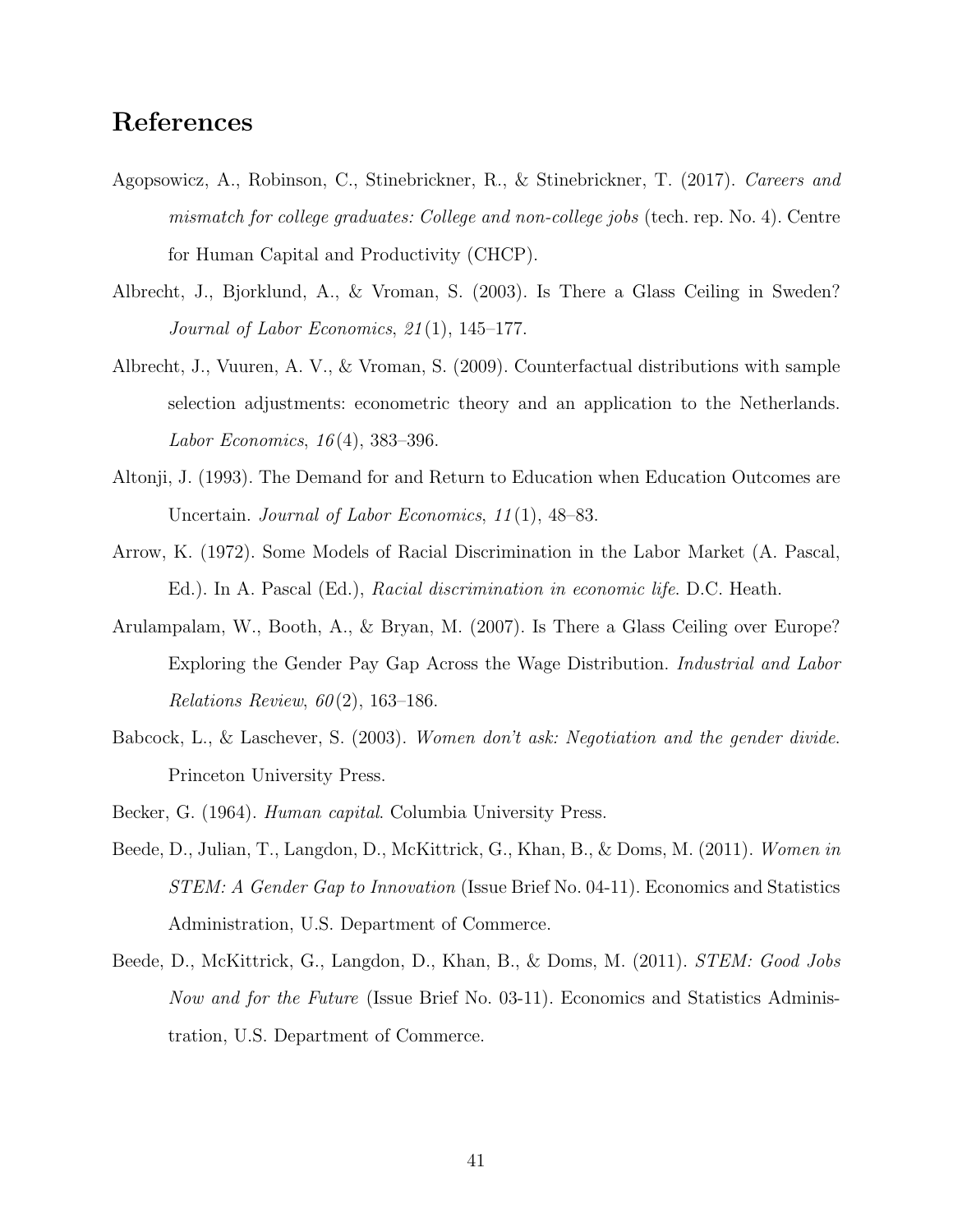- <span id="page-42-1"></span>Bertrand, M., Goldin, C., & Katz, L. F. (2010). Dynamics of the Gender Gap for Young Professionals in the Financial and Corporate Sectors. American Economic Journal: Applied Economics,  $2(3)$ ,  $228-255$ .
- <span id="page-42-12"></span>Bertrand, M., & Hallock, K. (2001). The Gender Gap in Corporate Jobs. Industrial and Labor Relations Review, 55 (1), 3–21.
- <span id="page-42-5"></span>Black, D., Haviland, A., Sanders, S., & Taylor, L. (2008). Gender Wage Disparities among the Highly Educated. Journal of Human Resources, 43 (3), 630–659.
- <span id="page-42-10"></span>Blau, F., & Kahn, L. (2001). Gender Differences in Pay. Journal of Economic Perspectives,  $14(4)$ , 75–99.
- <span id="page-42-9"></span>Blau, F., & Kahn, L. (2006). The U.S. Gender Pay Gap in the 1990s: Slowing Convergence. Industrial and Labor Relations Review,  $60(1)$ , 45–66.
- <span id="page-42-0"></span>Blau, F., & Kahn, L. (2017). The Gender Wage Gap: Extent, Trends, and Explanations. Journal of Economic Literature, 55 (3), 789–865.
- <span id="page-42-7"></span>Blinder, A. (1973). Wage Discrimination: Reduced Form and Structural Estimates. The Journal of Human Resources,  $8(4)$ ,  $436-455$ .
- <span id="page-42-4"></span>Bobbitt-Zeher, D. (2007). The Gender Income Gap and the Role of Education. Sociology of Education,  $80(1)$ , 1–22.
- <span id="page-42-3"></span>Brown, C., & Corcoran, M. (1997). Sex-based differences in school content and the malefemale wage gap. Journal of Labor Economics, 15 (3), 431–465.
- <span id="page-42-11"></span>Budig, M., & England, P. (2001). The wage penalty for motherhood. American Sociological Review,  $66(3)$ , 204-225.
- <span id="page-42-8"></span>Carrillo, P., Gandelman, N., & Robano, V. (2014). Sticky floors and glass ceilings in Latin America. Journal of Economic Inequality, 12, 339–361.
- <span id="page-42-2"></span>Ceci, S., Ginther, D., Kahn, S., & Williams, W. (2014). Women in Academic Science: A Changing Landscape. Psychological Science, 15 (3), 75–141.
- <span id="page-42-6"></span>Chamberlain, A. (2016). Demystifying the Gender Pay Gap: Evidence From Glassdoor Salary Data (Research Report). Glassdoor.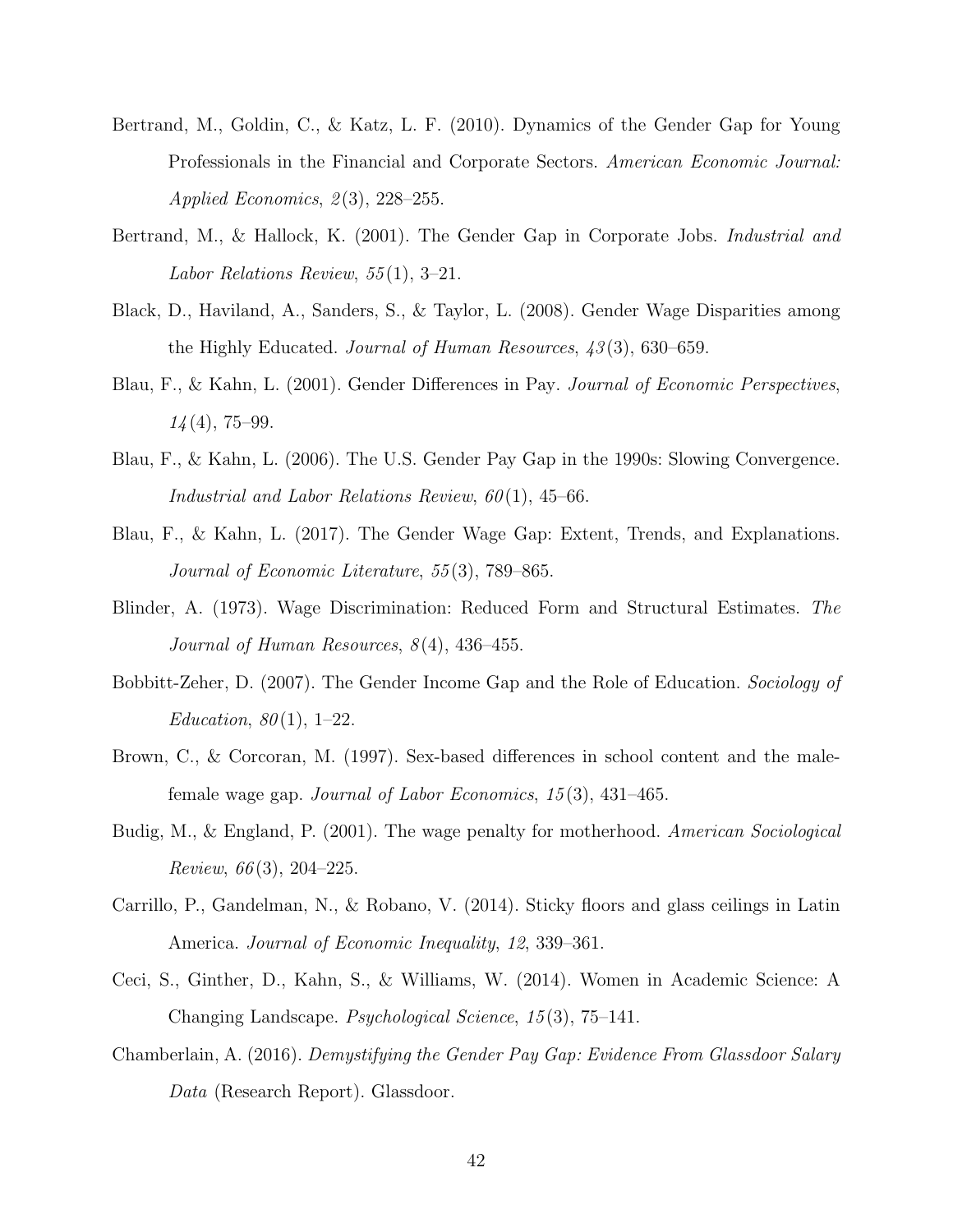- <span id="page-43-4"></span>Chi, W., & Li, B. (2008). Glass ceiling or sticky floor? Examining the gender earnings differential across the earnings distribution in urban China, 1987–2004. Journal of Comparative Economics, 36 (2), 243–263.
- <span id="page-43-7"></span>Christofides, L., Polycarpou, A., & Vrachimis, K. (2010). The Gender Wage Gaps, 'Sticky Floors' and 'Glass Ceilings' of the European Union (Discussion Paper No. 5044). Institute of Labor Economics (IZA).
- <span id="page-43-8"></span>Chzhen, Y., & Mumford, K. (2009). Gender Gaps across the Earnings Distribution in Britain: Are Women Bossy Enough? (Discussion Paper No. 4331). Institute of Labor Economics (IZA).
- <span id="page-43-0"></span>Corcoran, M., & Courant, P. (1985). Sex Role Socialization and Labor Market Outcomes. The American Economic Review, 75 (2), 275–278.
- <span id="page-43-9"></span>de la Rica, S., Dolado, J., & Llorens, V. (2008). Ceilings or floors? Gender wage gaps by education in Spain. Journal of Population Economics, 21 (3), 751–776.
- <span id="page-43-10"></span>del Rio, C., Gradin, C., & Canto, O. (2011). The measurement of gender wage discrimination: the distributional approach revisited. Journal of Economic Inequality,  $9(1)$ , 57–86.
- <span id="page-43-1"></span>Eccles, J., & Hoffman, L. (1984). Sex Differences in Preparation for Occupational Roles (H. Stevenson & A. Siegel, Eds.). In H. Stevenson & A. Siegel (Eds.), Child development and social policy. University of Chicago Press.
- <span id="page-43-6"></span>Fang, Z., & Sakellariou, C. (2011). A case of sticky floors: gender wage differentials in Thailand. Asian Economic Journal,  $25(1)$ ,  $35-54$ .
- <span id="page-43-2"></span>Firpo, S., Fortin, N., & Lemieux, T. (2009). Unconditional Quantile Regressions. Econometrica,  $77(3)$ , 953-973.
- <span id="page-43-3"></span>Firpo, S., Fortin, N., & Lemieux, T. (2018). Decomposing Wage Distributions Using Recentered Influence Function Regressions. *Econometrics*,  $6(2)$ , 1–40.
- <span id="page-43-5"></span>Foote, A., & Stange, K. (2019). Attrition from administrative data: Problems and solutions with an application to higher education. NBER Education Program.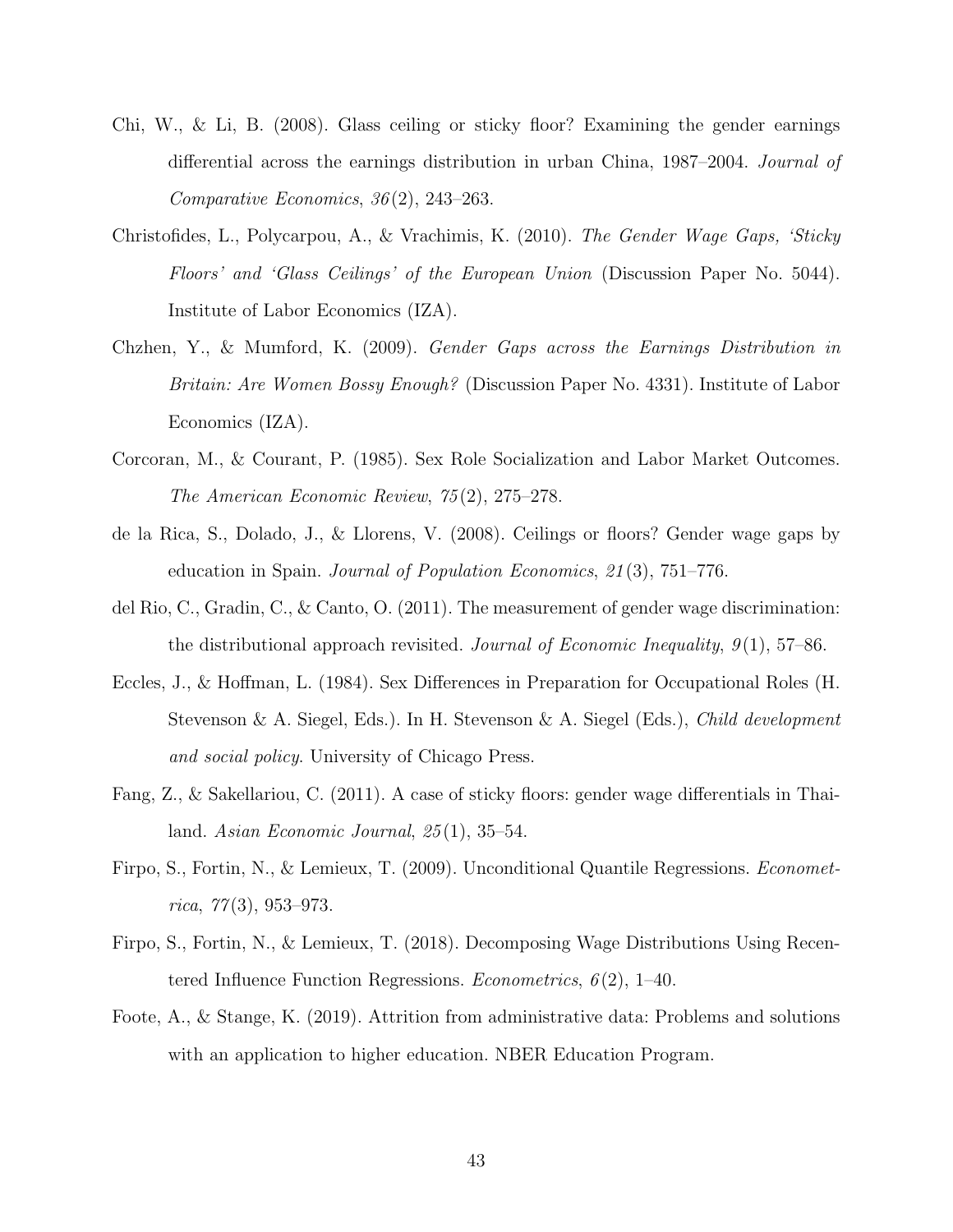- <span id="page-44-3"></span>Fortin, N., Lemieux, T., & Firpo, S. (2011). Decomposition methods in economics (O. Ashenfelter & D. Card, Eds.; 1st ed.). In O. Ashenfelter & D. Card (Eds.), Handbook of labor economics (1st ed.). Elsevier.
- <span id="page-44-4"></span>Ge, S., Isaac, E., & Miller, A. (2018). Elite Schools and Opting In: Effects of College Selectivity on Career and Family Outcomes (Working Paper No. 25315). NBER.
- <span id="page-44-1"></span>Goldin, C. (2005). The Quiet Revolution That Transformed Women's Employment, Education, and Family. American Economic Journal, 96 (2), 1–21.
- <span id="page-44-8"></span>Goldin, C. (2015). A Grand Gender Convergence: Its Last Chapter. American Economic *Review,*  $104(4)$ *, 1091–1119.*
- <span id="page-44-0"></span>Goldin, C., Katz, L. F., & Kuziemko, I. (2006). The Homecoming of American College Women: The Reversal of the College Gender Gap. Journal of Economic Perspectives,  $20(4)$ , 133–156.
- <span id="page-44-7"></span>Gould, E., Mokhiber, Z., & Wolfe, J. (2019). Class of 2019: College edition (Report). Economic Policy Institute.
- <span id="page-44-2"></span>Graham, M., Hotchkins, J., & Gerhart, B. (2000). Discrimination by Parts: A Fixed-Effects Analysis of Starting Pay Differences across Gender. Eastern Economic Journal, 26 (1), 9–27.
- <span id="page-44-6"></span>Gunewardena, D., Abeyrathna, D., Ellagala, A., Rajakaruna, K., & Rajendran, S. (2008). Glass ceiling, sticky floors or sticky doors? A quantile regression approach to exploring gender wage gaps in Sri Lanka (Working Paper). Poverty and Economic Policy Research Network.
- <span id="page-44-5"></span>Hersch, J. (2013). Opting out among women with elite education. Review of Economics of the Household,  $11(4)$ ,  $469-506$ .
- <span id="page-44-9"></span>Hotz, V., McElroy, S. W., & Sanders, S. (2005). Teenage childbearing and its life cycle consequences: exploiting a natural experiment. Journal of Human Resources,  $60(3)$ , 683–715.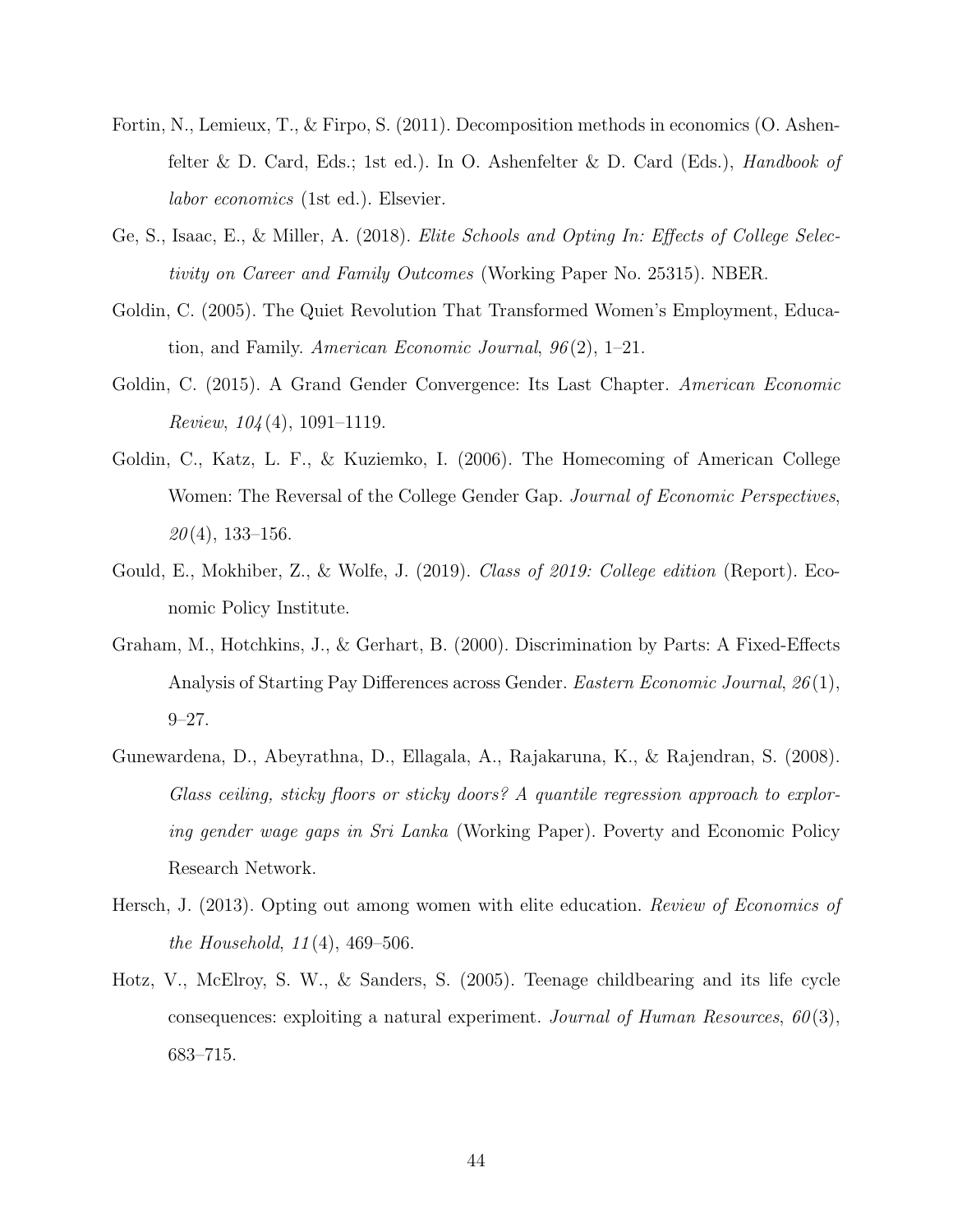- <span id="page-45-0"></span>Hyde, J., Lindberg, S., Linn, M., Ellis, A., & Williams, C. (2008). Gender Similarities Characterize Math Performance. Science, 321 (5888), 494–495.
- <span id="page-45-4"></span>Jann, B. (2008). The Blinder-Oaxaca Decomposition for linear regression models. The Stata Journal,  $8(4)$ ,  $453-479$ .
- <span id="page-45-8"></span>Jellal, M., Nordman, C., & Wolff, F.-C. (2008). Evidence on the glass ceiling effect in France using matched worker-firm data. Applied Economics,  $40(24)$ , 3233–3250.
- <span id="page-45-3"></span>Joy, L. (2003). Salaries of Recent Male and Female Graduates: Educational and Labor Market Effects. Industrial and Labor Relations Review, 56 (4), 606–621.
- <span id="page-45-7"></span>Kassenboehmer, S., & Sinning, M. (2014). Distributional Changes in the Gender Wage Gap. Industrial and Labor Relations Review, 67 (2), 335–361.
- <span id="page-45-9"></span>Kee, H. J. (2006). Glass ceiling or sticky floor? Exploring the Australian gender pay gap. The Economic Record, 82 (259), 408–427.
- <span id="page-45-10"></span>Klepinger, D., Lundberg, S., & Plotnick, R. (1999). How does adolescent fertility affect the human capital and wages of young women? Journal of Human Resources, 34(3), 421– 448.
- <span id="page-45-11"></span>Lapan, J. (2018). Equal Opportunity, Unequal Outcomes: Exploring Gender Inequality in Post-College Career Outcomes. National Association of Colleges and Employers Journal.
- <span id="page-45-1"></span>Lazear, E., & Rosen, S. (1990). Male-Female Wage Differentials in Job Ladders. *Journal of* Labor Economics,  $8(1)$ , S106–S123.
- <span id="page-45-2"></span>Loury, L. (1997). The Gender Earnings Gap Among College-Educated Workers. *Industrial* and Labor Relations Review,  $50(4)$ , 580–593.
- <span id="page-45-6"></span>Lucifora, C., & Meurs, D. (2006). The Public Sector Pay Gap in France, Great Britain, and Italy. Review of Income and Wealth, 52 (1), 43–59.
- <span id="page-45-5"></span>Machado, J., & Mata, J. (2005). Counterfactual Decomposition of Changes in Wage Distributions Using Quantile Regression. Journal of Applied Econometrics,  $20(4)$ , 445– 465.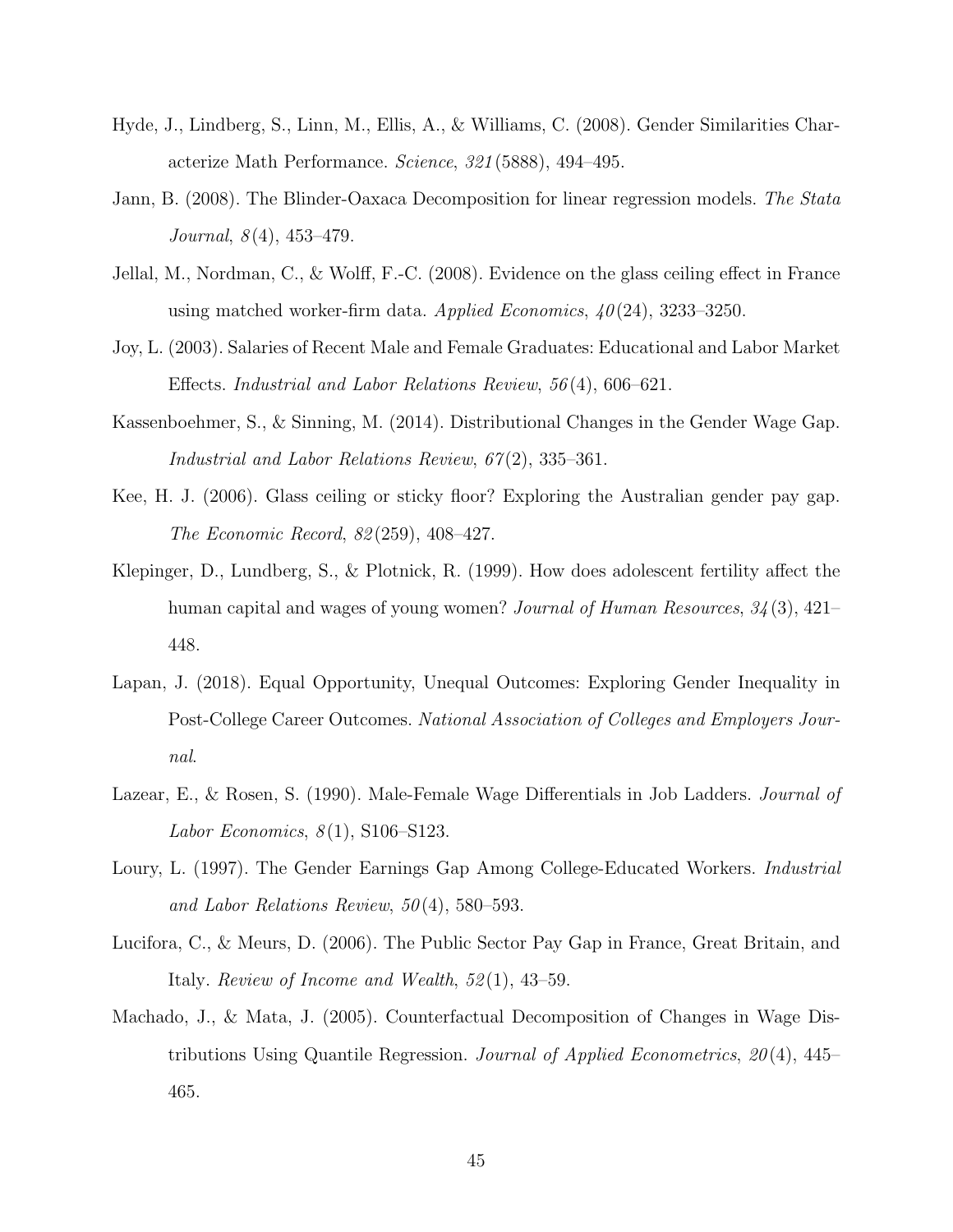- <span id="page-46-4"></span>McDonald, J., & Thornton, R. (2007). Do New Male and Female College Graduates Receive Unequal Pay? The Journal of Human Resources,  $\frac{42}{11}$ , 32–48.
- <span id="page-46-6"></span>Melly, B. (2005). Decomposition of differences in distribution using quantile regression. Labor Economics, 12 (4), 577–590.
- <span id="page-46-9"></span>Miller, A. (2011). The effects of motherhood timing on career path. *Journal of Population* Economics, 24, 1071–1100.
- <span id="page-46-10"></span>Miller, P. (2009). The gender pay gap in the US: does sector make a difference? *Journal of* Labor Research,  $30(1)$ , 52–74.
- <span id="page-46-5"></span>Oaxaca, R. (1973). Male-female wage differentials in urban labor markets. International Economic Review, 14 (3), 693–709.
- <span id="page-46-2"></span>Paglin, M., & Rufolo, A. M. (1990). Heterogeneous Human Capital, Occupational Choice, and Male-Female Earnings Differences. Journal of Labor Economics,  $8(1)$ , 123–144.
- <span id="page-46-3"></span>Riegle-Crumb, C., King, B., Grodsky, E., & Muller, C. (2012). The More Things Change, the More They Stay the Same? Prior Achievement Fails to Explain Gender Inequality in Entry Into STEM College Majors Over Time. American Educational Research Journal,  $49(6)$ , 1048–1073.
- <span id="page-46-7"></span>Rios-Avila, F. (2019). Recentered Influence Functions in Stata: Methods for Analyzing the Determinants of Poverty and Inequality (Working Paper No. 927). Levy Economics Institute of Bard College.
- <span id="page-46-8"></span>Rosen, S. (1986). The theory of equalizing differences (O. Ashenfelter & R. Layard, Eds.). In O. Ashenfelter & R. Layard (Eds.), *Handbook of labor economics*. North Holland Publishing Company.
- <span id="page-46-1"></span>Roy, A. (1951). Some Thoughts on the Distribution of Earnings. Oxford Economic Papers,  $3(2)$ , 135–146.
- <span id="page-46-0"></span>Shauman, K. (2016). Gender Differences in the Early Career Outcomes of College Graduates: The Influence of Sex-Type of Degree Field Across Four Cohorts. RSF: The Russell Sage Foundation Journal of the Social Sciences, 2(4), 152–193.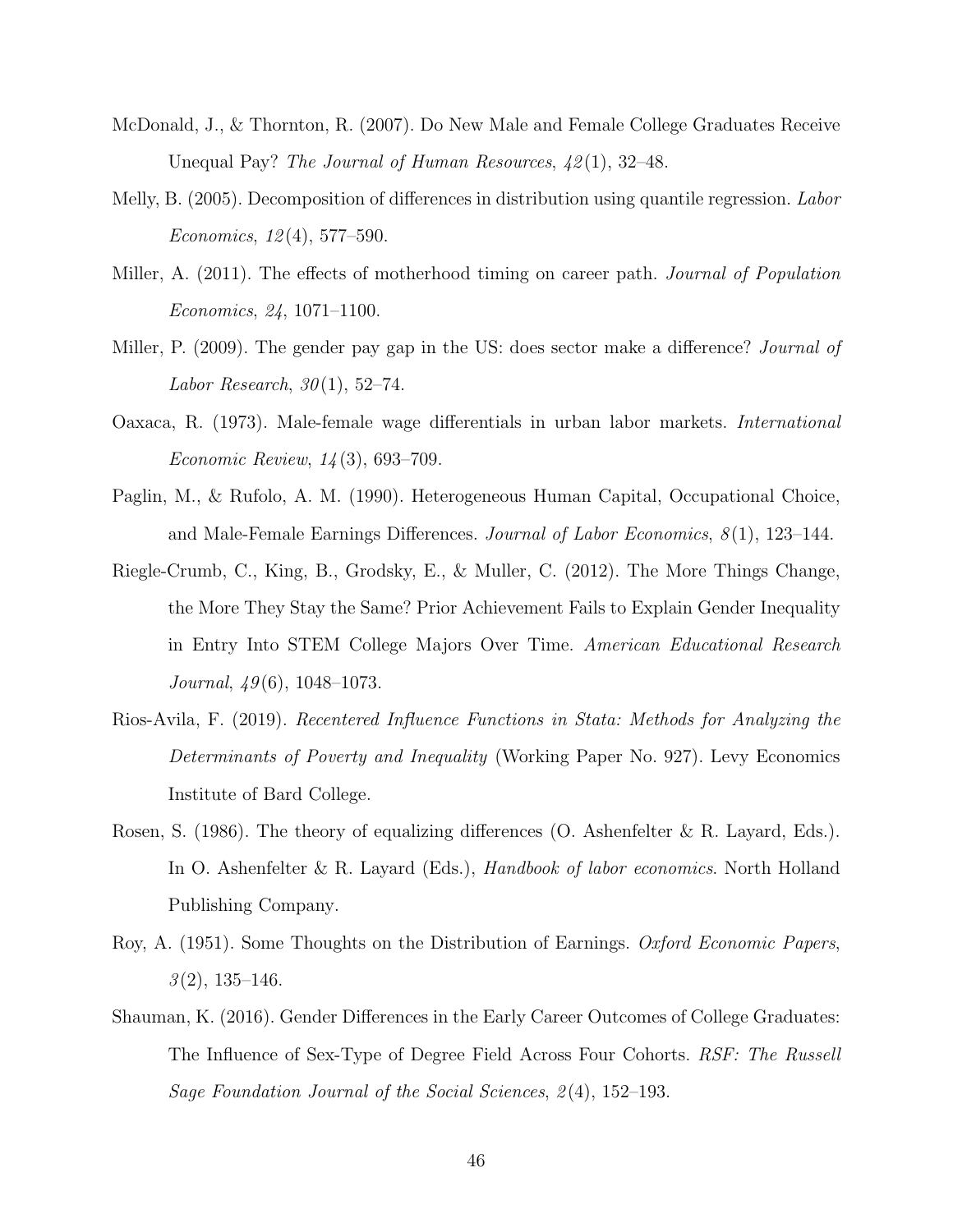- <span id="page-47-9"></span>Simonsen, M., & Skipper, L. (2006). The costs of motherhood: an analysis using matching estimators. Journal of Applied Economics, 21 (7), 919–934.
- <span id="page-47-1"></span>Sloane, C., Hurst, E., & Black, D. (2019). A Cross-Cohort Analysis of Human Capital Specialization and the College Gender Wage Gap (Working Paper No. 2019-121). Becker Friedman Institute for Economics.
- <span id="page-47-5"></span>Stinebrickner, R., & Stinebrickner, T. (2014). Initial Beliefs and Final Outcomes for College Major and Dropout. The Review of Economic Studies, 81(1), 426–472.
- <span id="page-47-6"></span>Stinebrickner, R., Stinebrickner, T., & Sullivan, P. (2019). Beauty, Job Tasks, and Wages: A New Conclusion about Employer Taste-Based Discrimination. The Review of Economics and Statistics,  $101(4)$ , 602-615.
- <span id="page-47-4"></span>Stinebrickner, T., & Stinebrickner, R. (2011). Math or Science? Using Longitudinal Expectations Data to Examine the Process of Choosing a College Major (Working Paper No. 16869). NBER.
- <span id="page-47-10"></span>Taniguchi, H. (1999). Work and family-the timing of childbearing and women's wages. Journal of Marriage and Family, 61 (4), 1008–1020.
- <span id="page-47-0"></span>Turner, S., & Bowen, W. (1999). Choice of Major: The Changing (Unchanging) Gender Gap. Industrial and Labor Relations Review, 52 (2), 289–313.
- <span id="page-47-8"></span>Waldfogel, J. (1998). Understanding the "Family Gap" in Pay for Women with Children. Journal of Economic Perspectives, 12 (1), 137–156.
- <span id="page-47-7"></span>Williams, C. (1992). The Glass Escalator: Hidden Advantages for Men in the "Female" Professions. Social Problems, 39(3), 253–267.
- <span id="page-47-2"></span>Willis, R., & Rosen, S. (1979). Education and Self-Selection. *Journal of Political Economy*,  $87(5)$ , S7–S36.
- <span id="page-47-3"></span>Wiswall, M., & Zafar, B. (2014). Determinants of College Major Choice: Identification Using an Information Experiment. The Review of Economic Studies,  $82(2)$ , 791–824.